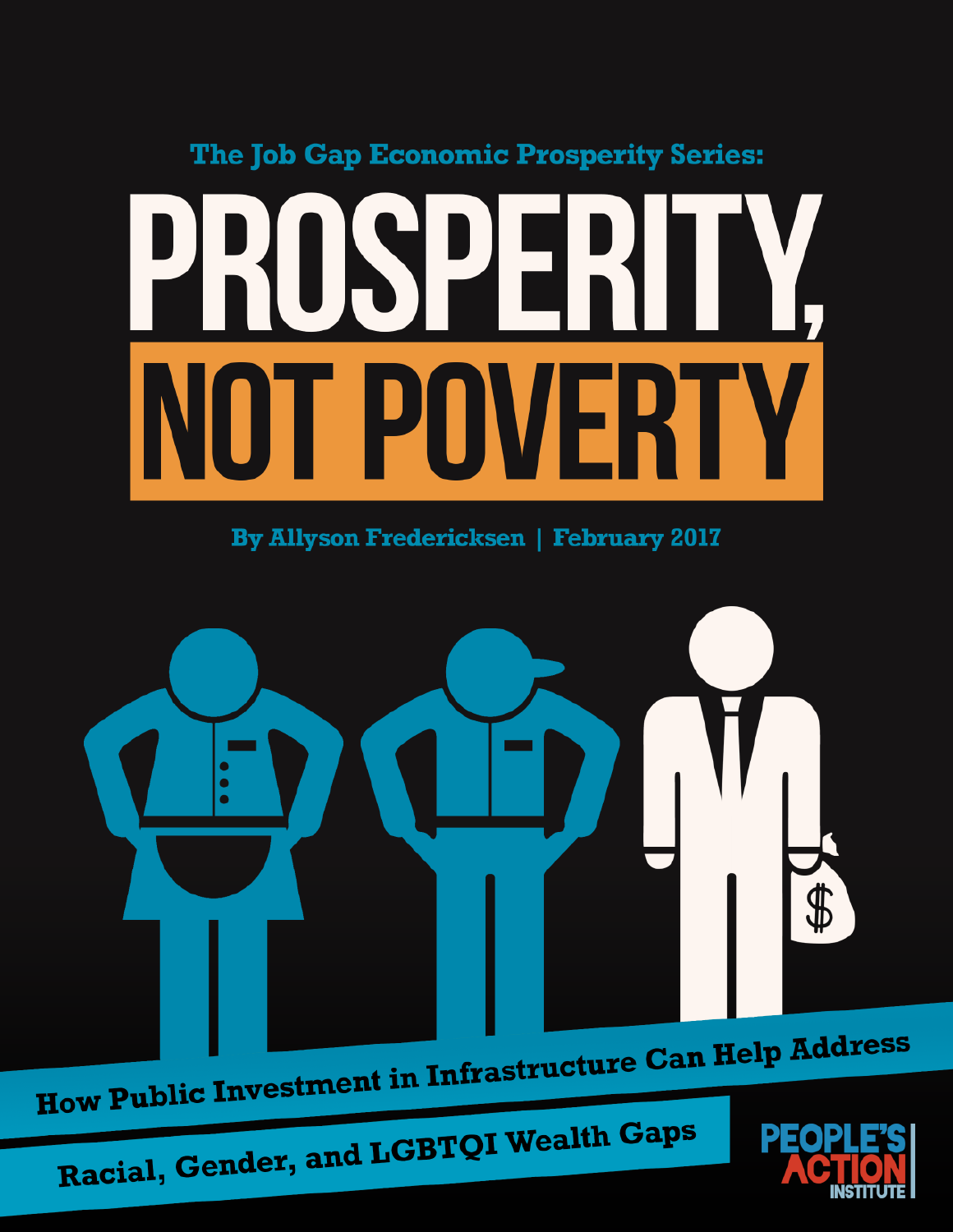#### The Job Gap Economic Prosperity Series:



| HOW THE JOB GAP REINFORCES WEALTH GAPS  9 |  |
|-------------------------------------------|--|

#### THE JOB GAP RATIO FOR JOBS THAT SUPPORT

F/

| <b>HOW PUBLIC INFRASTRUCTURE CAN HELP  32</b> |  |
|-----------------------------------------------|--|
|                                               |  |
|                                               |  |
|                                               |  |

The Job Gap Economic Prosperity series examines the ability of working families to move beyond living paycheck-to-paycheck in today's economy, seeking to understand both the barriers keeping families from achieving economic prosperity and what actions policymakers can take to help families and communities thrive. www.thejobgap.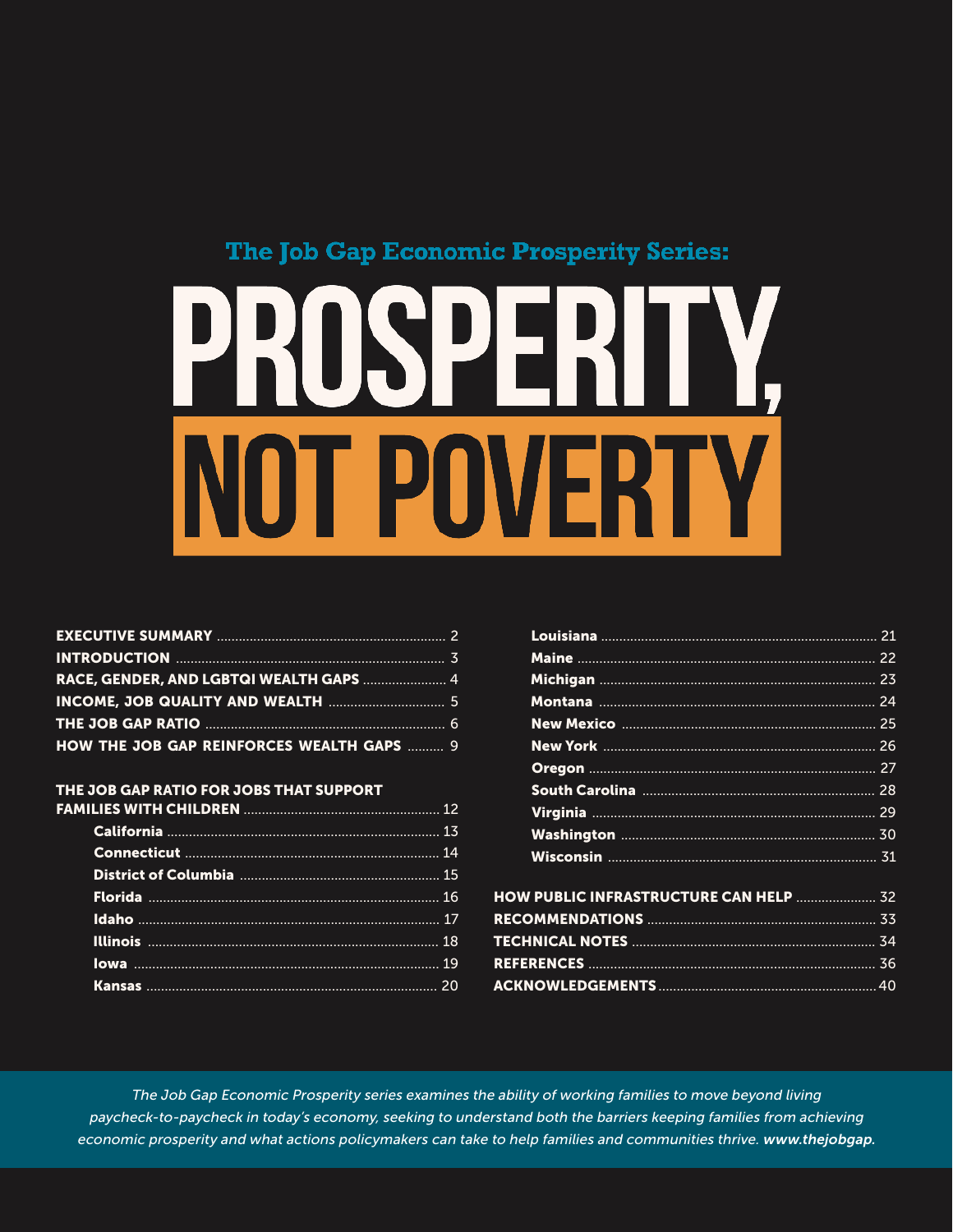## **Executive Summary**

Workers and their families are hurting. In October, People's Action Institute released living wage figures for all 50 states, Washington, D.C., and at the national level, finding that the cost of living in every state is well above the minimum wage. Unfortunately, while there has been solid job growth since the Great Recession, much of that growth has been through low-wage jobs, $^1$  leaving too few jobs that pay enough for workers to make ends meet.

And, while this impacts people of all races, genders, and sexual orientations, individual, institutional, and structural discrimination continue to make it more difficult for women, people of color, and the LGBTQI community to access what high-wage jobs are available.

At the same time, these communities are the hardest hit by dilapidated local and national infrastructure that makes water toxic, roads impassible, and access to digital information unreliable. While a national infrastructure spending plan could be the key to beginning to solve both problems, it could just as easily exacerbate both if done poorly.

Nationally, this report finds that there are seven job seekers for every job opening that pays the national single adult living wage of \$17.28 per hour. This leaves six out of seven job seekers unable to secure employment that allows a single adult to make ends meet, much less support a family.

This lack of good paying jobs reinforces income inequality that continues to play a major role in perpetuating existing wealth gaps for women, people of color, and the LGBTQI community. While occupations that traditionally employ high rates of women and people of color include occupations with the most openings, those jobs are more likely to be low-wage. This contributes to existing wealth gaps by diminishing the ability of women and people of color to save and build up wealth.

A strong public infrastructure plan can address racial, gender, and LGBTQI wealth gaps while providing a large number of good paying jobs through a number of mechanisms, such as targeted hiring from struggling communities – including women, people of color, and the LGBTQI community – and strong wage floor requirements. Equally as important are the types of infrastructure projects that are prioritized. Ensuring access to clean water for marginalized communities, for example, must come first while any plan that would privatize public assets must be rejected.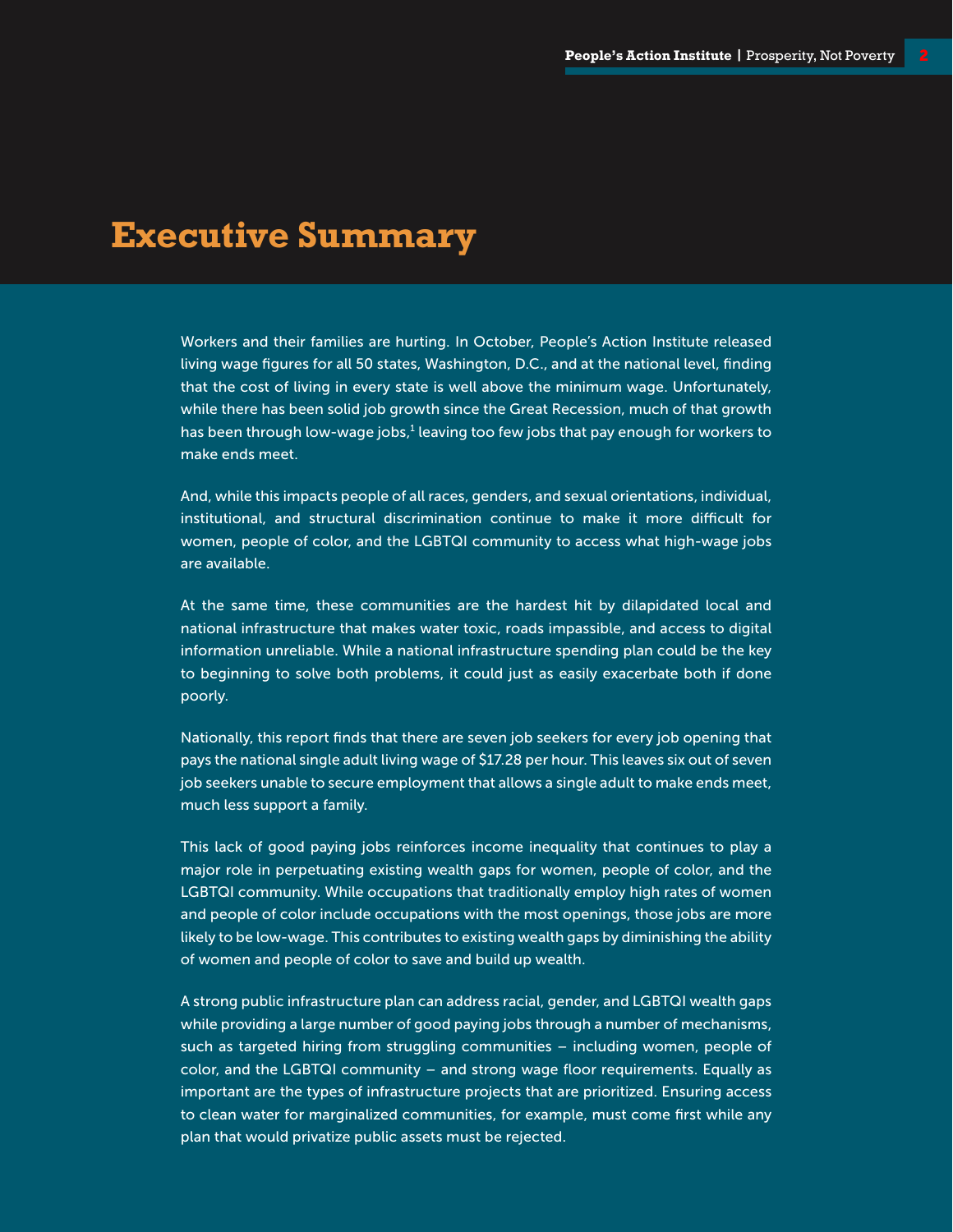## **Introduction**

Since the Great Recession, much of the country's job growth has been in low-wage work. Occupations in fast food and retail have had the most openings, $2$  while higher-wage occupations have experienced inadequate growth with few job openings. Various types of discrimination continue to push women, people of color, and much of the LGBTQI community – and especially those at the intersection of these groups – into low-wage work.

There are simply not enough living wage jobs to go around. Based on 2015 data, there are more than 15 million job seekers nationwide, and only 4.6 million job openings that pay any wage. With only 47 percent of openings paying at least the national single adult living wage of \$17.28 per hour, this report finds that there are seven job seekers for every job opening that pays enough for a single adult to make ends meet. That means that six out of seven job seekers will not obtain a job that supports a single adult, and many will be unable to find any job at all.

There is a clear need for policies that will increase the number of good paying jobs. A public infrastructure bill could be used to create a large number of high wage jobs; however, it must do so in a way that also addresses historic racial, gender, and LGBTQI wealth and wage gaps, and that does not reward companies that have contributed to the growth of low wage jobs.

#### **What is a Living Wage?**

A living wage allows families to meet their basic needs, without public assistance, and provides them some ability to deal with emergencies and plan ahead. It is not a poverty or survival wage.

In this report, living wages are calculated on the basis of family budgets for several household types. Family budgets include basic necessities such as food, housing, utilities, transportation, health care, child care, clothing and other personal items, savings, and state and federal taxes. This assumes full-time work at 40 hours per week, for 52 weeks per year (year-round).

Living wage calculations are based on data from 2015 or the most recent year available, adjusted for inflation, and use publicly available datasets from state and federal sources.

#### **Who are Job Seekers?**

Job seekers in this report include not only those in the official unemployment estimate, but those who are underemployed (involuntary part-time workers), workers marginally attached to the labor force, and discouraged workers who would want a job if one was available.

#### **What is the Job Gap Ratio?**

The Job Gap Ratio is the proportion of the number of jobseekers to the number of projected job openings that pay wages at various levels.

For more information, see the Technical Notes section of this report.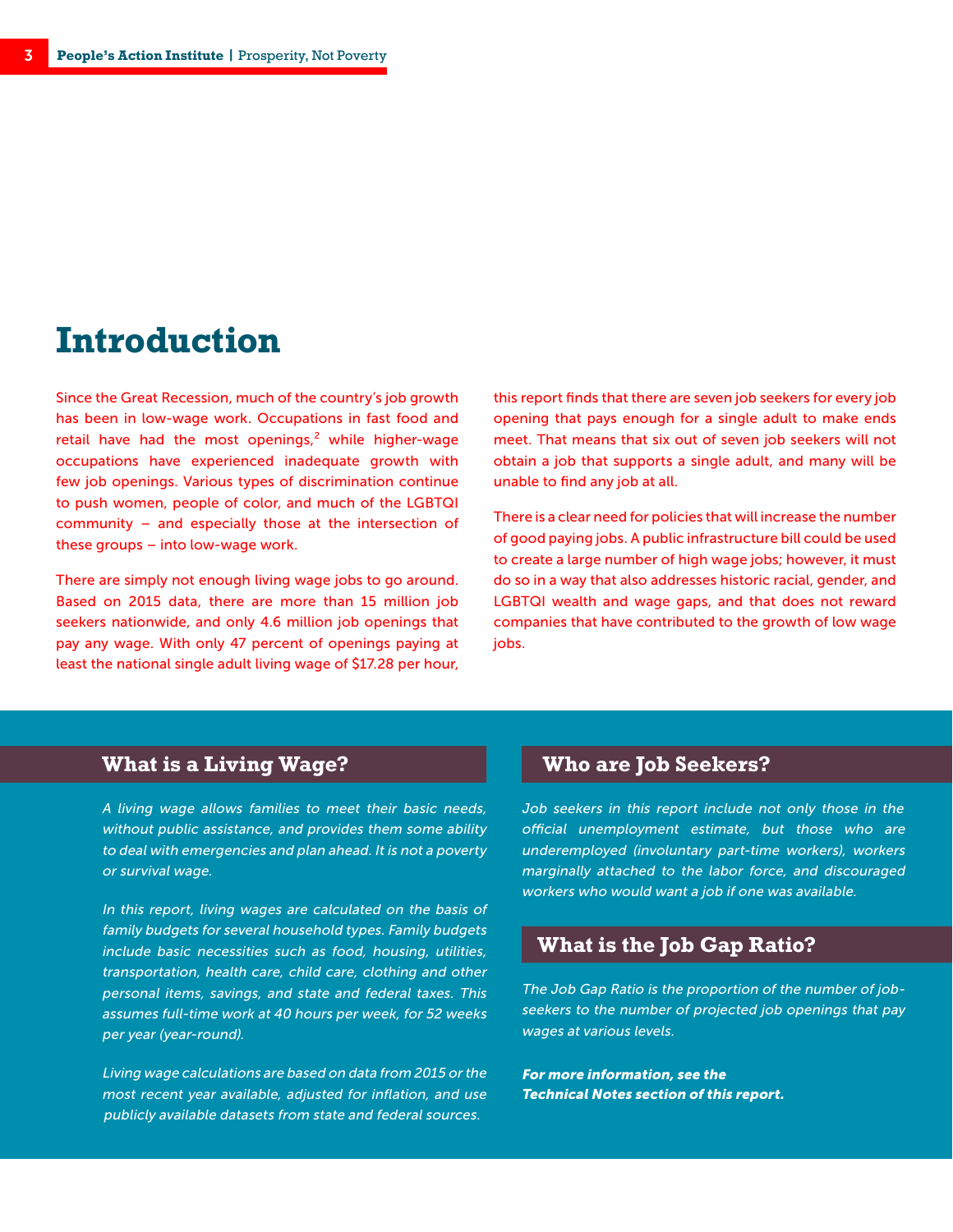## **Race, Gender, and LGBTQI Wealth Gaps**

Amid public discourse that emphasizes the value of individual work and individual merit, the accumulation of wealth continues to be group-based, with women, people of color, and the LGBTQI community holding fewer assets and having fewer opportunities to build wealth. This is a continuation of a trend dating back to the country's founding, when married women were barred from owning property,<sup>3</sup> Native peoples were forced from their land,<sup>4</sup> and black people were owned as property through slavery.<sup>5</sup>

Recent studies show that women and people of color, and especially women of color, continue to hold less wealth. For example, for every dollar in wealth owned by white households, black households hold only six cents and Latinx households only eight cents.<sup>6</sup> And, for every dollar in wealth owned by single men, single women hold only 32 cents.<sup>7</sup> Women of color own even less wealth, with single black and Latinx women holding only one cent each per dollar of wealth held by white women, and less than one cent per dollar of wealth held by white men.<sup>8</sup>

> Since 1983 white wealth has grown significantly more than that of people of color. White families have seen their wealth grow by 84 percent, while Latinx families' wealth has grown only 70 percent and black families' wealth has grown by only 27 percent.<sup>9</sup> Housing and educational policy play a large role in the racial wealth gap – from a legacy of redlining to "the retreat from desegregation in public education" $10 -$  as does "increased exposure to wealth-stripping products and services<sup>"11</sup> like payday loans to people of color. Additionally, income inequality and lower returns on that income also plays a major role in perpetuating the racial wealth gap.

> While much of the available racial wealth gap research focuses on white, black, and Latinx wealth, disparities in building and keeping wealth also exist for other races. Though aggregated data shows that income and wealth for Asian-American and Pacific Islanders (AAPI) equals or surpasses those for white people, this community lost over half of their wealth after the Great Recession.<sup>12</sup> The aggregation of all AAPI people into one category also hides disparities within the group and conceals the increase of AAPI poverty since the recession – second

| Demographic            | Median Wealth |
|------------------------|---------------|
| White Household        | \$111,146     |
| <b>Black Household</b> | \$7,113       |
| Latinx Household       | \$8,348       |
| <b>White Women</b>     | \$15,640      |
| <b>Black Women</b>     | \$200         |
| <b>Latinx Women</b>    | \$100         |
| <b>White Men</b>       | \$28,900      |
| <b>Black Men</b>       | \$300         |
| <b>Latinx Men</b>      | \$950         |
|                        |               |

**Table 1:** Wealth by Race & Gender Source: Demos and Institute for Assets & Social Policy at Brandeis University; Asset Funders Network

only to the Latinx community. For Native communities, while a lack of economic data often causes economic disparities to be overlooked, high rates of poverty<sup>13</sup> point to a wealth gap here, too.

Though less extreme than the racial wealth gap, the gender wealth gap also persists. While "women and men are equally as likely to own the most common types of financial assets,"<sup>14</sup> the value of those assets is lower for women than for men. Additionally, women are more likely to have debt, cutting into savings and other assets. Low rates of paid family leave mean women – who are more likely to be single parents<sup>15</sup> and still bear a "heavier load than men in balancing work and family $16 -$  often must go without pay to care for a sick child or take unpaid time off from their career while pregnant or to care for young children.<sup>17</sup> And, women are less likely to have access to wealth-building benefits in the workplace, like employer-sponsored retirement funds and employersponsored health care. $18$  Additionally, as with the racial wealth gap, income plays a key role in perpetuating the gender wealth gap.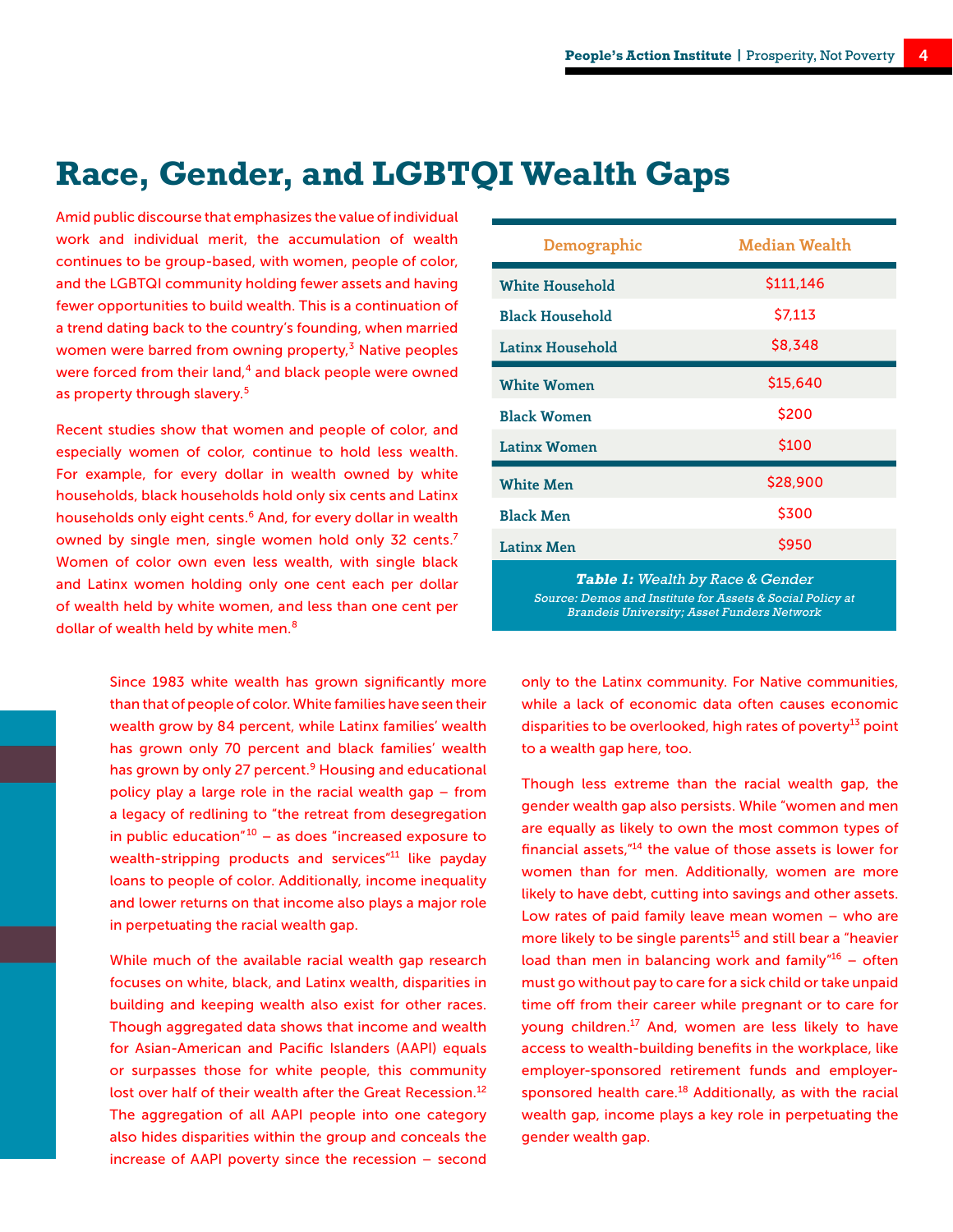While there is less available data, evidence also points to a wealth gap for LGBTQI people, and perhaps especially for those who are transgender. For example, a 2014 Gallup-Healthways Well-Being Index poll found that LGBTQI people fell far short of those not in the LGBTQI community in financial health.<sup>19</sup> LGBTQI people are more likely to live in poverty,<sup>20</sup> with some estimates showing transgender poverty is nearly four times that of the general population, including when accounting for education.<sup>21</sup>

When race, gender, and LGBTQI wealth gaps intersect, as for women of color and LGBTQI people of color, the combination puts assets and wealth further out of reach. For example, women of color hold significantly less wealth than white men (or than white women),<sup>22</sup> and LGBTQI families of color are more likely to live in poverty than families of color not in the LGBTQI community.<sup>23</sup>

## **Income, Job Quality & Wealth**

While there are numerous structural and policy-related roots to existing wealth gaps, income inequality and lack of access to wealth-building employment benefits remain a barrier to building wealth for women, people of color, the LGBTQI community, and for those at the intersection of these groups.

While many people do not have enough money saved for an emergency, let alone to help purchase a home and build wealth or save for retirement, saving is significantly more difficult when workers are paid less than a living wage. When workers are not paid enough to make ends meet, they must make difficult decisions on what to cut; for many, this starts with foregoing savings, cutting into any ability to build wealth.

A lack of savings is not limited to those with low-incomes, $24$ but workers paid less than a living wage often face little choice but to forego savings to cover for other expenses like rent or food. While more than 73 percent of households in the top income quintile reported some savings – including more than 83 percent of those in top 10 percent – the same was true for only 32 percent of those households in the lowest quintile.<sup>25</sup> And, those who are non-white or Latinx are less likely to have savings than those who identify as white non-Hispanic.

Additionally, those with higher incomes save more of that income than do those with lower incomes. The bottom two quintiles have a savings rate of less than one percent compared to a rate of 24 percent for the top quintile, including a savings rate of more than 50 percent for those in the top one percent.

Because some occupations pay more and provide more benefits, occupation can also play a role in building wealth. Sixty-nine percent of households that reported the head

| <b>Income Level</b><br>(by Percent of All Incomes)                                 | Percentage of<br><b>Families that Saved</b> |  |  |
|------------------------------------------------------------------------------------|---------------------------------------------|--|--|
| <b>Bottom 20 Percent</b>                                                           | 31.7                                        |  |  |
| 20–39.9 Percent                                                                    | 40.9                                        |  |  |
| 40-59.9 Percent                                                                    | 49.6                                        |  |  |
| 60-79.9 Percent                                                                    | 64.5                                        |  |  |
| 80-89.9 Percent                                                                    | 73.3                                        |  |  |
| 90-100 Percent                                                                     | 83.4                                        |  |  |
| <b>Race/Ethnicity</b>                                                              | Percentage of<br><b>Families that Saved</b> |  |  |
| White non-Hispanic                                                                 | 57.3                                        |  |  |
| <b>Nonwhite or Hispanic</b>                                                        | 44.2                                        |  |  |
| Table 2: Savings by Income and Race/Ethnicity<br>Source: The Federal Reserve Board |                                             |  |  |

of household working in a managerial or professional occupation had some savings, compared to only 49 percent of those in technical, sales, or service occupations.<sup>26</sup>

Additionally, some occupations are much more likely to provide access to other wealth-building benefits – sometimes called the "wealth escalator."<sup>27</sup> For example, while 84 percent of those in management and professional occupations have access to employer-sponsored retirement benefits, only 47 percent of those in service occupations and 37 percent of those working part-time, have access to this benefit.<sup>28</sup>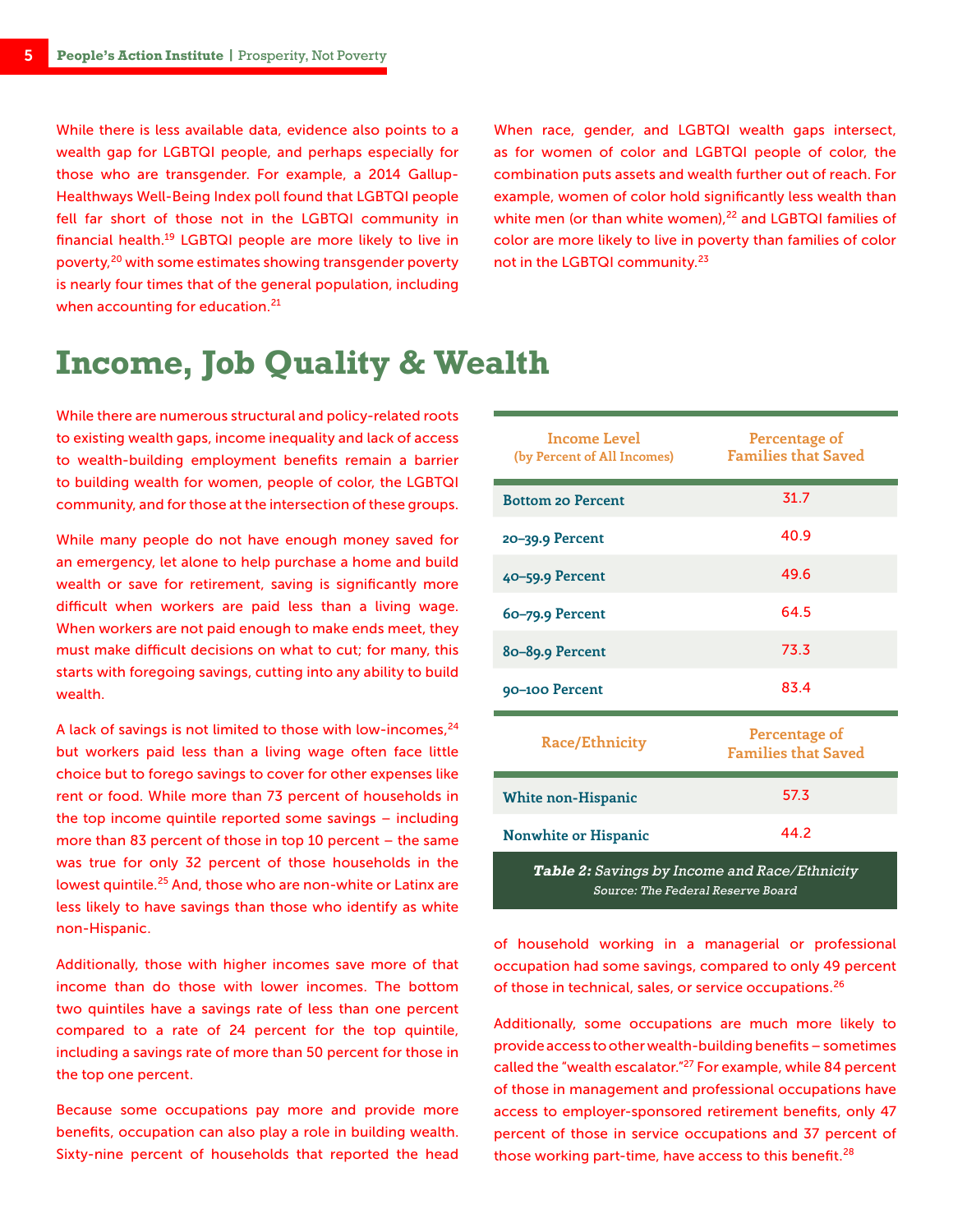Similarly, while 87 percent of those in management and professional occupations have access to employersponsored medical benefits, only 45 percent of service workers and 19 percent of part-time workers have access to those benefits.<sup>29</sup>

It is important to note that unionized workers are also more like to have access to high wages and wealth-building benefits. The Economic Policy Institute found that unionized workers are 28.2 percent more likely to have employersponsored medical benefits, and 53.9 percent more likely to have employer-sponsored pension plans.<sup>30</sup>

Income inequality for women, people of color, and the LGBTQI community means less ability to save and less access to the "wealth escalator." Women and people of color are more likely to work part-time and in service occupations, $31$  so less likely to have extra income to save or to receive wealthbuilding benefits in the workplace.

In fact, "a woman's average lifetime earnings are more than \$434,000 less than a comparable male counterpart over a 35 year working life."<sup>32</sup> And, the lack of savings and retirement plans means women of color must live on one-third to 45 percent less per month during retirement than a white male.

Though census data shows that same sex couples have higher average incomes than opposite-sex households,  $33$ when adjusting for education, members of the LGBTQI community are paid less than their similarly educated straight counterparts.<sup>34</sup> And, while only seven percent of the population overall have incomes below \$10,000 per year, 15 percent of transgender respondents in the National Transgender Discrimination Survey had such low incomes.<sup>35</sup> Transgender people are also much less likely than the general population to have access to employer-sponsored health coverage.<sup>36</sup>

People of color in the LGBTQI community – and especially lesbian and transgender people of color – also see greater income inequality. For example, black same-sex couples have a median income more than \$20,000 less than white same-sex counterparts.<sup>37</sup> And, more than one-third of black transgender or gender non-conforming people reported incomes below \$10,000, compared to nine percent of the black population overall.<sup>38</sup>

#### **The Job Gap Ratio**

Those with lower incomes, including women, people of color, and members of the LGBTQI community, also cannot simply find better paying jobs. There are not enough living wage jobs to go around.

In 2015, there were 4.6 million job openings nationwide. However, our analysis finds that only 2.2 million of those job openings paid at least \$17.28 per hour – the national living wage for a single adult. This means that only 47 percent of all job openings nationwide pay enough for a single adult to make ends meet.

Additionally, with just over 15 million job seekers, $39$  the job gap ratio of seekers to living wage job openings is seven to one. In other words, only one of every seven job seekers can attain employment that pays a living wage for a single adult. And, only about one third of job seekers will find employment at all.

Job openings are not equally distributed across the country. In North Dakota, Utah, and Washington, D.C., there are approximately three job seekers for every opening that pays a living wage, while Connecticut, Maine, Mississippi, New Jersey, South Carolina, and West Virginia all see 10 or more job seekers per living wage job opening.

**In other words, only one of every seven job seekers can attain employment that pays a living wage for a single adult. And, only about one third of job seekers will find employment at all.**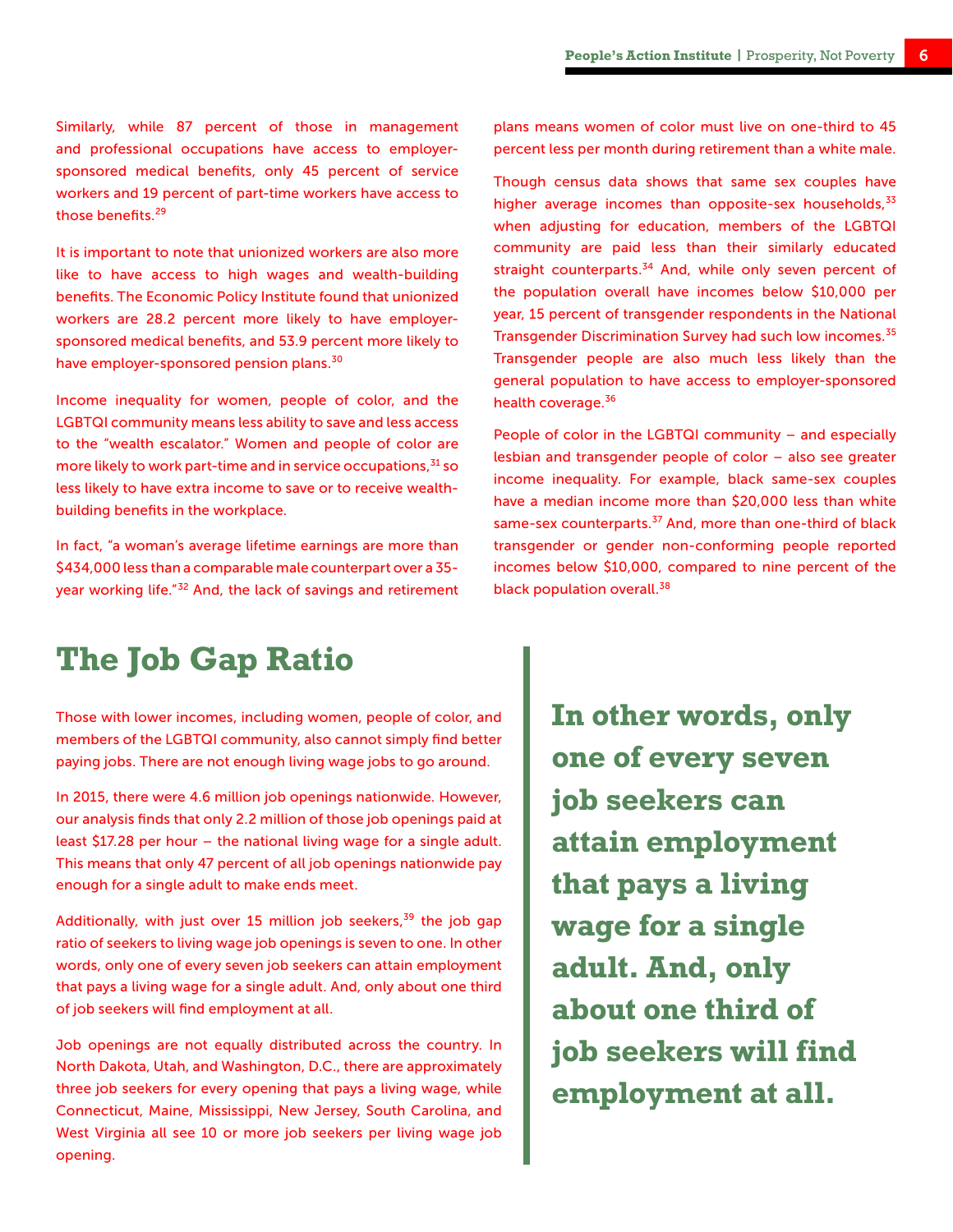| <b>State</b>                | Single Adult<br><b>Hourly Living</b><br>Wage | Total Job-Seekers | Total<br><b>Openings</b> | Percent of<br><b>Openings Greater</b><br>than Living Wage | Job Gap Ratio<br>(Seekers to Living<br><b>Wage Openings)</b> |
|-----------------------------|----------------------------------------------|-------------------|--------------------------|-----------------------------------------------------------|--------------------------------------------------------------|
| Alabama                     | \$15.49                                      | 284,000           | 65,780                   | 48%                                                       | $9$ to $1$                                                   |
| Alaska                      | \$17.92                                      | 43,000            | 10,060                   | 53%                                                       | 8 to 1                                                       |
| <b>Arizona</b>              | \$16.18                                      | 442,000           | 118,850                  | 48%                                                       | 8 to 1                                                       |
| <b>Arkansas</b>             | \$14.58                                      | 130,000           | 43,250                   | 47%                                                       | $6$ to $1$                                                   |
| <b>California</b>           | \$19.90                                      | 2,526,000         | 651,030                  | 42%                                                       | $9$ to $1$                                                   |
| Colorado                    | \$17.48                                      | 254,000           | 123,900                  | 52%                                                       | $4$ to $1$                                                   |
| <b>Connecticut</b>          | \$19.57                                      | 290,000           | 54,300                   | 51%                                                       | 10 to 1                                                      |
| <b>Delaware</b>             | \$18.33                                      | 40,000            | 13,950                   | 44%                                                       | $6$ to $1$                                                   |
| <b>District of Columbia</b> | \$21.92                                      | 38,000            | 20,570                   | 63%                                                       | $3$ to $1$                                                   |
| <b>Florida</b>              | \$17.29                                      | 1,127,000         | 356,970                  | 38%                                                       | 8 to 1                                                       |
| Georgia                     | \$16.48                                      | 589,000           | 148,370                  | 43%                                                       | $9$ to $1$                                                   |
| <b>Hawaii</b>               | \$21.73                                      | 54,000            | 20,030                   | 34%                                                       | 8 to 1                                                       |
| <b>Idaho</b>                | \$14.90                                      | 62,000            | 17,527                   | 57%                                                       | $6$ to $1$                                                   |
| <b>Illinois</b>             | \$17.57                                      | 754,000           | 187,470                  | 46%                                                       | $9$ to $1$                                                   |
| Indiana                     | \$15.46                                      | 313,000           | 106,320                  | 47%                                                       | $6$ to $1$                                                   |
| <b>Iowa</b>                 | \$15.10                                      | 106,000           | 57,950                   | 52%                                                       | $4$ to $1$                                                   |
| <b>Kansas</b>               | \$15.23                                      | 124,000           | 42,120                   | 47%                                                       | $6$ to $1$                                                   |
| Kentucky                    | \$15.03                                      | 183,000           | 83,060                   | 52%                                                       | $4$ to $1$                                                   |
| Louisiana                   | \$15.87                                      | 270,000           | 65,950                   | 48%                                                       | $9$ to $1$                                                   |
| <b>Maine</b>                | \$16.27                                      | 72,000            | 17,200                   | 44%                                                       | 10 to 1                                                      |
| <b>Maryland</b>             | \$20.40                                      | 361,000           | 110,190                  | 52%                                                       | $6$ to $1$                                                   |
| <b>Massachusetts</b>        | \$19.98                                      | 354,000           | 106,120                  | 50%                                                       | $7$ to $1$                                                   |
| <b>Michigan</b>             | \$15.78                                      | 503,000           | 139,490                  | 49%                                                       | $7$ to $1$                                                   |
| <b>Minnesota</b>            | \$16.52                                      | 240,000           | 85,820                   | 53%                                                       | $5$ to $1$                                                   |
| Mississippi                 | \$15.18                                      | 173,000           | 35,910                   | 40%                                                       | $12$ to $1$                                                  |
| <b>Missouri</b>             | \$15.39                                      | 306,000           | 86,630                   | 48%                                                       | $7$ to $1$                                                   |

**Table 3-1:** Living Wages, Job Openings, and Job Seekers by State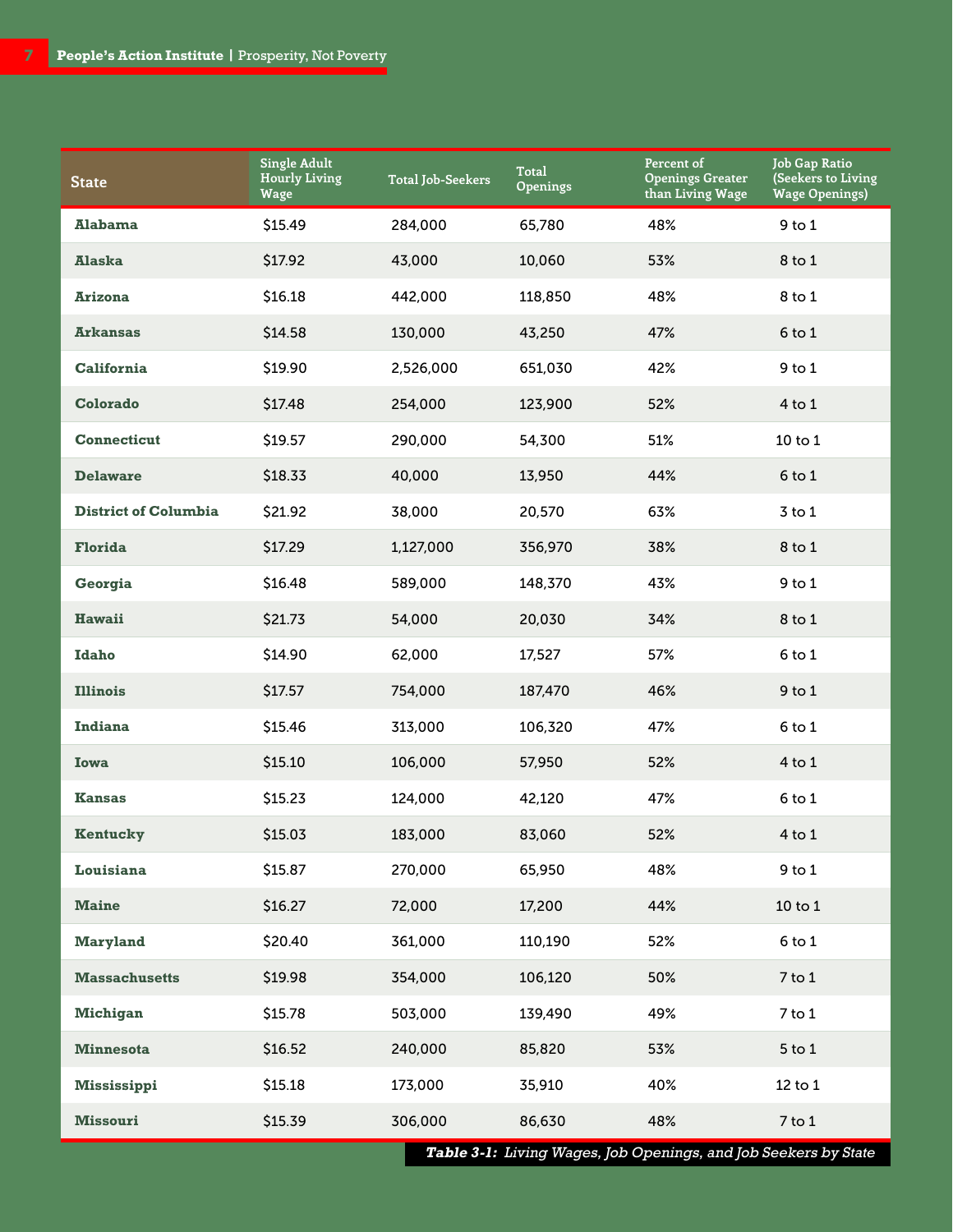| <b>State</b>          | <b>Single Adult</b><br><b>Hourly Living</b><br><b>Wage</b> | <b>Total Job-Seekers</b> | Total<br><b>Openings</b> | Percent of<br><b>Openings Greater</b><br>than Living Wage | Job Gap Ratio<br>(Seekers to Living<br><b>Wage Openings)</b> |
|-----------------------|------------------------------------------------------------|--------------------------|--------------------------|-----------------------------------------------------------|--------------------------------------------------------------|
| <b>Montana</b>        | \$14.93                                                    | 48,000                   | 14,050                   | 44%                                                       | 8 to 1                                                       |
| <b>Nebraska</b>       | \$15.03                                                    | 66,000                   | 34,680                   | 51%                                                       | $4$ to $1$                                                   |
| <b>Nevada</b>         | \$16.62                                                    | 217,000                  | 61,960                   | 38%                                                       | $9$ to $1$                                                   |
| <b>New Hampshire</b>  | \$17.68                                                    | 58,000                   | 20,940                   | 43%                                                       | $6$ to $1$                                                   |
| <b>New Jersey</b>     | \$20.08                                                    | 613,000                  | 129,380                  | 44%                                                       | $11$ to $1$                                                  |
| <b>New Mexico</b>     | \$15.60                                                    | 96,000                   | 26,170                   | 42%                                                       | $9$ to $1$                                                   |
| <b>New York</b>       | \$20.42                                                    | 1,060,000                | 357,430                  | 43%                                                       | $7$ to $1$                                                   |
| <b>North Carolina</b> | \$15.88                                                    | 549,000                  | 158,540                  | 46%                                                       | 8 to 1                                                       |
| <b>North Dakota</b>   | \$14.98                                                    | 24,000                   | 15,360                   | 55%                                                       | $3$ to $1$                                                   |
| <b>Ohio</b>           | \$14.96                                                    | 705,000                  | 168,300                  | 51%                                                       | 8 to 1                                                       |
| <b>Oklahoma</b>       | \$14.96                                                    | 177,000                  | 57,090                   | 50%                                                       | 6 to 1                                                       |
| Oregon                | \$16.49                                                    | 204,000                  | 68,140                   | 49%                                                       | $6$ to $1$                                                   |
| Pennsylvania          | \$16.73                                                    | 689,000                  | 183,190                  | 47%                                                       | 8 to 1                                                       |
| <b>Rhode Island</b>   | \$17.33                                                    | 60,000                   | 15,180                   | 49%                                                       | 8 to 1                                                       |
| <b>South Carolina</b> | \$15.79                                                    | 278,000                  | 66,160                   | 42%                                                       | 10 to 1                                                      |
| <b>South Dakota</b>   | \$14.50                                                    | 38,000                   | 13,970                   | 44%                                                       | $6$ to $1$                                                   |
| <b>Tennessee</b>      | \$15.27                                                    | 275,000                  | 101,520                  | 49%                                                       | 6 to 1                                                       |
| Texas                 | \$15.91                                                    | 1,068,000                | 543,510                  | 48%                                                       | $4$ to $1$                                                   |
| <b>Utah</b>           | \$16.06                                                    | 116,000                  | 67,890                   | 50%                                                       | $3$ to $1$                                                   |
| <b>Vermont</b>        | \$17.89                                                    | 28,000                   | 9,530                    | 45%                                                       | $6$ to $1$                                                   |
| <b>Virginia</b>       | \$18.95                                                    | 405,000                  | 128,070                  | 44%                                                       | $7$ to $1$                                                   |
| <b>Washington</b>     | \$17.59                                                    | 358,000                  | 144,770                  | 54%                                                       | $5$ to $1$                                                   |
| <b>West Virginia</b>  | \$15.00                                                    | 104,000                  | 20,220                   | 40%                                                       | $13$ to $1$                                                  |
| <b>Wisconsin</b>      | \$15.69                                                    | 249,000                  | 95,200                   | 50%                                                       | $5$ to $1$                                                   |
| Wyoming               | \$15.05                                                    | 28,000                   | 8,350                    | 55%                                                       | $6$ to $1$                                                   |

**Table 3-4:** Living Wages, Job Openings, and Jo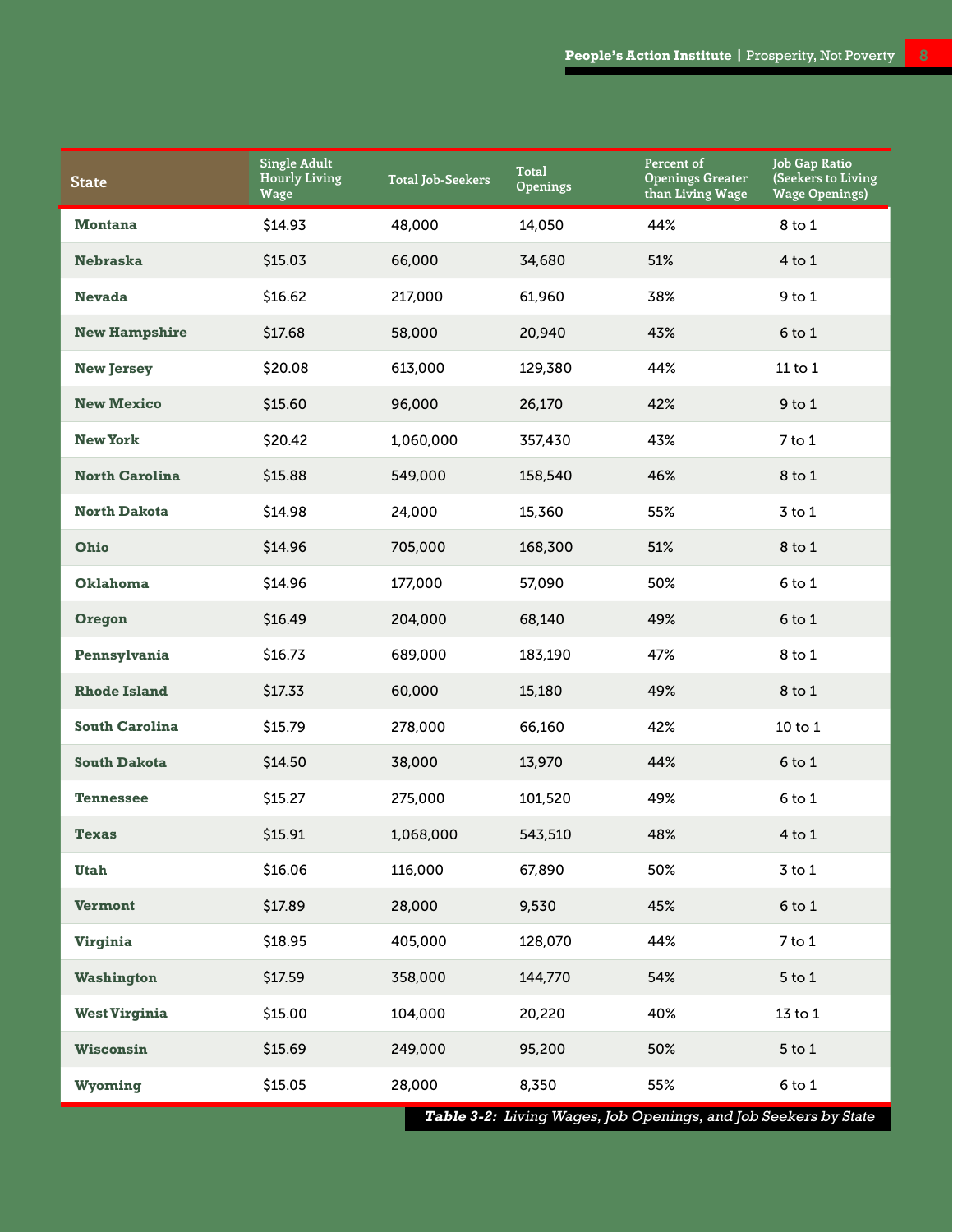### **How the Job Gap Reinforces Wealth Gaps**

The lack of living wage jobs impacts women, people of color, and the LGBTQI community in part because these groups are more likely to face individual discrimination in hiring, creating an additional barrier to obtaining high-wage employment.<sup>40</sup> However, it goes beyond individual discrimination; women, people of color, and members of the LGBTQI community face individual, institutional, and structural discrimination at all stages of the employment process.<sup>41</sup> <sup>42</sup> <sup>43</sup>

Work done by women and people of color appears to be valued less than that done by white men. Within occupations, women and people of color are paid less than their white, male counterparts.<sup>44</sup> And, because women and people of color are more likely to work in tipped occupations<sup>45</sup> – where, in most states, they can be paid a lower subminimum wage<sup>46</sup> – and are more likely to work part-time, they are also less likely to be paid wages sufficient to making ends meet.<sup>47</sup>

Additionally, occupations with a high percentage of women or people of color with the most job openings overwhelmingly pay less than a living wage, while those with a lower percentage of women or people of color pay higher wages.

For example, all but one of the top five female-dominated occupations with the most job openings pay less than the national single adult living wage of \$17.28, while all but one of the five male-dominated occupations with the most job openings pay a living wage. Similarly, while the top five disproportionately-black occupations with the most openings include no high-wage jobs, the five occupations with the most job openings and the lowest concentration of black workers include only one below \$17.28 per hour. And, while all but one of the five disproportionately-Latinx occupations with the most job openings pay less than a living wage, none of the five disproportionately non-Latinx occupations with the most openings are low wage.

| <b>Majority-Female Occupations</b>                                   |          |             | <b>Majority-Male Occupations</b>                          |          |                    |  |
|----------------------------------------------------------------------|----------|-------------|-----------------------------------------------------------|----------|--------------------|--|
| Occupation                                                           | Openings | Median Wage | <b>Occupation</b>                                         | Openings | <b>Median Wage</b> |  |
| <b>Cashiers</b>                                                      | 152,380  | \$9.28      | <b>Maintenance and</b><br>repair workers,<br>qeneral      | 44,370   | \$17.61            |  |
| <b>Waiters and</b><br>waitresses                                     | 125,500  | \$9.25      | <b>Construction</b><br><b>laborers</b>                    | 37,860   | \$15.34            |  |
| <b>Registered nurses</b>                                             | 108,840  | \$32.45     | <b>Police and</b><br>sheriff's patrol<br>officers         | 25,840   | \$28.04            |  |
| Office clerks,<br>qeneral                                            | 75,620   | \$14.22     | <b>Automotive service</b><br>technicians and<br>mechanics | 23,720   | \$18.20            |  |
| <b>Personal care aides</b>                                           | 60.110   | \$10.09     | <b>Electricians</b>                                       | 18,180   | \$24.94            |  |
| Table 4-1: Occupations with the Most Job Openings by Race and Gender |          |             |                                                           |          |                    |  |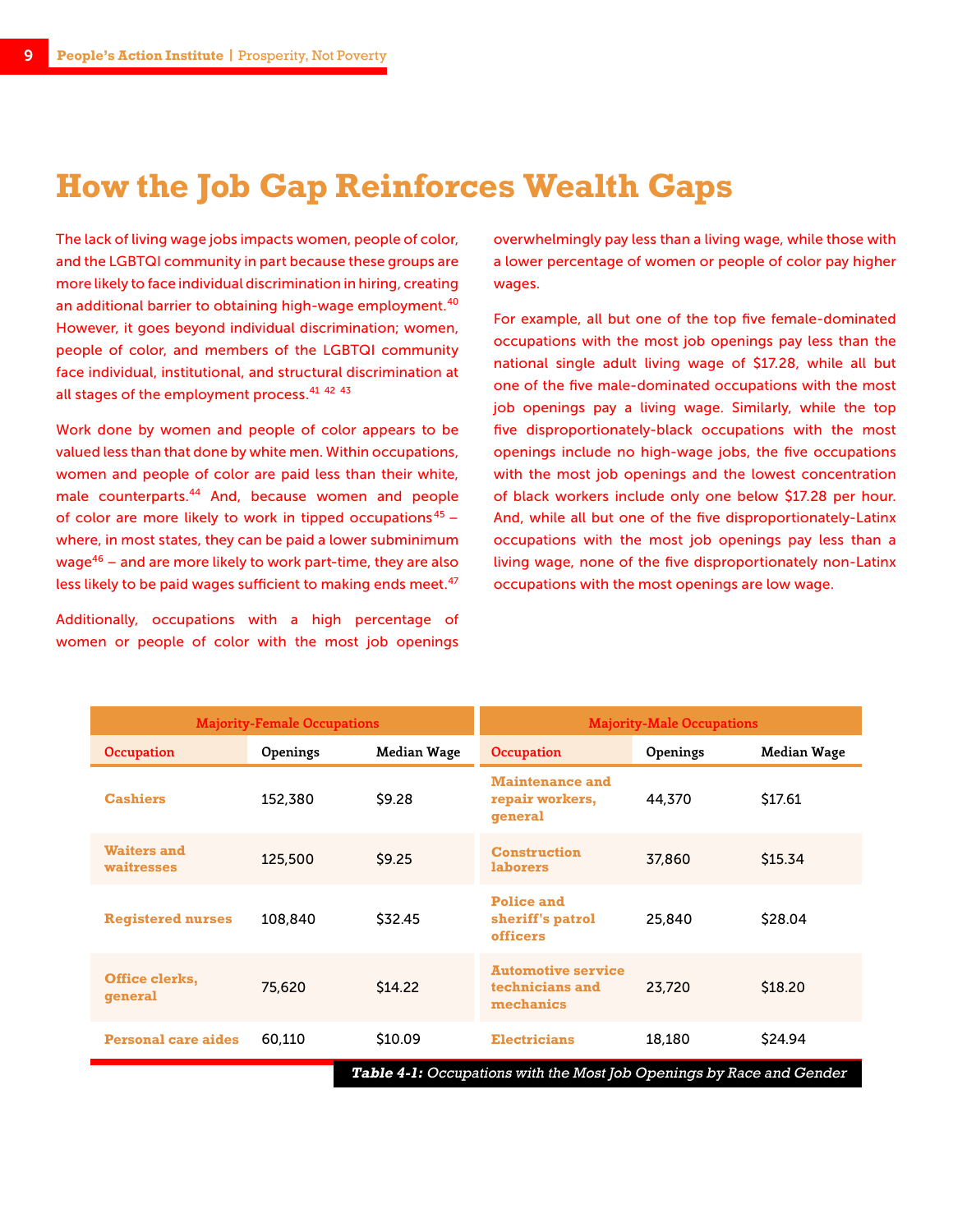| Disproprotionately-Black Occupations        |          |                    | <b>Majority-Male Occupations</b> |          |             |
|---------------------------------------------|----------|--------------------|----------------------------------|----------|-------------|
| <b>Occupation</b>                           | Openings | <b>Median Wage</b> | <b>Occupation</b>                | Openings | Median Wage |
| <b>Cashiers</b>                             | 152,380  | \$9.28             | <b>Cost estimators</b>           | 7.950    | \$29.03     |
| <b>Customer service</b><br>representatives  | 88,870   | \$15.25            | <b>Construction</b><br>managers  | 7.010    | \$42.02     |
| <b>Stock clerks and</b><br>order fillers    | 68,900   | \$11.17            | <b>Editors</b>                   | 4,250    | \$26.93     |
| <b>Personal care aides</b>                  | 60,110   | \$10.09            | <b>Sheet metal</b><br>workers    | 3,980    | \$21.99     |
| <b>Maids and house-</b><br>keeping cleaners | 45,940   | \$9.97             | <b>Photographers</b>             | 3,450    | \$15.24     |

| Disproprotionately-Latinx Occupations                |          |                    | Disproportionately Non-Latinx Occupations |                 |                    |
|------------------------------------------------------|----------|--------------------|-------------------------------------------|-----------------|--------------------|
| <b>Occupation</b>                                    | Openings | <b>Median Wage</b> | <b>Occupation</b>                         | <b>Openings</b> | <b>Median Wage</b> |
| <b>Cashiers</b>                                      | 152,380  | \$9.28             | <b>Registered nurses</b>                  | 108,840         | \$32.45            |
| <b>Waiters and</b><br>waitresses                     | 125,500  | \$9.25             | <b>Accountants and</b><br>auditors        | 49,800          | \$32.30            |
| <b>Stock clerks and</b><br>order fillers             | 68,900   | \$11.17            | <b>Management</b><br>analysts             | 20,850          | \$39.10            |
| <b>Maids and house-</b><br>keeping cleaners          | 45,940   | \$9.97             | <b>Computer systems</b><br>analysts       | 19.160          | \$41.25            |
| <b>Maintenance and</b><br>repair workers,<br>qeneral | 44,370   | \$17.61            | Lawyers                                   | 15,770          | \$55.69            |

| Disproportionately-Asian Occupations |          |             | <b>Majority-Female Occupations</b>                   |          |                    |
|--------------------------------------|----------|-------------|------------------------------------------------------|----------|--------------------|
| <b>Occupation</b>                    | Openings | Median Wage | <b>Occupation</b>                                    | Openings | <b>Median Wage</b> |
| <b>Registered nurses</b>             | 108,840  | \$32.45     | <b>Maintenance and</b><br>repair workers,<br>qeneral | 44,370   | \$17.61            |
| <b>Personal care aides</b>           | 60.110   | \$10.09     | <b>Construction</b><br><b>laborers</b>               | 37,860   | \$15.34            |
| <b>Accountants and</b><br>auditors   | 49,800   | \$32.30     | <b>Police and</b><br>sheriff's patrol<br>officers    | 25,840   | \$28.04            |
| <b>Management</b><br>analysts        | 20,850   | \$39.10     | Sales representa-<br>tives, services, all<br>other   | 25,240   | \$24.86            |
| <b>Computer systems</b><br>analysts  | 19.160   | S41.25      | <b>Electricians</b>                                  | 18,180   | \$24.94            |

**Table 4-2:** Occupations with the Most Job Openings by Race and Gender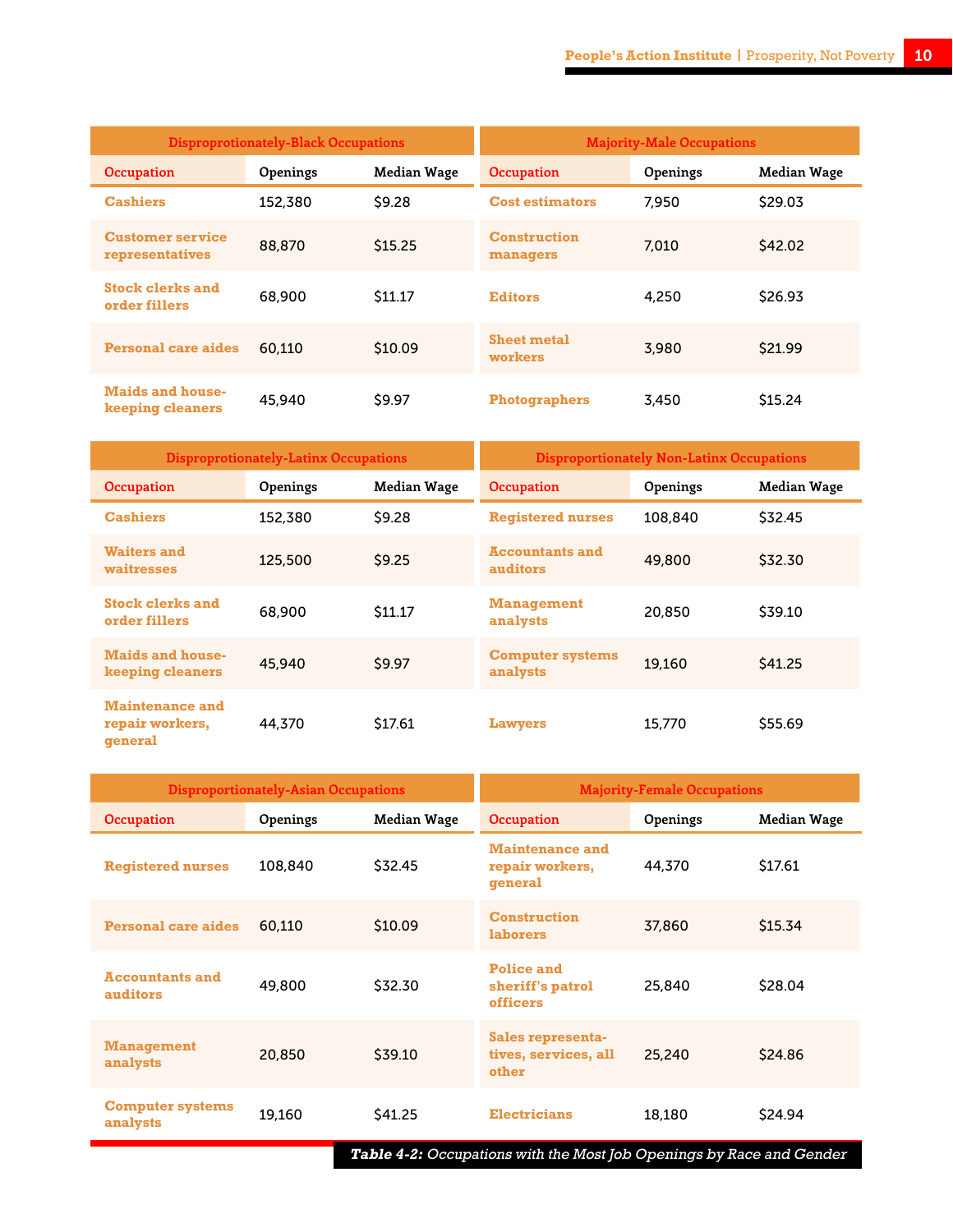While the top five disproportionately-Asian occupations with the most job openings included the same number of highwage occupations as the least-Asian occupations, again it is important to note that there are significant income disparities within the Asian community that are masked.

An analysis of 2013 American Community Survey data disaggregating Asian workers into separate subgroups based on country of origin found that while some of the most populous subgroups had high numbers of workers paid more than \$15 per hour, others had significantly lower rates of high-wage employment. For example, while Chinese, Asian Indian, and Filipino subgroups all had rates of high-wage employment above 60 percent, Cambodian, Mongolian, and Hmong have more low-wage workers.<sup>48</sup>

Due in part- to the low population of Native peoples, comparable data on disproportionately-Native job openings

is not available. However, with Native unemployment rate nearly double the rate of the country's population overall, <sup>49</sup> the job gap will do little to help Native communities address unemployment, let alone build wealth.

While the same data is not collected for the LGBTQI community, it is most likely that the lack of low-wage job openings reinforces the LGBTQI wealth gap, as well. The LGBTQI community, and especially the transgender community, has rates of unemployment higher than for those outside of the LGBTQI community. Transgender people are more likely to have incomes below \$10,000 annually and twice as likely to be unemployed compared to rates nationally.<sup>50</sup> Unemployment rates are also higher for LGBTQI people of color than for non-LGBTQI people of color.<sup>51</sup> These high unemployment rates, like those in the Native community and other communities of color, are unlikely to budge when there are too few living wage jobs to go around.

| Female and Disproportionately-Black Occupations                |          |                    | <b>Male and Disproportionately Non-Black Occupations</b>                                |          |                    |  |
|----------------------------------------------------------------|----------|--------------------|-----------------------------------------------------------------------------------------|----------|--------------------|--|
| Occupation                                                     | Openings | <b>Median Wage</b> | Occupation                                                                              | Openings | <b>Median Wage</b> |  |
| <b>Cashiers</b>                                                | 152,380  | \$9.28             | <b>Carpenters</b>                                                                       | 16,910   | \$20.24            |  |
| <b>Personal care aides</b>                                     | 60,110   | \$10.09            | <b>Civil engineers</b>                                                                  | 10,670   | \$39.53            |  |
| <b>Maids and house-</b><br>keeping cleaners                    | 45,940   | \$9.97             | <b>First-line</b><br>supervisors of<br>construction<br>trades and<br>extraction workers | 10,360   | \$29.84            |  |
| <b>Childcare workers</b>                                       | 44,130   | \$9.77             | <b>Mechanical</b><br>engineers                                                          | 10,250   | \$40.19            |  |
| <b>Licensed practical</b><br>and licensed<br>vocational nurses | 32,220   | \$20.76            | Painters,<br>construction and<br>maintenance                                            | 8,390    | \$17.59            |  |

**Table 5-1:** Occupations with the Most Job Openings by Race and Gender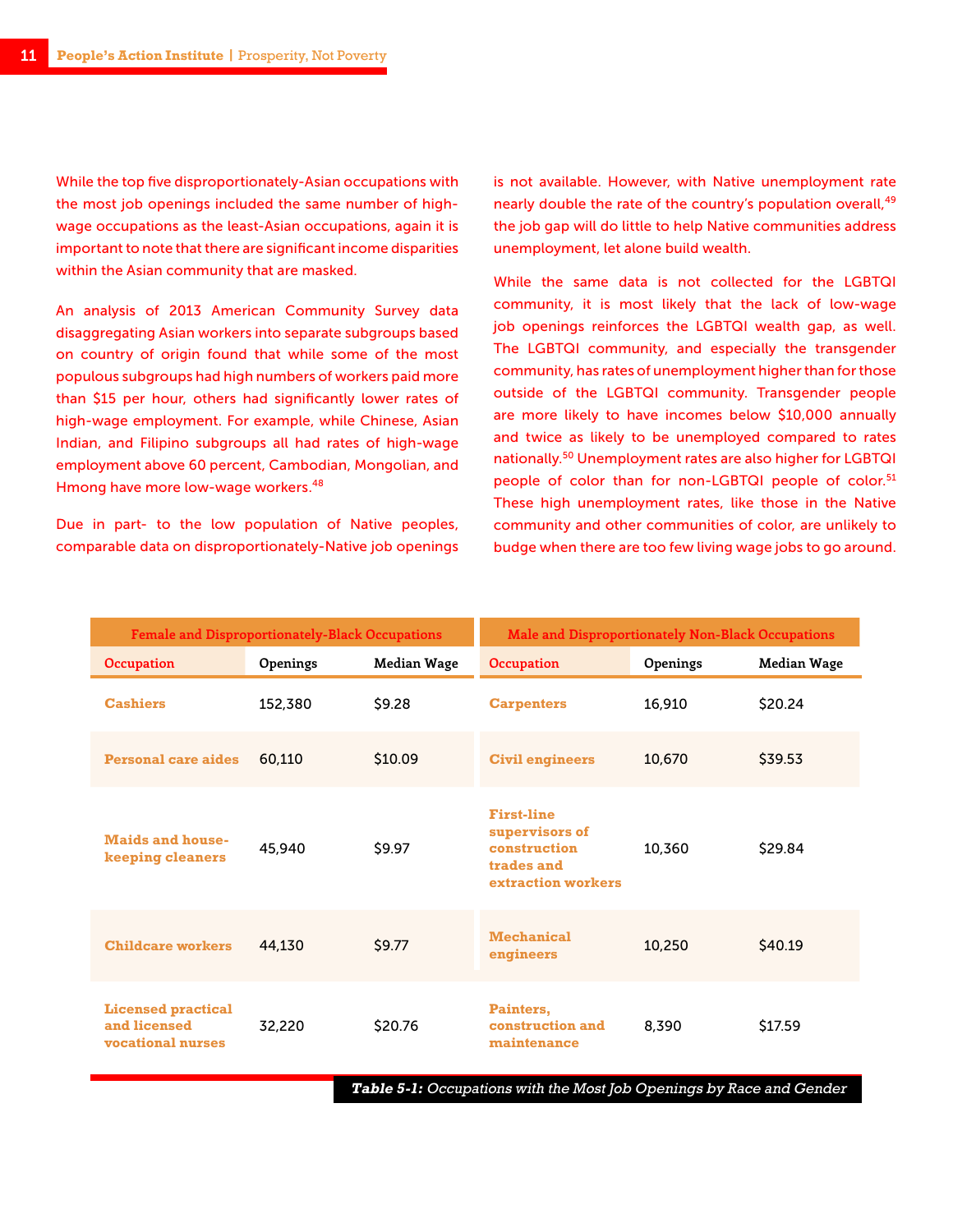| Female and Disproportionately-Latinx Occupations |          | Male and Disproportionately Non-Latinx Occupations |                                                                              |          |             |
|--------------------------------------------------|----------|----------------------------------------------------|------------------------------------------------------------------------------|----------|-------------|
| Occupation                                       | Openings | <b>Median Wage</b>                                 | Occupation                                                                   | Openings | Median Wage |
| <b>Cashiers</b>                                  | 152,380  | \$9.28                                             | <b>Firefighters</b>                                                          | 11,230   | \$22.53     |
| <b>Waiters and wait-</b><br>resses               | 125,500  | \$9.25                                             | <b>Mechanical</b><br>engineers                                               | 10,250   | \$40.19     |
| <b>Maids and house-</b><br>keeping cleaners      | 45,940   | \$9.97                                             | <b>First-line</b><br>supervisors<br>of police and<br>detectives              | 4,300    | \$39.47     |
| <b>Medical assistants</b>                        | 26,210   | \$14.71                                            | <b>Water and</b><br>wastewater<br>treatment plant<br>and system<br>operators | 3.670    | \$21.53     |
| <b>Tellers</b>                                   | 20,360   | \$12.70                                            | Engineers, all<br>other                                                      | 3,300    | \$46.11     |
|                                                  |          |                                                    | <b>Table 5-2:</b> Occupations with the Most Job Openings by Race and Gender  |          |             |

And, once again, when race and gender intersect, the impact is compounded. Job openings in occupations that are predominately female and disproportionately-black or disproportionately-Latinx are mostly low-wage. Conversely, in the top five occupations that are predominately male and disproportionately non-black or disproportionately non-Latinx all of the openings pay a living wage.

The lack of living wage jobs in occupations with high rates of women and people of color reinforces existing wealth gaps. When most job openings do not pay a living wage, and a

majority of those that do are in white- and male-dominated occupations, women and people of color are less likely to obtain employment that pays enough to make ends meet.

While there are job openings in occupations with high rates of women and people of color, they are predominately low-wage and in service occupations that are less likely to provide other wealth-building benefits. And, high rates of unemployment in communities of color and the LGBTQI community mean more people in those communities fighting for few jobs that may not even pay a decent wage.

## **The Job Gap Ratio for Jobs that Support Families with Children**

In the previous report in this series, living wages for families with children were calculated for 18 states and Washington, D.C. The hourly living wage for a single adult with two children in those states ranged from a low of \$26.39 per hour in South Carolina to \$41.11 in California, and \$43.86 per hour in Washington, D.C.<sup>52</sup>

As the cost of living for families goes up with children, so does the gap between job seekers and job openings that pay that living wage. In states studied, the percent of job openings that pay at least enough for a single adult with two children to make ends meet ranges from a low of 11 percent in Florida to a high of 22 percent in Michigan, and 29 percent in Washington, D.C.

And, in no state studied are there fewer than 13 job seekers for every job opening that pays enough for a single adult with two children to make ends meet, with six job seekers per living wage job opening in Washington, D.C., where the actual number of job seekers may be greater if including those from nearby suburbs in Virginia and Maryland.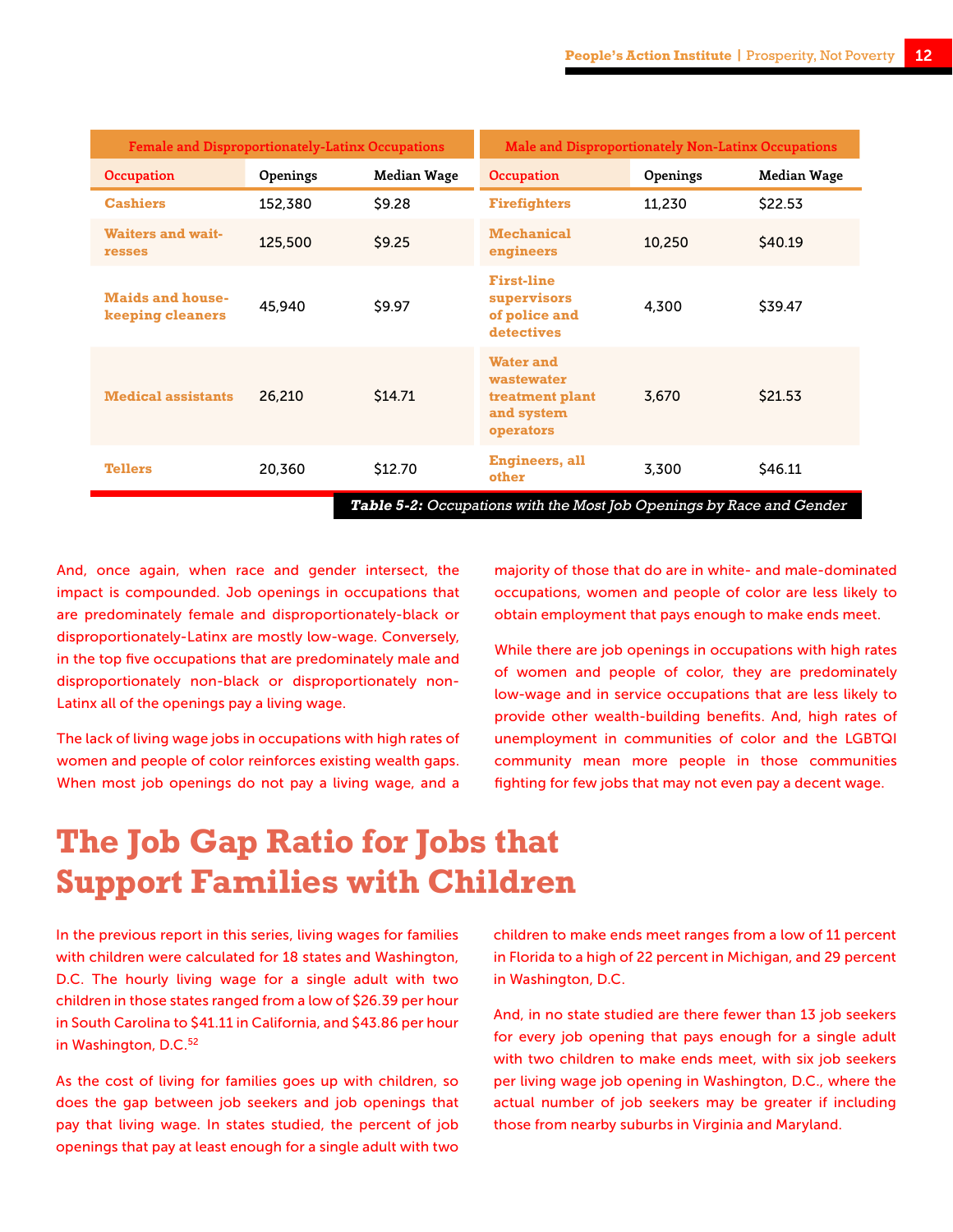**California**

**Percent of Openings Greater** 

**than Living Wage**

**42% 9 Job Seekers Per Single Adult Living** 

**Wage Job Opening**

There are not enough jobs to go around in California. There are 2.5 million job seekers, but only about 651,000 total job openings. Of those, only 42 percent pay a living wage for a single adult and only 16 percent pay enough for a single adult with two children to make ends meet. This means there are nine job seekers for every job opening that pays a living wage for a single adult and 25 job seekers for every job opening that pays a living wage for a single adult with two children.

| TABLE 6:<br>California<br>Job Gap Ratio and<br><b>Availability of Jobs</b>           | Household 1:<br>Single adult | Household 2:<br>Single adult with<br>a school-age<br>child (age 6-8yrs) | Household 3:<br>Single adult with<br>a toddler (12-24<br>months) and a<br>school-age child<br>$(6-8yrs)$ | Household 4:<br>Two adults (one<br>of whom is<br>working) with<br>a toddler and a<br>school-age child | Household 5:<br>Two adults (both<br>of whom are<br>working) with<br>a toddler and a<br>school age child |
|--------------------------------------------------------------------------------------|------------------------------|-------------------------------------------------------------------------|----------------------------------------------------------------------------------------------------------|-------------------------------------------------------------------------------------------------------|---------------------------------------------------------------------------------------------------------|
| <b>Living Wage (per</b><br>working adult)                                            | \$19.90                      | \$29.66                                                                 | \$41.11                                                                                                  | \$36.09                                                                                               | \$25.08                                                                                                 |
| <b>Job Openings at</b><br><b>Household Living</b><br><b>Wage</b>                     | 274,840                      | 181,470                                                                 | 102,450                                                                                                  | 121,180                                                                                               | 223,470                                                                                                 |
| Percent of Job<br><b>Openings that Pay</b><br><b>Household Living</b><br><b>Wage</b> | 42%                          | 28%                                                                     | 16%                                                                                                      | 19%                                                                                                   | 34%                                                                                                     |
| Job Gap Ratio of Job<br><b>Seekers to Living</b><br><b>Wage Job Openings</b>         | $9$ to $1$                   | 14 to $1$                                                               | $25$ to $1$                                                                                              | $21$ to $1$                                                                                           | 11 to $1$                                                                                               |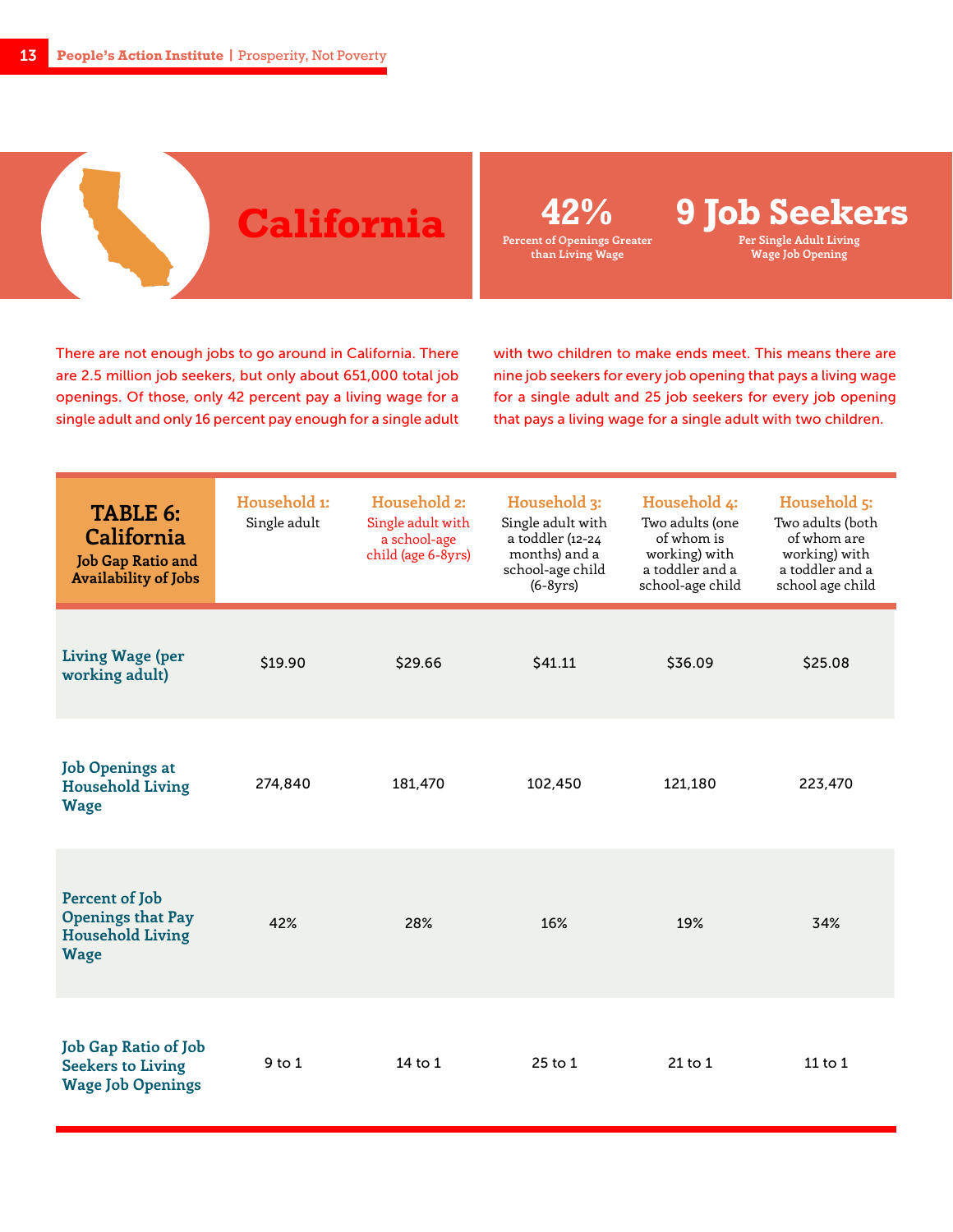## **Connecticut**

**Percent of Openings Greater** 

**than Living Wage**

**51% 10 Job Seekers**

**Per Single Adult Living Wage Job Opening**

There are not enough jobs to go around in Connecticut. There are 290,000 job seekers, but only about 54,000 total job openings. Of those, only 51 percent pay a living wage for a single adult and only 15 percent pay enough for a single adult with two children to make ends meet. This means there are 10 job seekers for every job opening that pays a living wage for a single adult and 35 job seekers for every job opening that pays a living wage for a single adult with two children.

| TABLE 7:<br><b>Connecticut</b><br>Job Gap Ratio and<br><b>Availability of Jobs</b> | Household 1:<br>Single adult | Household 2:<br>Single adult with<br>a school-age<br>child (age 6-8yrs) | Household 3:<br>Single adult with<br>a toddler (12-24<br>months) and a<br>school-age child<br>$(6-8yrs)$ | Household 4:<br>Two adults (one<br>of whom is<br>working) with<br>a toddler and a<br>school-age child | Household 5:<br>Two adults (both<br>of whom are<br>working) with<br>a toddler and a<br>school age child |
|------------------------------------------------------------------------------------|------------------------------|-------------------------------------------------------------------------|----------------------------------------------------------------------------------------------------------|-------------------------------------------------------------------------------------------------------|---------------------------------------------------------------------------------------------------------|
| <b>Living Wage (per</b><br>working adult)                                          | \$19.57                      | \$29.54                                                                 | \$41.09                                                                                                  | \$35.12                                                                                               | \$25.33                                                                                                 |
| <b>Job Openings at</b><br><b>Household Living</b><br><b>Wage</b>                   | 27,870                       | 17,030                                                                  | 8,210                                                                                                    | 12,280                                                                                                | 20,830                                                                                                  |
| Percent of Job<br>Openings that Pay<br><b>Household Living</b><br><b>Wage</b>      | 51%                          | 31%                                                                     | 15%                                                                                                      | 23%                                                                                                   | 38%                                                                                                     |
| Job Gap Ratio of Job<br><b>Seekers to Living</b><br><b>Wage Job Openings</b>       | $10$ to $1$                  | 17 to 1                                                                 | 35 to 1                                                                                                  | 24 to 1                                                                                               | 14 to 1                                                                                                 |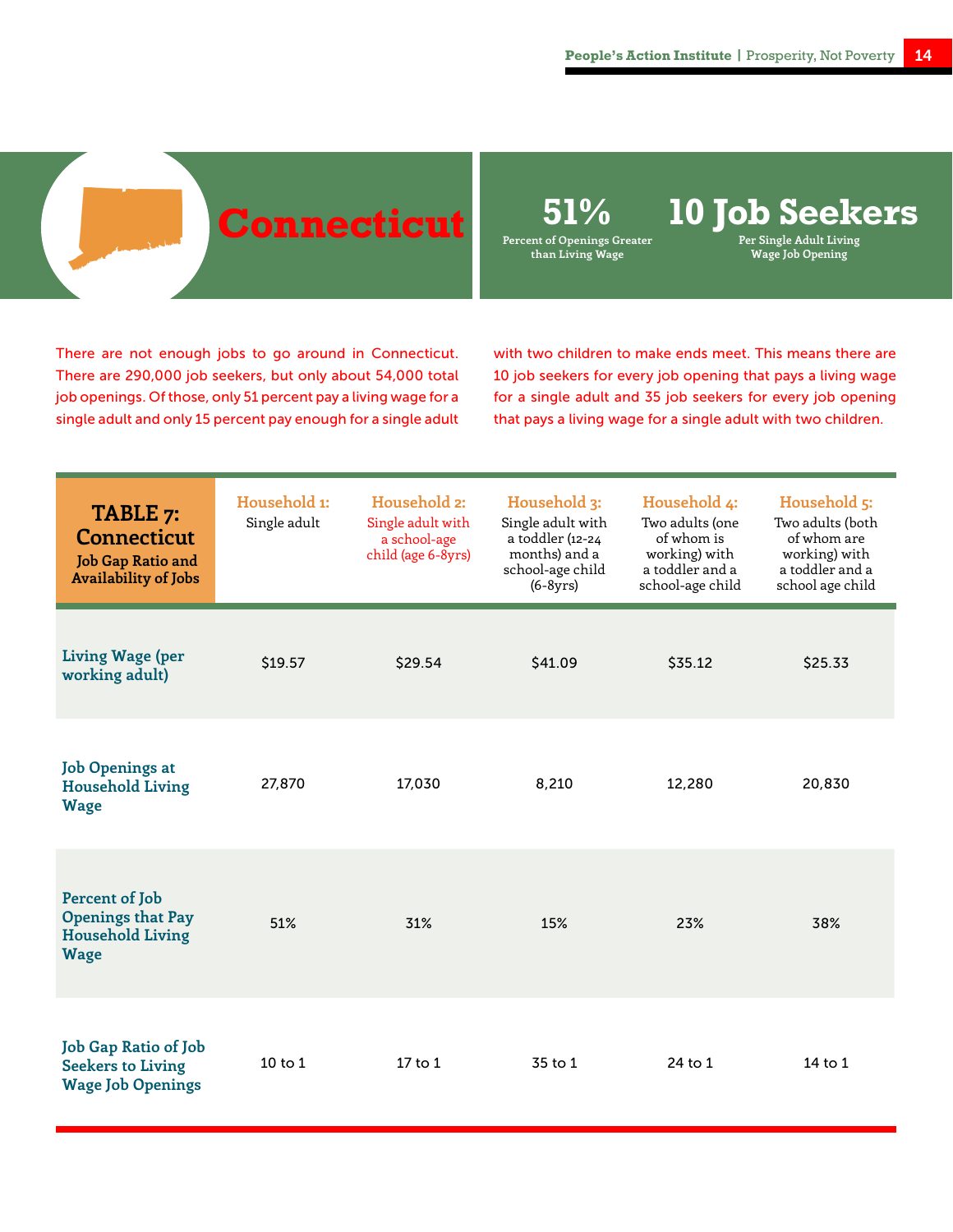## **District of Columbia**

**63% 3 Job Seekers Per Single Adult Living** 

**Wage Job Opening**

**Percent of Openings Greater than Living Wage**

There are not enough jobs to go around in Washington, D.C. There are 38,000 job seekers, but only about 21,000 total job openings. Of those, 63 percent pay a living wage for a single

adult and only 29 percent pay enough for a single adult with

two children to make ends meet. This means there are three job seekers for every job opening that pays a living wage for a single adult and six job seekers for every job opening that pays a living wage for a single adult with two children.

| <b>TABLE 8:</b><br>District of<br>Columbia<br>Job Gap Ratio and<br><b>Availability of Jobs</b> | Household 1:<br>Single adult | Household 2:<br>Single adult with<br>a school-age<br>child (age 6-8yrs) | Household 3:<br>Single adult with<br>a toddler (12-24<br>months) and a<br>school-age child<br>$(6-8yrs)$ | Household 4:<br>Two adults (one<br>of whom is<br>working) with<br>a toddler and a<br>school-age child | Household 5:<br>Two adults (both<br>of whom are<br>working) with<br>a toddler and a<br>school age child |
|------------------------------------------------------------------------------------------------|------------------------------|-------------------------------------------------------------------------|----------------------------------------------------------------------------------------------------------|-------------------------------------------------------------------------------------------------------|---------------------------------------------------------------------------------------------------------|
| Living Wage (per<br>working adult)                                                             | \$21.92                      | \$31.66                                                                 | \$43.86                                                                                                  | \$37.64                                                                                               | \$26.87                                                                                                 |
| <b>Job Openings at</b><br><b>Household Living</b><br><b>Wage</b>                               | 12,880                       | 10,780                                                                  | 5,900                                                                                                    | 8,920                                                                                                 | 11,950                                                                                                  |
| Percent of Job<br><b>Openings that Pay</b><br><b>Household Living</b><br><b>Wage</b>           | 63%                          | 52%                                                                     | 29%                                                                                                      | 43%                                                                                                   | 58%                                                                                                     |
| Job Gap Ratio of Job<br><b>Seekers to Living</b><br><b>Wage Job Openings</b>                   | $3$ to $1$                   | 4 to 1                                                                  | $6$ to $1$                                                                                               | $4$ to $1$                                                                                            | $3$ to $1$                                                                                              |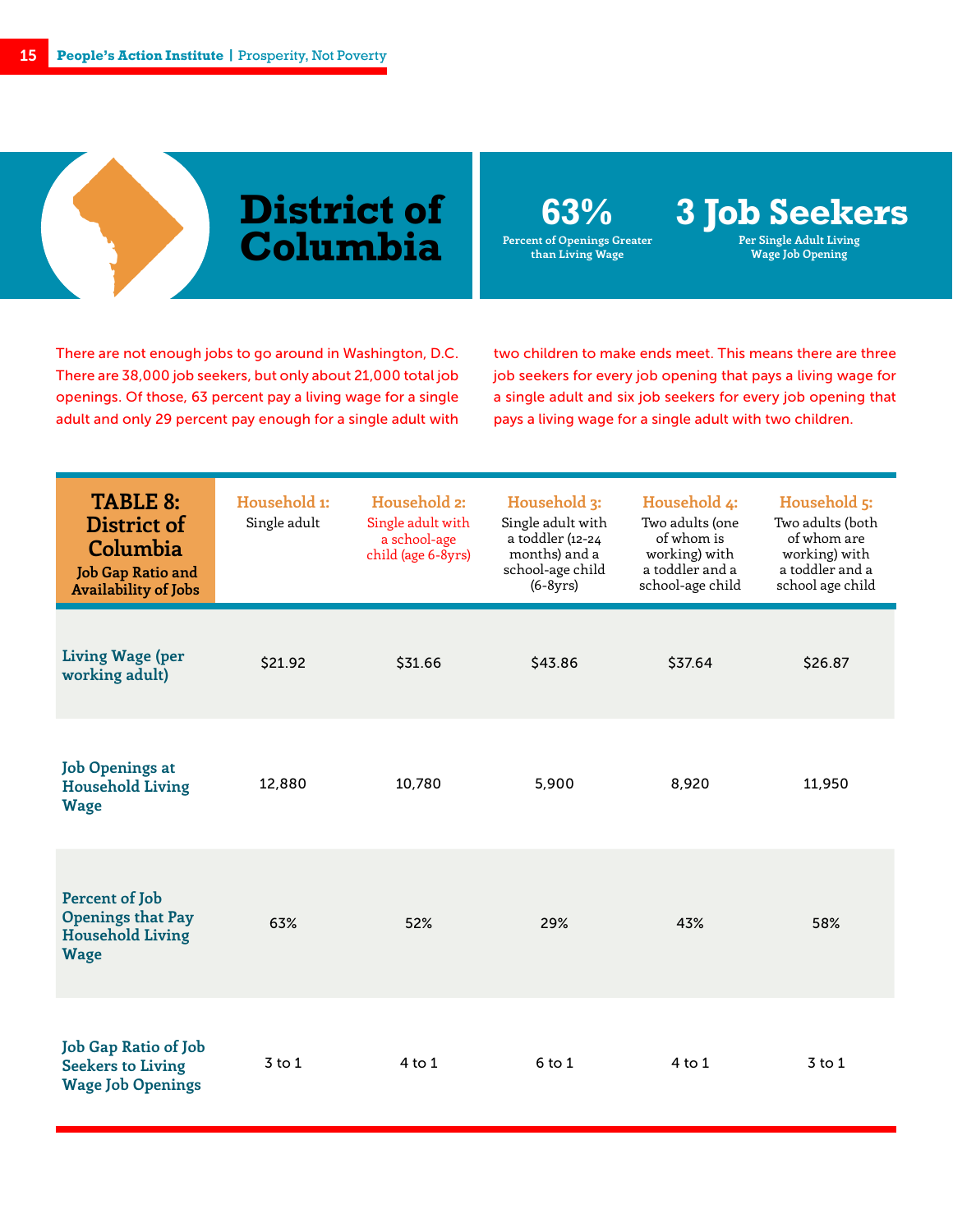**Florida 38% 8 Job Seekers Per Single Adult Living** 

**Wage Job Opening**

There are not enough jobs to go around in Florida. There are 1.1 million job seekers, but only about 357,000 total job openings. Of those, only 38 percent pay a living wage for a single adult and only 11 percent pay enough for a single adult with two children to make ends meet. This means there are eight job seekers for every job opening that pays a living wage for a single adult and 28 job seekers for every job opening that pays a living wage for a single adult with two children.

| TABLE 9:<br>Florida<br><b>Job Gap Ratio and</b><br><b>Availability of Jobs</b>       | Household 1:<br>Single adult | Household 2:<br>Single adult with<br>a school-age<br>child (age 6-8yrs) | Household 3:<br>Single adult with<br>a toddler (12-24<br>months) and a<br>school-age child<br>$(6-8yrs)$ | Household 4:<br>Two adults (one<br>of whom is<br>working) with<br>a toddler and a<br>school-age child | Household 5:<br>Two adults (both<br>of whom are<br>working) with<br>a toddler and a<br>school age child |
|--------------------------------------------------------------------------------------|------------------------------|-------------------------------------------------------------------------|----------------------------------------------------------------------------------------------------------|-------------------------------------------------------------------------------------------------------|---------------------------------------------------------------------------------------------------------|
| Living Wage (per<br>working adult)                                                   | \$17.29                      | \$23.78                                                                 | \$30.10                                                                                                  | \$32.63                                                                                               | \$20.17                                                                                                 |
| <b>Job Openings at</b><br><b>Household Living</b><br><b>Wage</b>                     | 136,740                      | 82,790                                                                  | 40,250                                                                                                   | 34,590                                                                                                | 107,600                                                                                                 |
| Percent of Job<br><b>Openings that Pay</b><br><b>Household Living</b><br><b>Wage</b> | 38%                          | 23%                                                                     | 11%                                                                                                      | 10%                                                                                                   | 30%                                                                                                     |
| Job Gap Ratio of Job<br><b>Seekers to Living</b><br><b>Wage Job Openings</b>         | 8 to 1                       | 14 to $1$                                                               | 28 to 1                                                                                                  | 33 to 1                                                                                               | $10$ to $1$                                                                                             |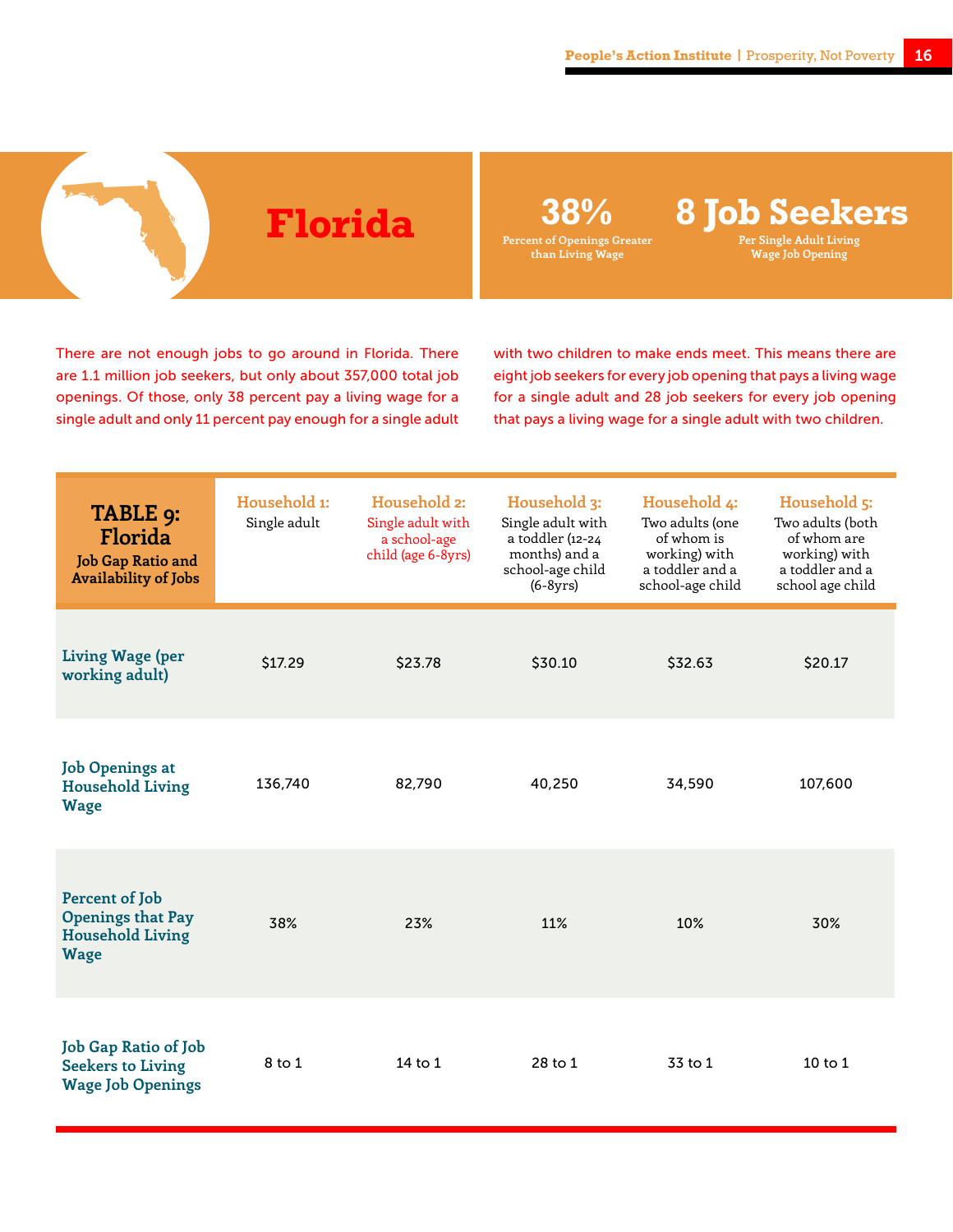

There are not enough jobs to go around in Idaho. There are 62,000 job seekers, but only about 18,000 total job openings. Of those, 57 percent pay a living wage for a single adult and only 19 percent pay enough for a single adult with

two children to make ends meet. This means there are six job seekers for every job opening that pays a living wage for a single adult and 19 job seekers for every job opening that pays a living wage for a single adult with two children.

| TABLE 10:<br>Idaho<br>Job Gap Ratio and<br><b>Availability of Jobs</b>               | Household 1:<br>Single adult | Household 2:<br>Single adult with<br>a school-age<br>child (age 6-8yrs) | Household 3:<br>Single adult with<br>a toddler (12-24<br>months) and a<br>school-age child<br>$(6-8yrs)$ | Household 4:<br>Two adults (one<br>of whom is<br>working) with<br>a toddler and a<br>school-age child | Household 5:<br>Two adults (both<br>of whom are<br>working) with<br>a toddler and a<br>school age child |
|--------------------------------------------------------------------------------------|------------------------------|-------------------------------------------------------------------------|----------------------------------------------------------------------------------------------------------|-------------------------------------------------------------------------------------------------------|---------------------------------------------------------------------------------------------------------|
| Living Wage (per<br>working adult)                                                   | \$14.90                      | \$20.89                                                                 | \$26.85                                                                                                  | \$29.52                                                                                               | \$18.64                                                                                                 |
| <b>Job Openings at</b><br><b>Household Living</b><br><b>Wage</b>                     | 9,980                        | 5,425                                                                   | 3,325                                                                                                    | 2,031                                                                                                 | 6,507                                                                                                   |
| Percent of Job<br><b>Openings that Pay</b><br><b>Household Living</b><br><b>Wage</b> | 57%                          | 31%                                                                     | 19%                                                                                                      | 12%                                                                                                   | 37%                                                                                                     |
| Job Gap Ratio of Job<br><b>Seekers to Living</b><br><b>Wage Job Openings</b>         | $6$ to $1$                   | $11$ to $1$                                                             | 19 to 1                                                                                                  | 31 to 1                                                                                               | $10$ to $1$                                                                                             |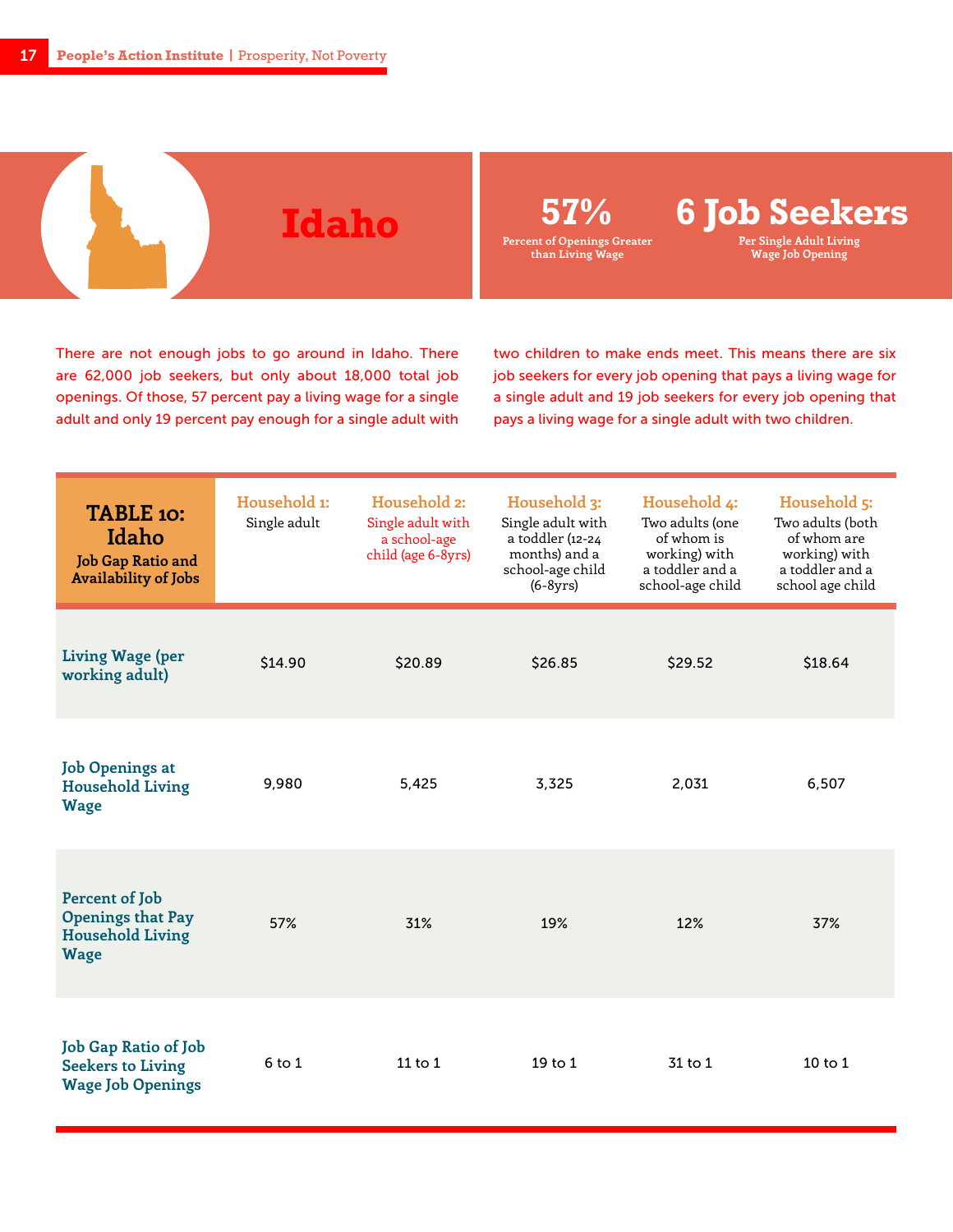**Illinois 46% 9 Job Seekers Per Single Adult Living** 

**Wage Job Opening**

There are not enough jobs to go around in Illinois. There are 754,000 job seekers, but only about 187,000 total job openings. Of those, only 46 percent pay a living wage for a single adult and only 15 percent pay enough for a single adult with two children to make ends meet. This means there are nine job seekers for every job opening that pays a living wage for a single adult and 28 job seekers for every job opening that pays a living wage for a single adult with two children.

| TABLE 11:<br><b>Illinois</b><br>Job Gap Ratio and<br><b>Availability of Jobs</b>     | Household 1:<br>Single adult | Household 2:<br>Single adult with<br>a school-age<br>child (age 6-8yrs) | Household 3:<br>Single adult with<br>a toddler (12-24<br>months) and a<br>school-age child<br>$(6-8yrs)$ | Household 4:<br>Two adults (one<br>of whom is<br>working) with<br>a toddler and a<br>school-age child | Household 5:<br>Two adults (both<br>of whom are<br>working) with<br>a toddler and a<br>school age child |
|--------------------------------------------------------------------------------------|------------------------------|-------------------------------------------------------------------------|----------------------------------------------------------------------------------------------------------|-------------------------------------------------------------------------------------------------------|---------------------------------------------------------------------------------------------------------|
| Living Wage (per<br>working adult)                                                   | \$17.57                      | \$26.99                                                                 | \$35.33                                                                                                  | \$32.93                                                                                               | \$22.78                                                                                                 |
| <b>Job Openings at</b><br><b>Household Living</b><br><b>Wage</b>                     | 87,140                       | 51,640                                                                  | 27,340                                                                                                   | 30,780                                                                                                | 66,640                                                                                                  |
| Percent of Job<br><b>Openings that Pay</b><br><b>Household Living</b><br><b>Wage</b> | 46%                          | 28%                                                                     | 15%                                                                                                      | 16%                                                                                                   | 36%                                                                                                     |
| Job Gap Ratio of Job<br><b>Seekers to Living</b><br><b>Wage Job Openings</b>         | $9$ to $1$                   | $15$ to $1$                                                             | 28 to 1                                                                                                  | 24 to 1                                                                                               | $11$ to $1$                                                                                             |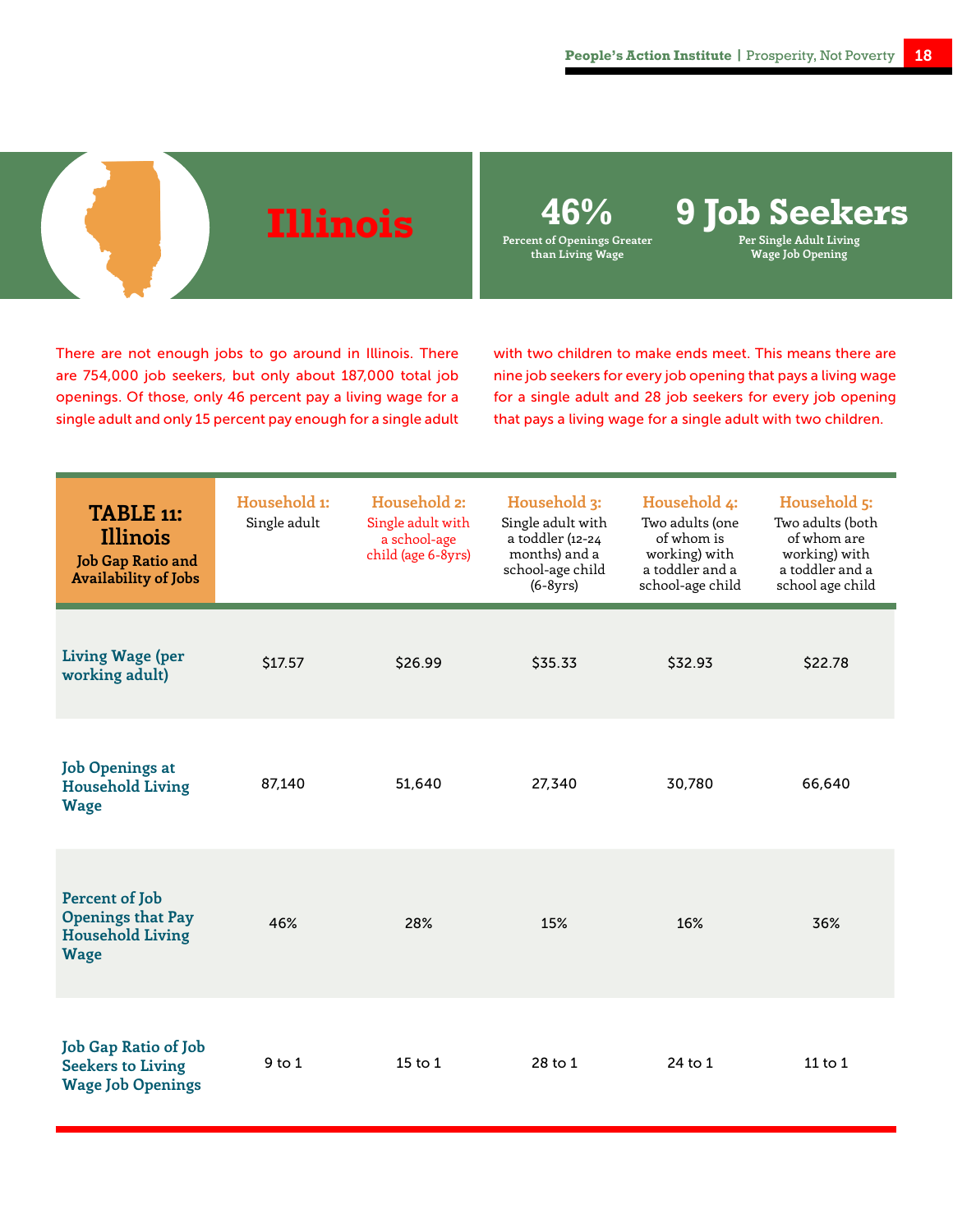

There are not enough jobs to go around in Iowa. There are 106,000 job seekers, but only about 58,000 total job openings. Of those, only 52 percent pay a living wage for a single adult and only 14 percent pay enough for a single adult with two children to make ends meet. This means there are four job seekers for every job opening that pays a living wage for a single adult and 13 job seekers for every job opening that pays a living wage for a single adult with two children.

| TABLE 12:<br>Iowa<br><b>Job Gap Ratio and</b><br><b>Availability of Jobs</b>         | Household 1:<br>Single adult | Household 2:<br>Single adult with<br>a school-age<br>child (age 6-8yrs) | Household 3:<br>Single adult with<br>a toddler (12-24<br>months) and a<br>school-age child<br>$(6-8yrs)$ | Household 4:<br>Two adults (one<br>of whom is<br>working) with<br>a toddler and a<br>school-age child | Household 5:<br>Two adults (both<br>of whom are<br>working) with<br>a toddler and a<br>school age child |
|--------------------------------------------------------------------------------------|------------------------------|-------------------------------------------------------------------------|----------------------------------------------------------------------------------------------------------|-------------------------------------------------------------------------------------------------------|---------------------------------------------------------------------------------------------------------|
| <b>Living Wage (per</b><br>working adult)                                            | \$15.10                      | \$21.09                                                                 | \$28.32                                                                                                  | \$30.06                                                                                               | \$19.57                                                                                                 |
| <b>Job Openings at</b><br><b>Household Living</b><br><b>Wage</b>                     | 29,980                       | 17,960                                                                  | 7,940                                                                                                    | 7,080                                                                                                 | 19,190                                                                                                  |
| Percent of Job<br><b>Openings that Pay</b><br><b>Household Living</b><br><b>Wage</b> | 52%                          | 31%                                                                     | 14%                                                                                                      | 12%                                                                                                   | 33%                                                                                                     |
| <b>Job Gap Ratio of Job</b><br><b>Seekers to Living</b><br><b>Wage Job Openings</b>  | $4$ to $1$                   | $6$ to $1$                                                              | 13 to 1                                                                                                  | $15$ to $1$                                                                                           | $6$ to 1                                                                                                |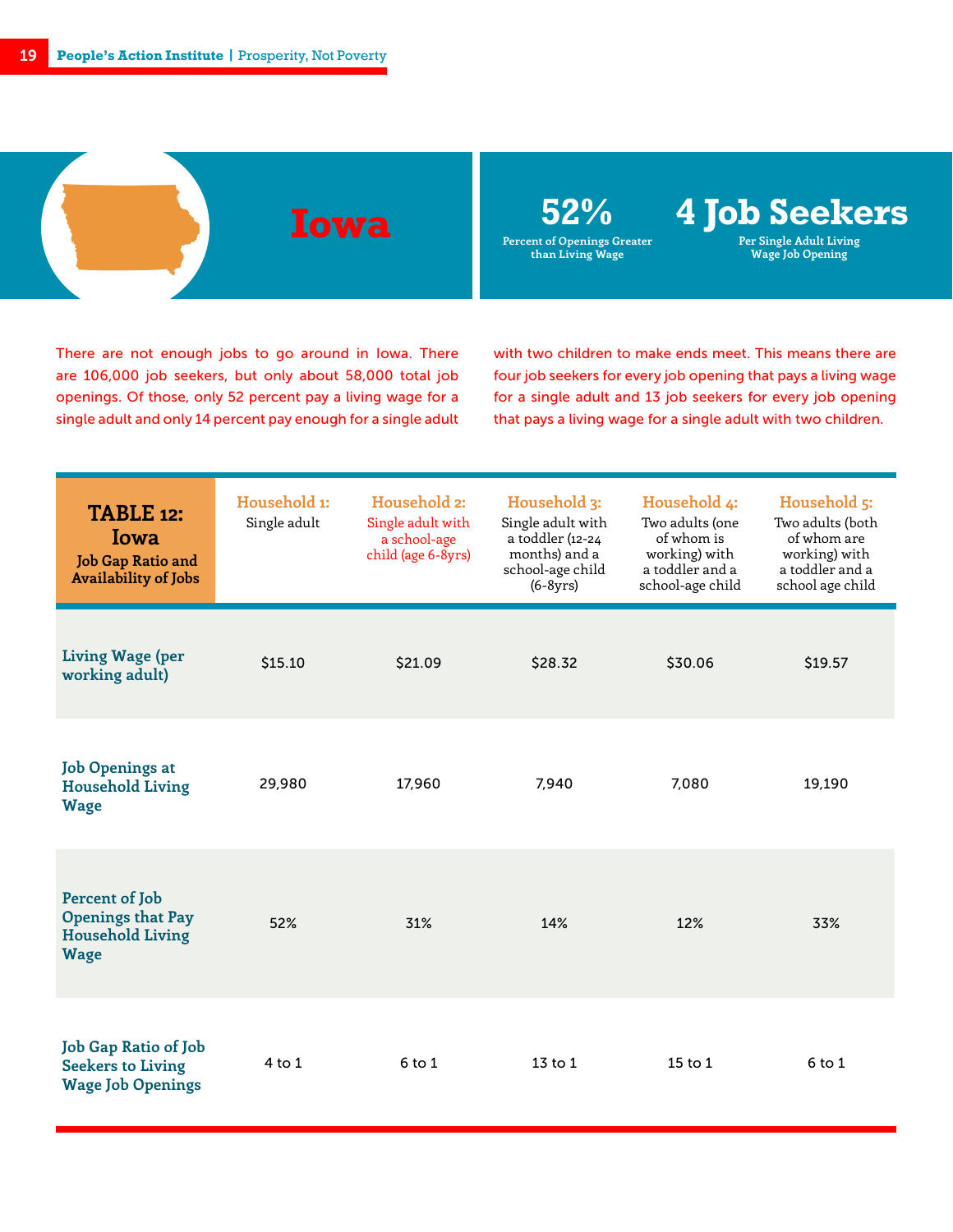**Kansas 47% 6 Job Seekers Per Single Adult Living** 

**Wage Job Opening**

There are not enough jobs to go around in Kansas. There are 124,000 job seekers, but only about 42,000 total job openings. Of those, only 47 percent pay a living wage for a single adult and only 13 percent pay enough for a single adult with two children to make ends meet. This means there are six job seekers for every job opening that pays a living wage for a single adult and 22 job seekers for every job opening that pays a living wage for a single adult with two children.

| TABLE 13:<br><b>Kansas</b><br>Job Gap Ratio and<br><b>Availability of Jobs</b>       | Household 1:<br>Single adult | Household 2:<br>Single adult with<br>a school-age<br>child (age 6-8yrs) | Household 3:<br>Single adult with<br>a toddler (12-24<br>months) and a<br>school-age child<br>$(6-8yrs)$ | Household 4:<br>Two adults (one<br>of whom is<br>working) with<br>a toddler and a<br>school-age child | Household 5:<br>Two adults (both<br>of whom are<br>working) with<br>a toddler and a<br>school age child |
|--------------------------------------------------------------------------------------|------------------------------|-------------------------------------------------------------------------|----------------------------------------------------------------------------------------------------------|-------------------------------------------------------------------------------------------------------|---------------------------------------------------------------------------------------------------------|
| <b>Living Wage (per</b><br>working adult)                                            | \$15.23                      | \$21.83                                                                 | \$28.75                                                                                                  | \$30.06                                                                                               | \$19.58                                                                                                 |
| <b>Job Openings at</b><br><b>Household Living</b><br><b>Wage</b>                     | 19,820                       | 11,480                                                                  | 5,520                                                                                                    | 5,040                                                                                                 | 13,600                                                                                                  |
| Percent of Job<br><b>Openings that Pay</b><br><b>Household Living</b><br><b>Wage</b> | 47%                          | 27%                                                                     | 13%                                                                                                      | 12%                                                                                                   | 32%                                                                                                     |
| Job Gap Ratio of Job<br><b>Seekers to Living</b><br><b>Wage Job Openings</b>         | $6$ to $1$                   | $11$ to $1$                                                             | $22$ to $1$                                                                                              | $25$ to $1$                                                                                           | $9$ to $1$                                                                                              |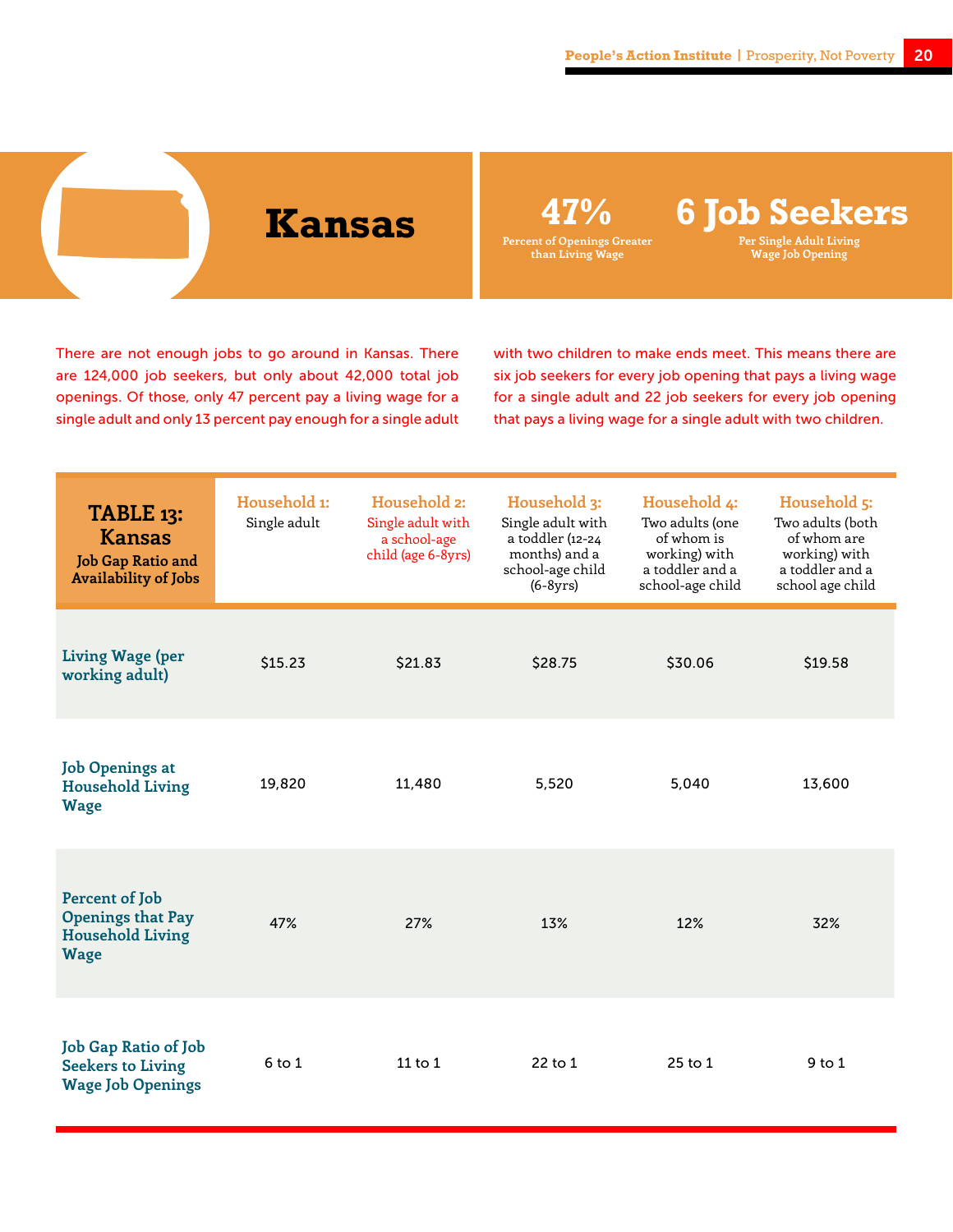**Louisiana 48% 9 Job Seekers**

**Per Single Adult Living Wage Job Opening**

There are not enough jobs to go around in Louisiana. There are 270,000 job seekers, but only about 66,000 total job openings. Of those, only 48 percent pay a living wage for a single adult and only 14 percent pay enough for a single adult with two children to make ends meet. This means there are nine job seekers for every job opening that pays a living wage for a single adult and 28 job seekers for every job opening that pays a living wage for a single adult with two children.

| TABLE 14:<br>Louisiana<br>Job Gap Ratio and<br><b>Availability of Jobs</b>           | Household 1:<br>Single adult | Household 2:<br>Single adult with<br>a school-age<br>child (age 6-8yrs) | Household 3:<br>Single adult with<br>a toddler (12-24<br>months) and a<br>school-age child<br>$(6-8yrs)$ | Household 4:<br>Two adults (one<br>of whom is<br>working) with<br>a toddler and a<br>school-age child | Household 5:<br>Two adults (both<br>of whom are<br>working) with<br>a toddler and a<br>school age child |
|--------------------------------------------------------------------------------------|------------------------------|-------------------------------------------------------------------------|----------------------------------------------------------------------------------------------------------|-------------------------------------------------------------------------------------------------------|---------------------------------------------------------------------------------------------------------|
| <b>Living Wage (per</b><br>working adult)                                            | \$15.87                      | \$22.30                                                                 | \$28.44                                                                                                  | \$31.12                                                                                               | \$19.46                                                                                                 |
| <b>Job Openings at</b><br><b>Household Living</b><br><b>Wage</b>                     | 31,590                       | 17,830                                                                  | 9,530                                                                                                    | 6,360                                                                                                 | 22,470                                                                                                  |
| Percent of Job<br><b>Openings that Pay</b><br><b>Household Living</b><br><b>Wage</b> | 48%                          | 27%                                                                     | 14%                                                                                                      | 10%                                                                                                   | 34%                                                                                                     |
| Job Gap Ratio of Job<br><b>Seekers to Living</b><br><b>Wage Job Openings</b>         | $9$ to $1$                   | $15$ to $1$                                                             | 28 to 1                                                                                                  | 42 to 1                                                                                               | $12$ to $1$                                                                                             |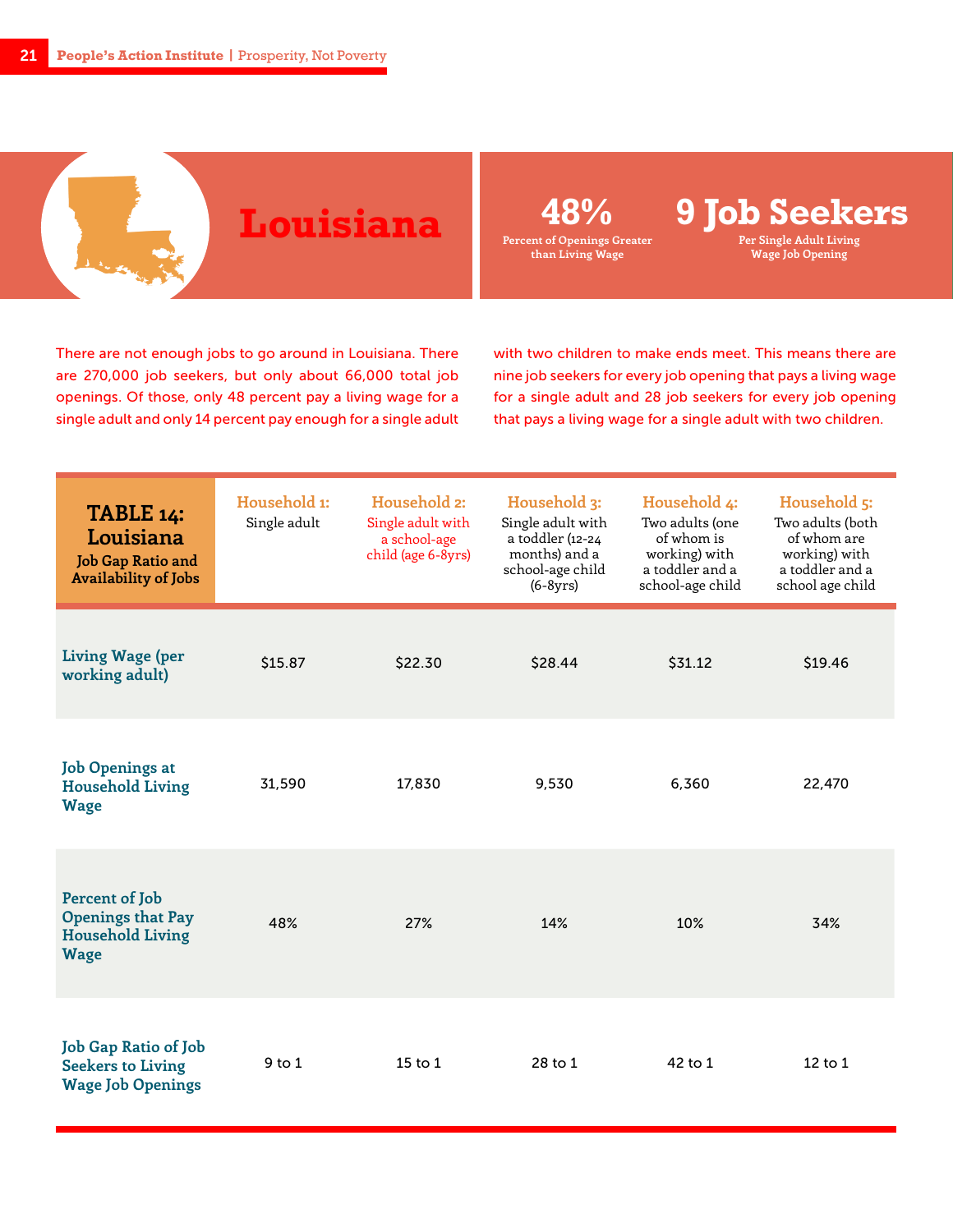**Maine 44% 10 Job Seekers Per Single Adult Living** 

**Wage Job Opening**

There are not enough jobs to go around in Maine. There are 72,000 job seekers, but only about 17,000 total job openings. Of those, only 44 percent pay a living wage for a single adult and only 15 percent pay enough for a single adult with two children to make ends meet. This means there are 10 job seekers for every job opening that pays a living wage for a single adult and 28 job seekers for every job opening that pays a living wage for a single adult with two children.

| TABLE 15:<br><b>Maine</b><br>Job Gap Ratio and<br><b>Availability of Jobs</b>        | Household 1:<br>Single adult | Household 2:<br>Single adult with<br>a school-age<br>child (age 6-8yrs) | Household 3:<br>Single adult with<br>a toddler (12-24<br>months) and a<br>school-age child<br>$(6-8yrs)$ | Household 4:<br>Two adults (one<br>of whom is<br>working) with<br>a toddler and a<br>school-age child | Household 5:<br>Two adults (both<br>of whom are<br>working) with<br>a toddler and a<br>school age child |
|--------------------------------------------------------------------------------------|------------------------------|-------------------------------------------------------------------------|----------------------------------------------------------------------------------------------------------|-------------------------------------------------------------------------------------------------------|---------------------------------------------------------------------------------------------------------|
| <b>Living Wage (per</b><br>working adult)                                            | \$16.27                      | \$23.09                                                                 | \$29.87                                                                                                  | \$30.65                                                                                               | \$20.05                                                                                                 |
| <b>Job Openings at</b><br><b>Household Living</b><br><b>Wage</b>                     | 7,500                        | 4,550                                                                   | 2,550                                                                                                    | 1,930                                                                                                 | 5,650                                                                                                   |
| Percent of Job<br><b>Openings that Pay</b><br><b>Household Living</b><br><b>Wage</b> | 44%                          | 26%                                                                     | 15%                                                                                                      | 11%                                                                                                   | 33%                                                                                                     |
| <b>Job Gap Ratio of Job</b><br><b>Seekers to Living</b><br><b>Wage Job Openings</b>  | $10$ to $1$                  | $16$ to $1$                                                             | 28 to 1                                                                                                  | 37 to 1                                                                                               | $13$ to $1$                                                                                             |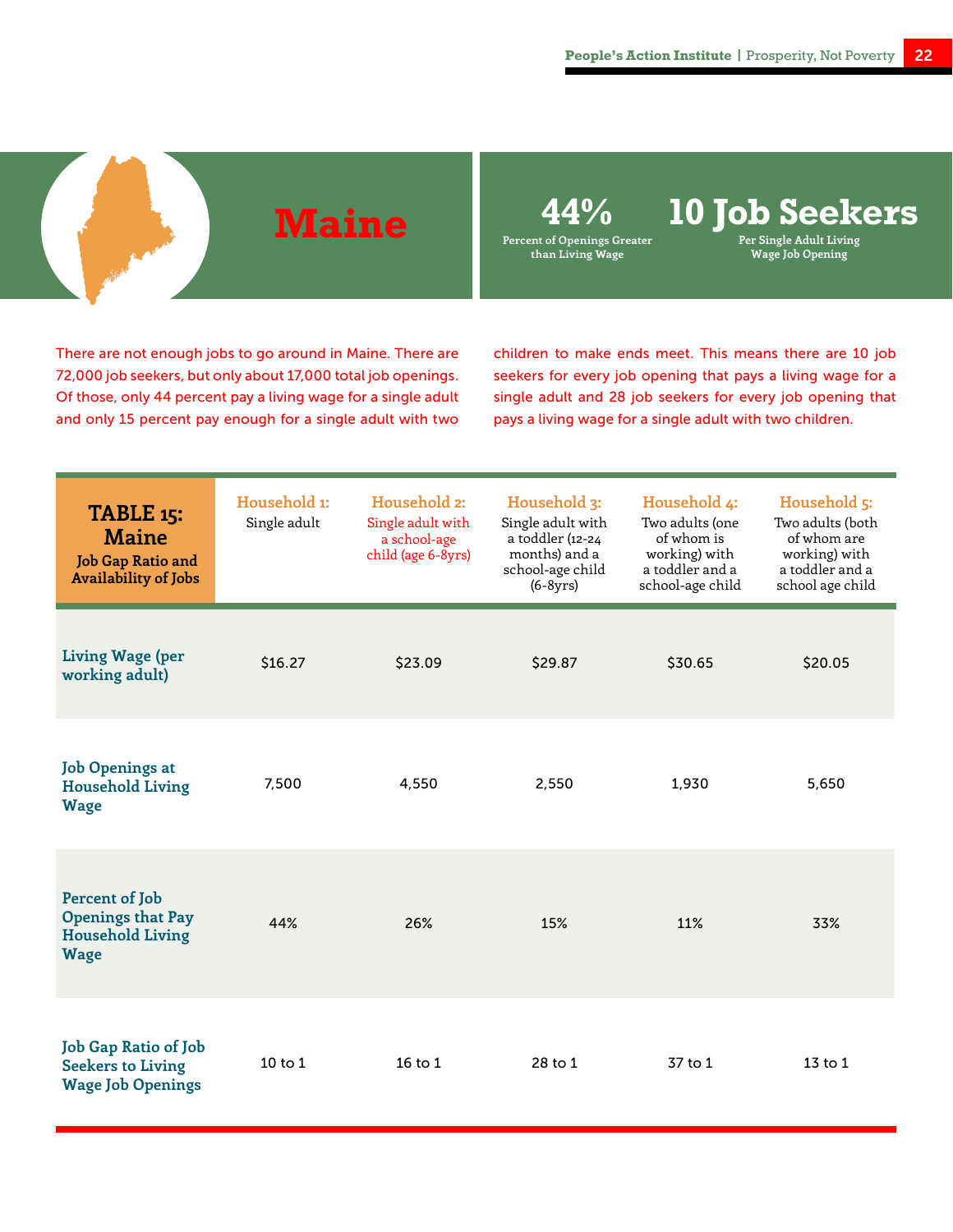**Michigan 49% 7 Job Seekers Per Single Adult Living** 

**Wage Job Opening**

There are not enough jobs to go around in Michigan. There are 503,000 job seekers, but only about 139,000 total job openings. Of those, only 49 percent pay a living wage for a single adult and only 22 percent pay enough for a single adult with two children to make ends meet. This means there are seven job seekers for every job opening that pays a living wage for a single adult and 16 job seekers for every job opening that pays a living wage for a single adult with two children.

| <b>TABLE 16:</b><br>Michigan<br><b>Job Gap Ratio and</b><br><b>Availability of Jobs</b> | Household 1:<br>Single adult | Household 2:<br>Single adult with<br>a school-age<br>child (age 6-8yrs) | Household 3:<br>Single adult with<br>a toddler (12-24<br>months) and a<br>school-age child<br>$(6-8yrs)$ | Household 4:<br>Two adults (one<br>of whom is<br>working) with<br>a toddler and a<br>school-age child | Household 5:<br>Two adults (both<br>of whom are<br>working) with<br>a toddler and a<br>school age child |
|-----------------------------------------------------------------------------------------|------------------------------|-------------------------------------------------------------------------|----------------------------------------------------------------------------------------------------------|-------------------------------------------------------------------------------------------------------|---------------------------------------------------------------------------------------------------------|
| <b>Living Wage (per</b><br>working adult)                                               | \$15.78                      | \$22.32                                                                 | \$28.79                                                                                                  | \$30.31                                                                                               | \$19.69                                                                                                 |
| <b>Job Openings at</b><br><b>Household Living</b><br><b>Wage</b>                        | 68,000                       | 45,280                                                                  | 31,000                                                                                                   | 27,530                                                                                                | 52,330                                                                                                  |
| Percent of Job<br><b>Openings that Pay</b><br><b>Household Living</b><br><b>Wage</b>    | 49%                          | 32%                                                                     | 22%                                                                                                      | 20%                                                                                                   | 38%                                                                                                     |
| Job Gap Ratio of Job<br><b>Seekers to Living</b><br><b>Wage Job Openings</b>            | $7$ to $1$                   | 11 to $1$                                                               | 16 to 1                                                                                                  | 18 <sub>to</sub> 1                                                                                    | $10$ to $1$                                                                                             |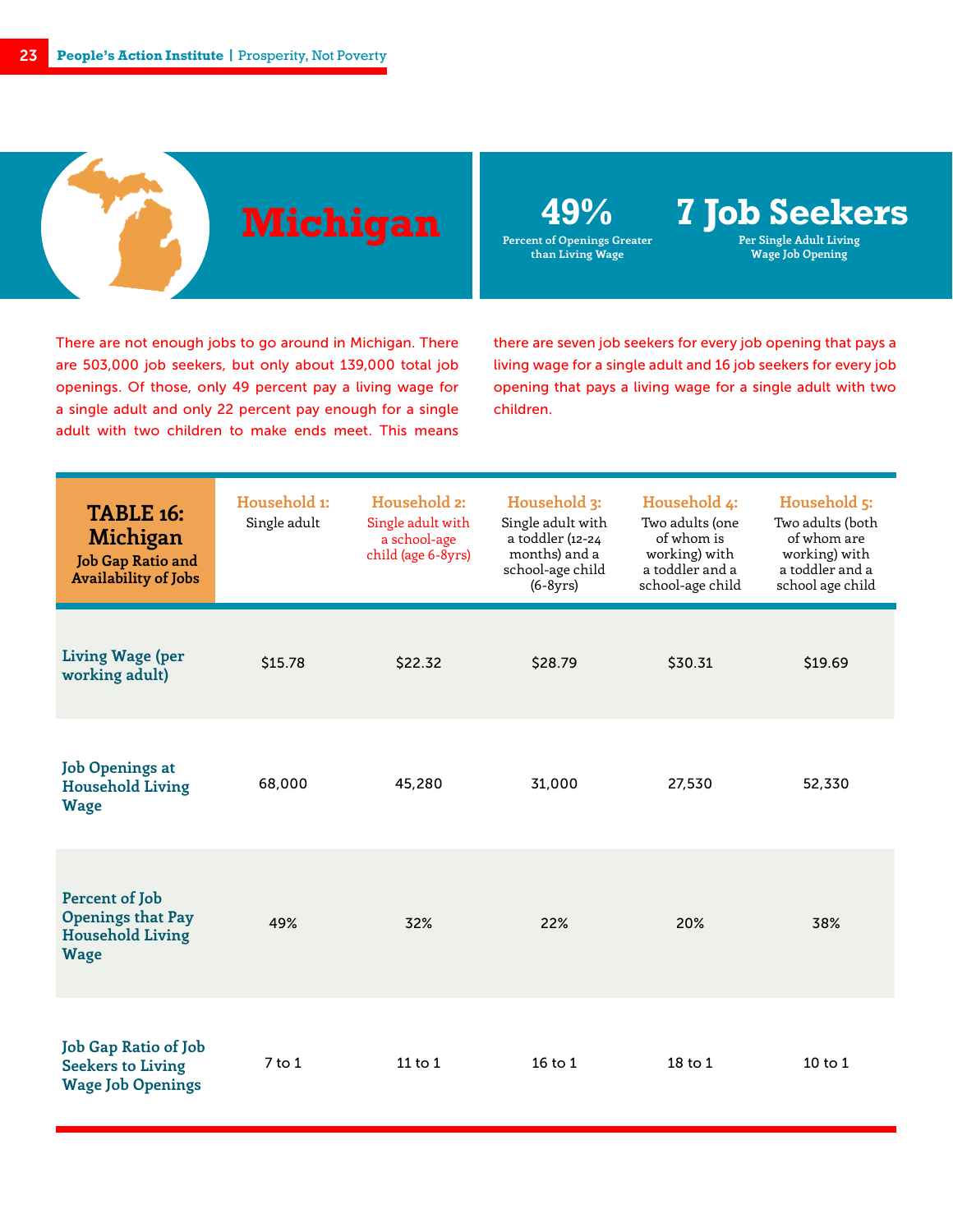**Montana 44% 8 Job Seekers Per Single Adult Living** 

**Wage Job Opening**

There are not enough jobs to go around in Montana. There are 48,000 job seekers, but only about 14,000 total job openings. Of those, only 44 percent pay a living wage for a single adult and only 14 percent pay enough for a single adult with two children to make ends meet. This means

there are eight job seekers for every job opening that pays a living wage for a single adult and 25 job seekers for every job opening that pays a living wage for a single adult with two children

| TABLE 17:<br><b>Montana</b><br><b>Job Gap Ratio and</b><br><b>Availability of Jobs</b> | Household 1:<br>Single adult | Household 2:<br>Single adult with<br>a school-age<br>child (age 6-8yrs) | Household 3:<br>Single adult with<br>a toddler (12-24<br>months) and a<br>school-age child<br>$(6-8yrs)$ | Household 4:<br>Two adults (one<br>of whom is<br>working) with<br>a toddler and a<br>school-age child | Household 5:<br>Two adults (both<br>of whom are<br>working) with<br>a toddler and a<br>school age child |
|----------------------------------------------------------------------------------------|------------------------------|-------------------------------------------------------------------------|----------------------------------------------------------------------------------------------------------|-------------------------------------------------------------------------------------------------------|---------------------------------------------------------------------------------------------------------|
| Living Wage (per<br>working adult)                                                     | \$14.93                      | \$21.78                                                                 | \$28.20                                                                                                  | \$29.96                                                                                               | \$19.32                                                                                                 |
| <b>Job Openings at</b><br><b>Household Living</b><br><b>Wage</b>                       | 6,200                        | 3,420                                                                   | 1,910                                                                                                    | 1,100                                                                                                 | 4,170                                                                                                   |
| Percent of Job<br><b>Openings that Pay</b><br><b>Household Living</b><br><b>Wage</b>   | 44%                          | 24%                                                                     | 14%                                                                                                      | 8%                                                                                                    | 30%                                                                                                     |
| Job Gap Ratio of Job<br><b>Seekers to Living</b><br><b>Wage Job Openings</b>           | 8 to 1                       | 14 to $1$                                                               | $25$ to $1$                                                                                              | 44 to 1                                                                                               | $12$ to $1$                                                                                             |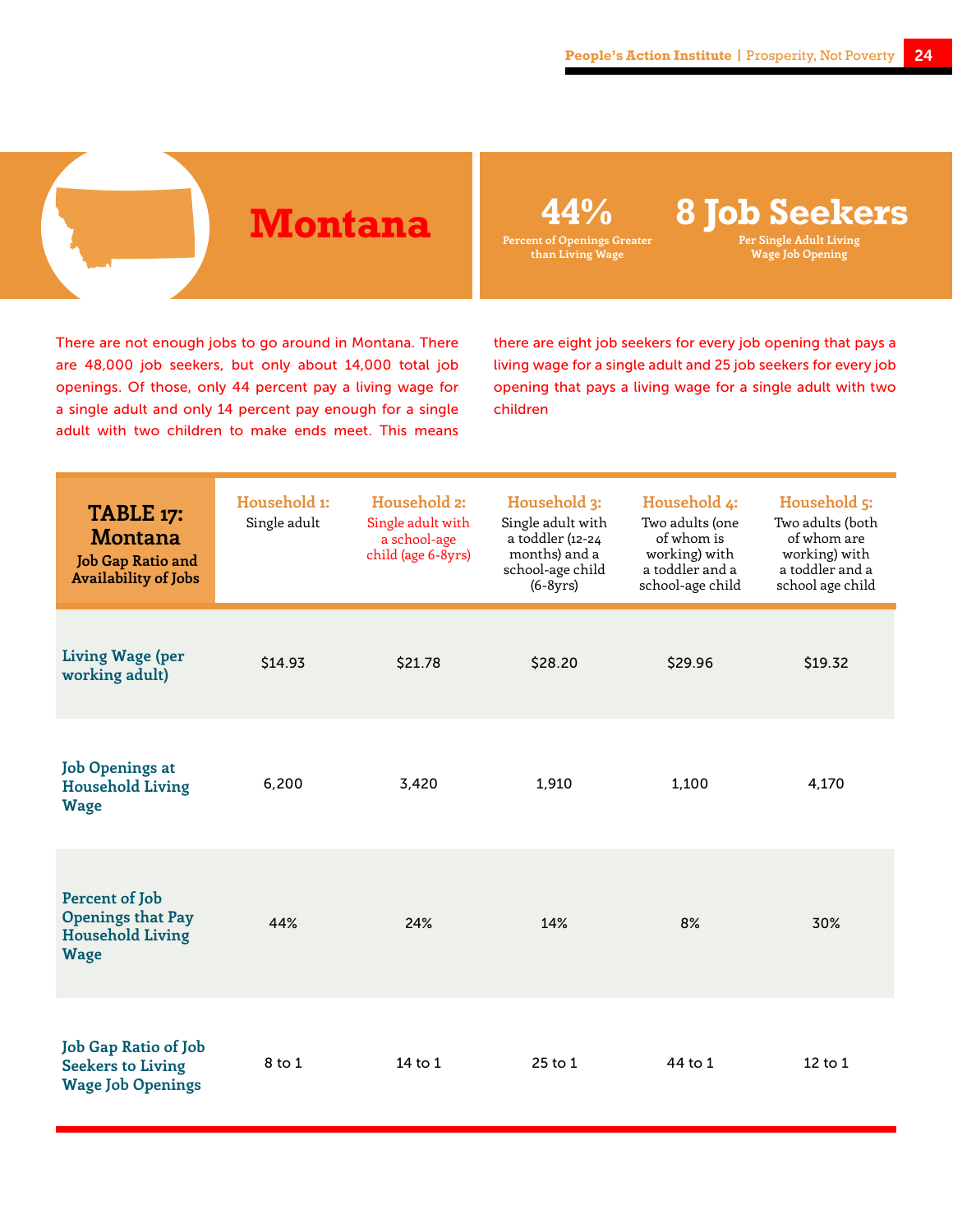## **New Mexico 42% 9 Job Seekers**

**Percent of Openings Greater than Living Wage**

**Per Single Adult Living** 

**Wage Job Opening**

There are not enough jobs to go around in New Mexico. There are 96,000 job seekers, but only about 26,000 total job openings. Of those, only 42 percent pay a living wage for a single adult and only 17 percent pay enough for a single adult with two children to make ends meet. This means there are nine job seekers for every job opening that pays a living wage for a single adult and 22 job seekers for every job opening that pays a living wage for a single adult with two children.

| <b>TABLE 18:</b><br><b>New Mexico</b><br><b>Job Gap Ratio and</b><br><b>Availability of Jobs</b> | Household 1:<br>Single adult | Household 2:<br>Single adult with<br>a school-age<br>child (age 6-8yrs) | Household 3:<br>Single adult with<br>a toddler (12-24<br>months) and a<br>school-age child<br>$(6-8yrs)$ | Household 4:<br>Two adults (one<br>of whom is<br>working) with<br>a toddler and a<br>school-age child | Household 5:<br>Two adults (both<br>of whom are<br>working) with<br>a toddler and a<br>school age child |
|--------------------------------------------------------------------------------------------------|------------------------------|-------------------------------------------------------------------------|----------------------------------------------------------------------------------------------------------|-------------------------------------------------------------------------------------------------------|---------------------------------------------------------------------------------------------------------|
| <b>Living Wage (per</b><br>working adult)                                                        | \$15.60                      | \$22.03                                                                 | \$27.69                                                                                                  | \$30.11                                                                                               | \$19.06                                                                                                 |
| <b>Job Openings at</b><br><b>Household Living</b><br><b>Wage</b>                                 | 11,010                       | 7,310                                                                   | 4,430                                                                                                    | 4,050                                                                                                 | 9,040                                                                                                   |
| Percent of Job<br><b>Openings that Pay</b><br><b>Household Living</b><br><b>Wage</b>             | 42%                          | 28%                                                                     | 17%                                                                                                      | 15%                                                                                                   | 35%                                                                                                     |
| Job Gap Ratio of Job<br><b>Seekers to Living</b><br><b>Wage Job Openings</b>                     | $9$ to $1$                   | $13$ to $1$                                                             | $22$ to 1                                                                                                | 24 to 1                                                                                               | 11 to $1$                                                                                               |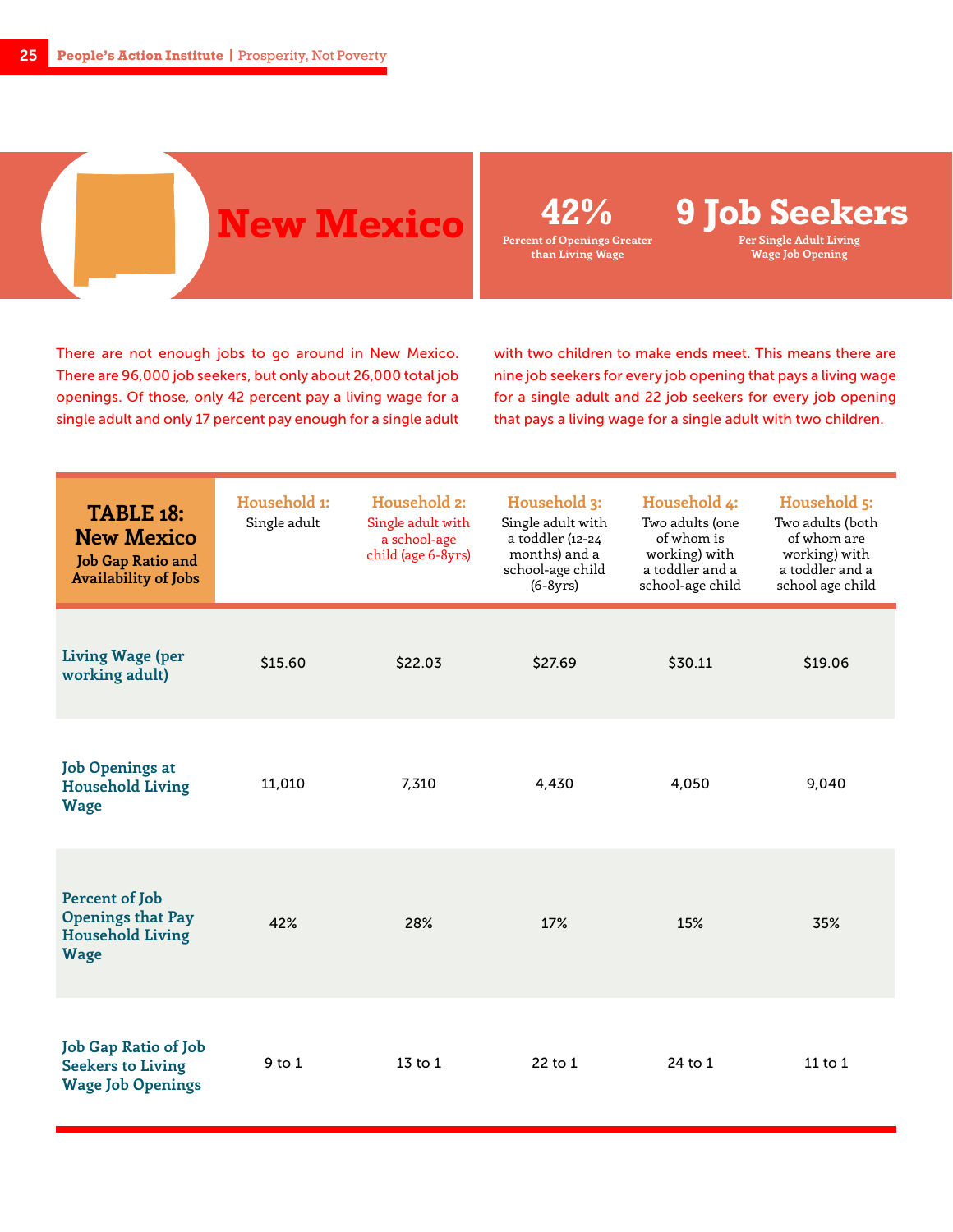

**Per Single Adult Living Wage Job Opening**

There are not enough jobs to go around in New York. There are 1.1 million job seekers, but only about 357,000 total job openings. Of those, only 43 percent pay a living wage for a single adult and only 14 percent pay enough for a single adult with two children to make ends meet. This means there are seven job seekers for every job opening that pays a living wage for a single adult and 22 job seekers for every job opening that pays a living wage for a single adult with two children.

| TABLE 19:<br><b>New York</b><br><b>Job Gap Ratio and</b><br><b>Availability of Jobs</b> | Household 1:<br>Single adult | Household 2:<br>Single adult with<br>a school-age<br>child (age 6-8yrs) | Household 3:<br>Single adult with<br>a toddler (12-24<br>months) and a<br>school-age child<br>$(6-8yrs)$ | Household 4:<br>Two adults (one<br>of whom is<br>working) with<br>a toddler and a<br>school-age child | Household 5:<br>Two adults (both<br>of whom are<br>working) with<br>a toddler and a<br>school age child |
|-----------------------------------------------------------------------------------------|------------------------------|-------------------------------------------------------------------------|----------------------------------------------------------------------------------------------------------|-------------------------------------------------------------------------------------------------------|---------------------------------------------------------------------------------------------------------|
| <b>Living Wage (per</b><br>working adult)                                               | \$20.42                      | \$29.23                                                                 | \$39.58                                                                                                  | \$35.32                                                                                               | \$24.66                                                                                                 |
| <b>Job Openings at</b><br><b>Household Living</b><br><b>Wage</b>                        | 155,350                      | 111,260                                                                 | 48,700                                                                                                   | 75,980                                                                                                | 136,380                                                                                                 |
| Percent of Job<br><b>Openings that Pay</b><br><b>Household Living</b><br><b>Wage</b>    | 43%                          | 31%                                                                     | 14%                                                                                                      | 21%                                                                                                   | 38%                                                                                                     |
| Job Gap Ratio of Job<br><b>Seekers to Living</b><br><b>Wage Job Openings</b>            | $7$ to $1$                   | $10$ to $1$                                                             | $22$ to 1                                                                                                | 14 to $1$                                                                                             | 8 to 1                                                                                                  |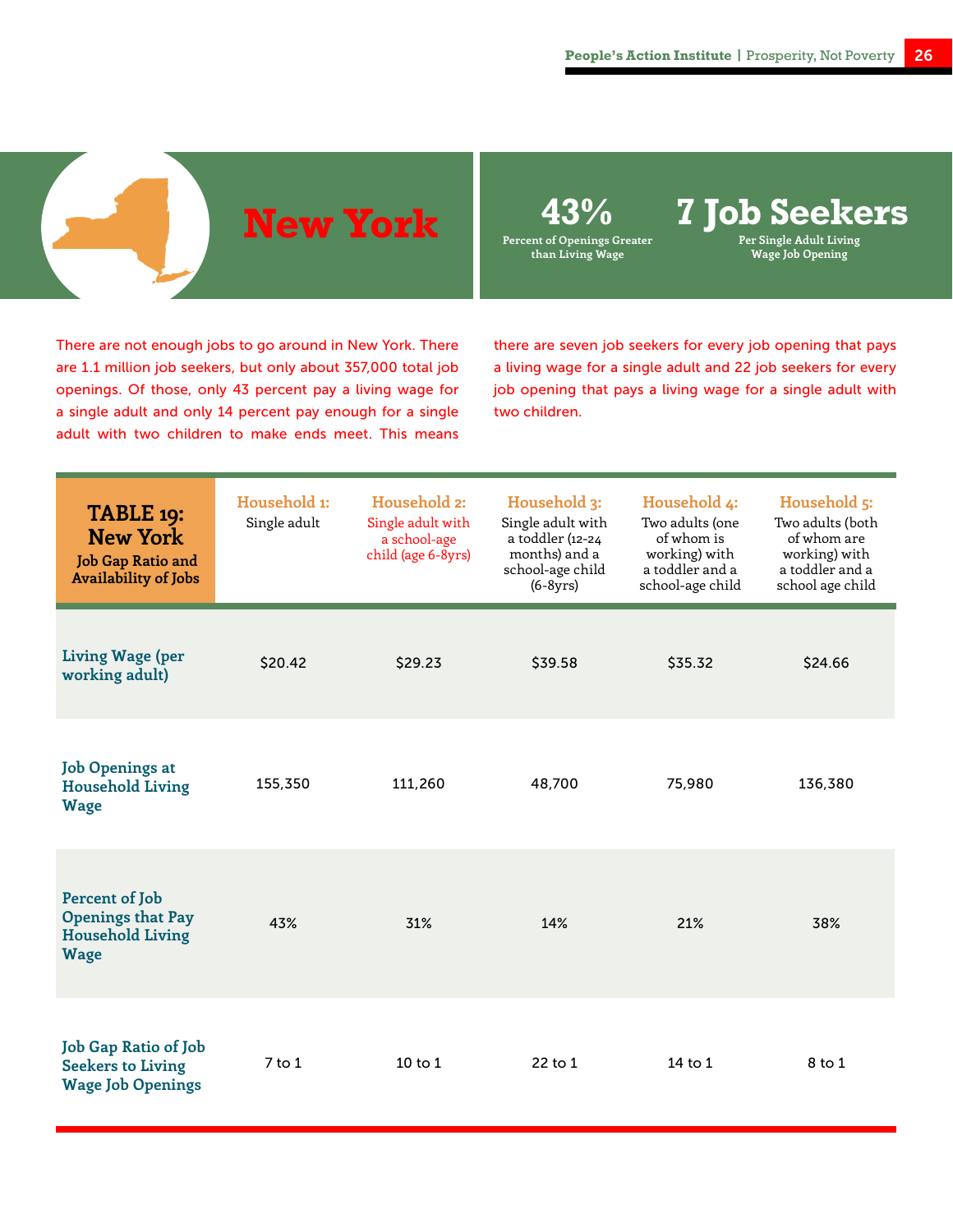**Oregon 49% 6 Job Seekers**

**Per Single Adult Living Wage Job Opening**

There are not enough jobs to go around in Oregon. There are 204,000 job seekers, but only about 68,000 total job openings. Of those, only 49 percent pay a living wage for a single adult and only 16 percent pay enough for a single adult with two children to make ends meet. This means there are six job seekers for every job opening that pays a living wage for a single adult and 18 job seekers for every job opening that pays a living wage for a single adult with two children.

| TABLE 20:<br>Oregon<br>Job Gap Ratio and<br><b>Availability of Jobs</b>              | Household 1:<br>Single adult | Household 2:<br>Single adult with<br>a school-age<br>child (age 6-8yrs) | Household 3:<br>Single adult with<br>a toddler (12-24<br>months) and a<br>school-age child<br>$(6-8yrs)$ | Household 4:<br>Two adults (one<br>of whom is<br>working) with<br>a toddler and a<br>school-age child | Household 5:<br>Two adults (both<br>of whom are<br>working) with<br>a toddler and a<br>school age child |
|--------------------------------------------------------------------------------------|------------------------------|-------------------------------------------------------------------------|----------------------------------------------------------------------------------------------------------|-------------------------------------------------------------------------------------------------------|---------------------------------------------------------------------------------------------------------|
| <b>Living Wage (per</b><br>working adult)                                            | \$16.49                      | \$24.62                                                                 | \$32.20                                                                                                  | \$32.21                                                                                               | \$21.52                                                                                                 |
| <b>Job Openings at</b><br><b>Household Living</b><br><b>Wage</b>                     | 33,490                       | 18,840                                                                  | 11,170                                                                                                   | 11,170                                                                                                | 22,660                                                                                                  |
| Percent of Job<br><b>Openings that Pay</b><br><b>Household Living</b><br><b>Wage</b> | 49%                          | 28%                                                                     | 16%                                                                                                      | 16%                                                                                                   | 33%                                                                                                     |
| Job Gap Ratio of Job<br><b>Seekers to Living</b><br><b>Wage Job Openings</b>         | $6$ to $1$                   | $11$ to $1$                                                             | $18$ to $1$                                                                                              | $18$ to $1$                                                                                           | $9$ to $1$                                                                                              |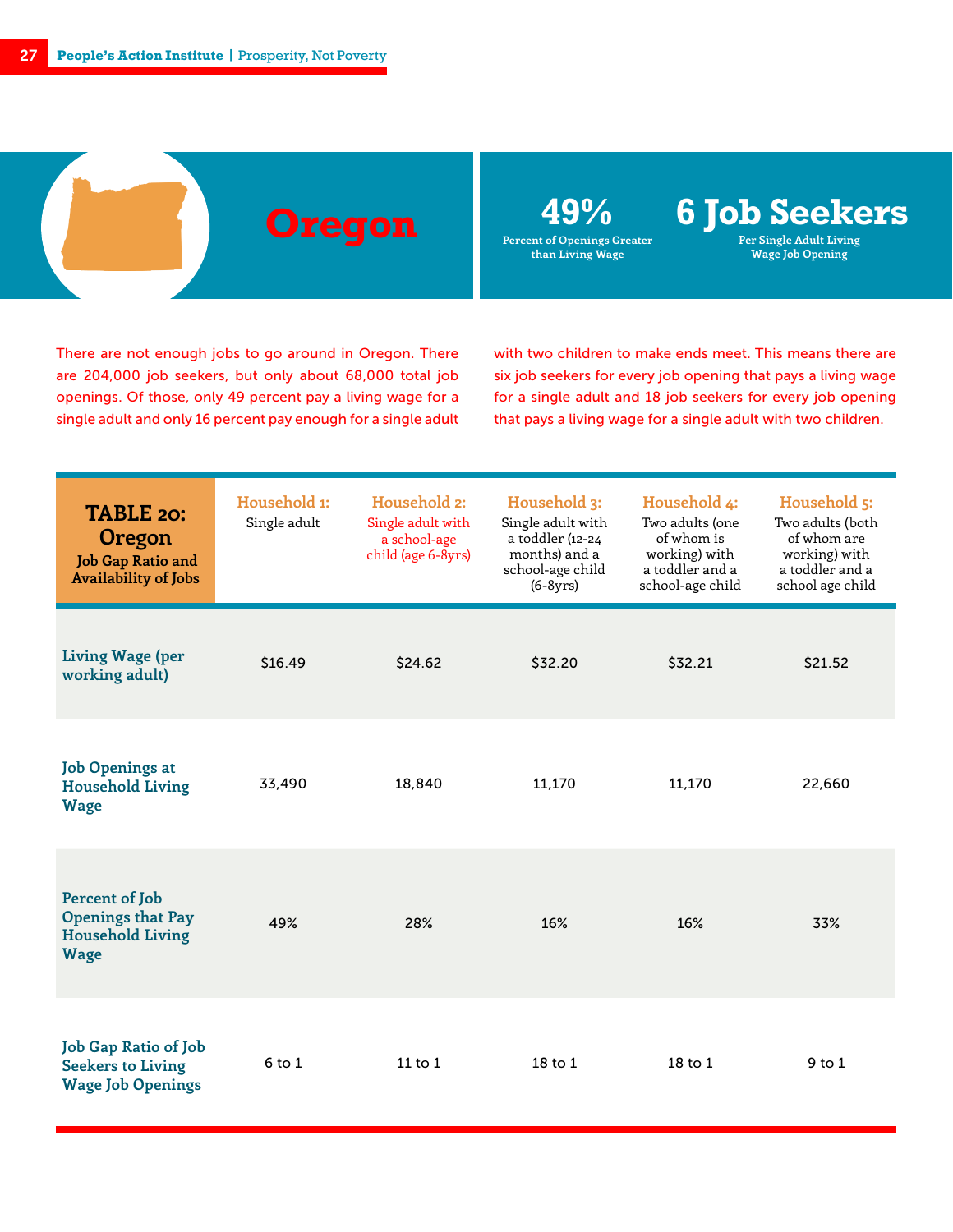## **South Carolina**

**Percent of Openings Greater than Living Wage**

**42% 10 Job Seekers**

**Per Single Adult Living Wage Job Opening**

There are not enough jobs to go around in South Carolina. There are 278,000 job seekers, but only about 66,000 total job openings. Of those, only 42 percent pay a living wage for a single adult and only 16 percent pay enough for a single adult with two children to make ends meet. This means

there are 10 job seekers for every job opening that pays a living wage for a single adult and 26 job seekers for every job opening that pays a living wage for a single adult with two children.

| TABLE 21:<br>South<br>Carolina<br>Job Gap Ratio and<br><b>Availability of Jobs</b>   | Household 1:<br>Single adult | Household 2:<br>Single adult with<br>a school-age<br>child (age 6-8yrs) | Household 3:<br>Single adult with<br>a toddler (12-24<br>months) and a<br>school-age child<br>$(6-8yrs)$ | Household 4:<br>Two adults (one<br>of whom is<br>working) with<br>a toddler and a<br>school-age child | Household 5:<br>Two adults (both<br>of whom are<br>working) with<br>a toddler and a<br>school age child |
|--------------------------------------------------------------------------------------|------------------------------|-------------------------------------------------------------------------|----------------------------------------------------------------------------------------------------------|-------------------------------------------------------------------------------------------------------|---------------------------------------------------------------------------------------------------------|
| Living Wage (per<br>working adult)                                                   | \$15.79                      | \$21.34                                                                 | \$26.39                                                                                                  | \$29.77                                                                                               | \$18.42                                                                                                 |
| <b>Job Openings at</b><br><b>Household Living</b><br><b>Wage</b>                     | 27,490                       | 17,190                                                                  | 10,720                                                                                                   | 6,800                                                                                                 | 21,220                                                                                                  |
| Percent of Job<br><b>Openings that Pay</b><br><b>Household Living</b><br><b>Wage</b> | 42%                          | 26%                                                                     | 16%                                                                                                      | 10%                                                                                                   | 32%                                                                                                     |
| Job Gap Ratio of Job<br><b>Seekers to Living</b><br><b>Wage Job Openings</b>         | $10$ to $1$                  | $16$ to $1$                                                             | $26$ to $1$                                                                                              | 41 to 1                                                                                               | $13$ to $1$                                                                                             |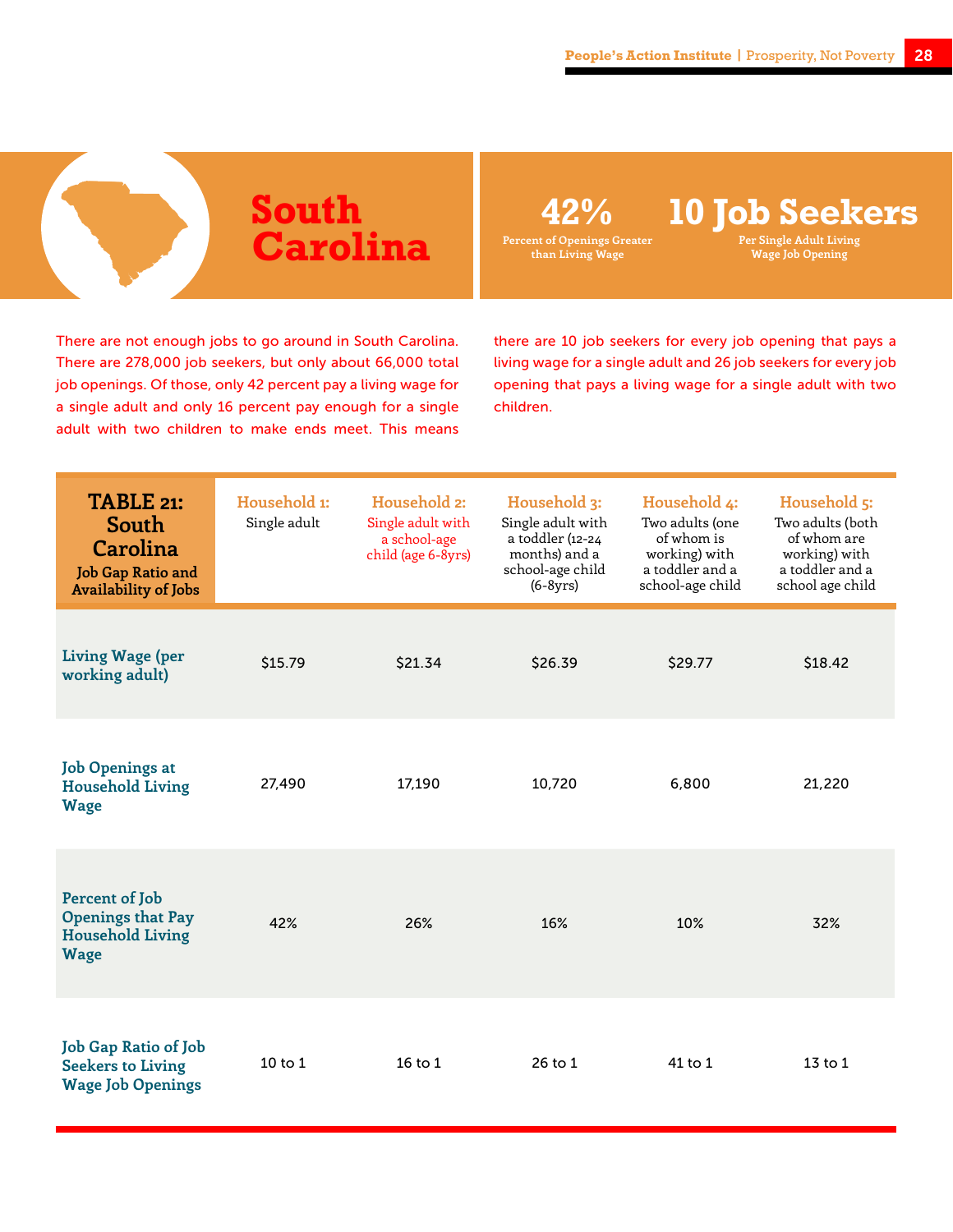

There are not enough jobs to go around in Virginia. There are 405,000 job seekers, but only about 128,000 total job openings. Of those, only 44 percent pay a living wage for a single adult and only 17 percent pay enough for a single adult with two children to make ends meet. This means

there are seven job seekers for every job opening that pays a living wage for a single adult and 19 job seekers for every job opening that pays a living wage for a single adult with two children

| TABLE 22:<br>Virginia<br><b>Job Gap Ratio and</b><br><b>Availability of Jobs</b>     | Household 1:<br>Single adult | Household 2:<br>Single adult with<br>a school-age<br>child (age 6-8yrs) | Household 3:<br>Single adult with<br>a toddler (12-24<br>months) and a<br>school-age child<br>$(6-8yrs)$ | Household 4:<br>Two adults (one<br>of whom is<br>working) with<br>a toddler and a<br>school-age child | Household 5:<br>Two adults (both<br>of whom are<br>working) with<br>a toddler and a<br>school age child |
|--------------------------------------------------------------------------------------|------------------------------|-------------------------------------------------------------------------|----------------------------------------------------------------------------------------------------------|-------------------------------------------------------------------------------------------------------|---------------------------------------------------------------------------------------------------------|
| Living Wage (per<br>working adult)                                                   | \$18.95                      | \$27.25                                                                 | \$36.41                                                                                                  | \$34.97                                                                                               | \$23.28                                                                                                 |
| <b>Job Openings at</b><br><b>Household Living</b><br><b>Wage</b>                     | 56,080                       | 38,920                                                                  | 21,510                                                                                                   | 24,340                                                                                                | 45,860                                                                                                  |
| Percent of Job<br><b>Openings that Pay</b><br><b>Household Living</b><br><b>Wage</b> | 44%                          | 30%                                                                     | 17%                                                                                                      | 19%                                                                                                   | 36%                                                                                                     |
| Job Gap Ratio of Job<br><b>Seekers to Living</b><br><b>Wage Job Openings</b>         | $7$ to $1$                   | $10$ to $1$                                                             | $19$ to $1$                                                                                              | $17$ to $1$                                                                                           | $9$ to $1$                                                                                              |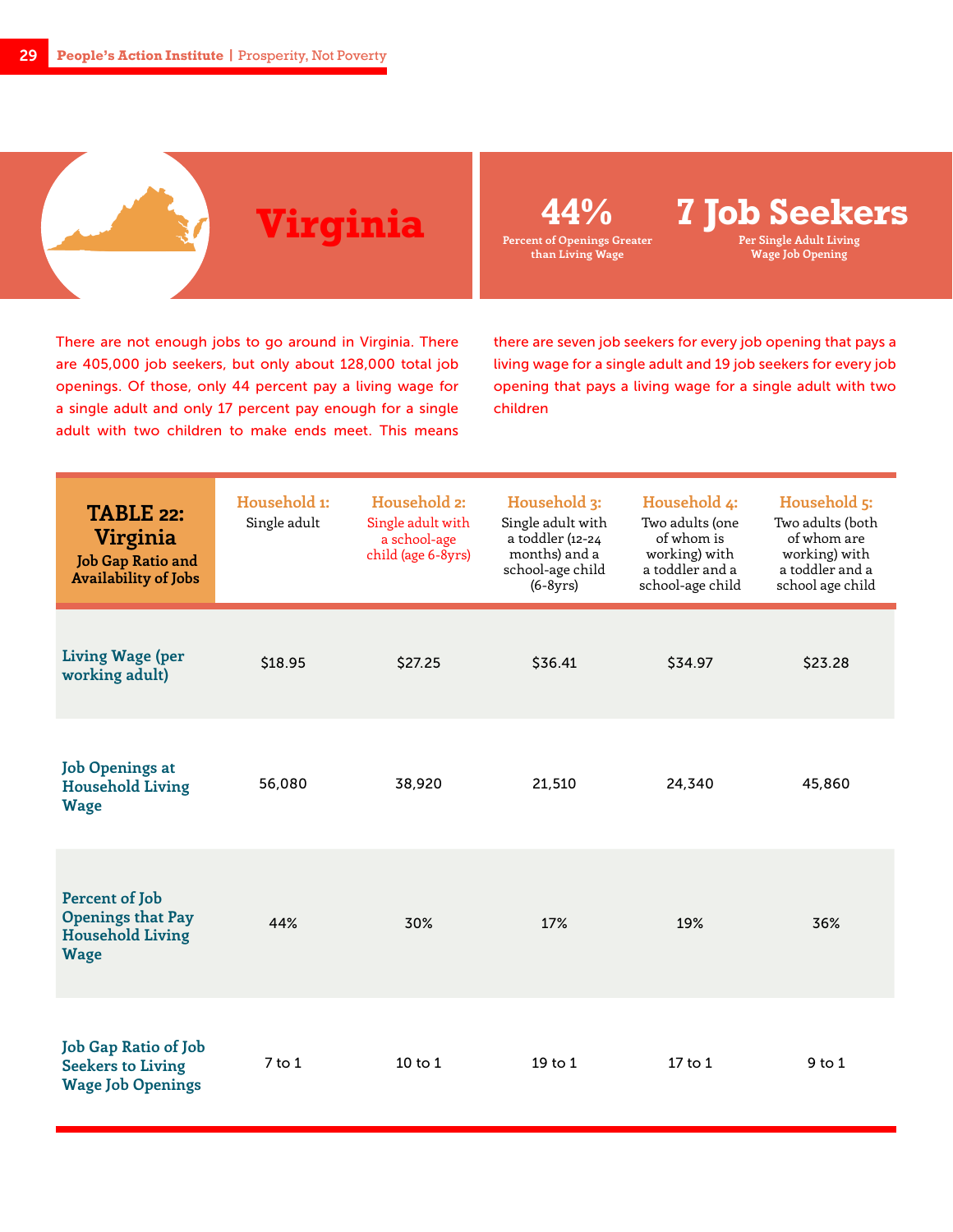

**Per Single Adult Living Wage Job Opening**

There are not enough jobs to go around in Washington. There are 358,000 job seekers, but only about 145,000 total job openings. Of those, 54 percent pay a living wage for a single adult and only 20 percent pay enough for a single adult with

two children to make ends meet. This means there are five job seekers for every job opening that pays a living wage for a single adult and 13 job seekers for every job opening that pays a living wage for a single adult with two children.

| TABLE 23:<br>Washington<br><b>Job Gap Ratio and</b><br><b>Availability of Jobs</b>   | Household 1:<br>Single adult | Household 2:<br>Single adult with<br>a school-age<br>child (age 6-8yrs) | Household 3:<br>Single adult with<br>a toddler (12-24<br>months) and a<br>school-age child<br>$(6-8yrs)$ | Household 4:<br>Two adults (one<br>of whom is<br>working) with<br>a toddler and a<br>school-age child | Household 5:<br>Two adults (both<br>of whom are<br>working) with<br>a toddler and a<br>school age child |
|--------------------------------------------------------------------------------------|------------------------------|-------------------------------------------------------------------------|----------------------------------------------------------------------------------------------------------|-------------------------------------------------------------------------------------------------------|---------------------------------------------------------------------------------------------------------|
| Living Wage (per<br>working adult)                                                   | \$17.59                      | \$24.73                                                                 | \$33.58                                                                                                  | \$32.97                                                                                               | \$21.79                                                                                                 |
| <b>Job Openings at</b><br><b>Household Living</b><br><b>Wage</b>                     | 77,490                       | 53,290                                                                  | 28,350                                                                                                   | 30,870                                                                                                | 60,030                                                                                                  |
| Percent of Job<br><b>Openings that Pay</b><br><b>Household Living</b><br><b>Wage</b> | 54%                          | 37%                                                                     | 20%                                                                                                      | 21%                                                                                                   | 41%                                                                                                     |
| <b>Job Gap Ratio of Job</b><br><b>Seekers to Living</b><br><b>Wage Job Openings</b>  | $5$ to $1$                   | $7$ to $1$                                                              | $13$ to $1$                                                                                              | $12$ to $1$                                                                                           | 6 to 1                                                                                                  |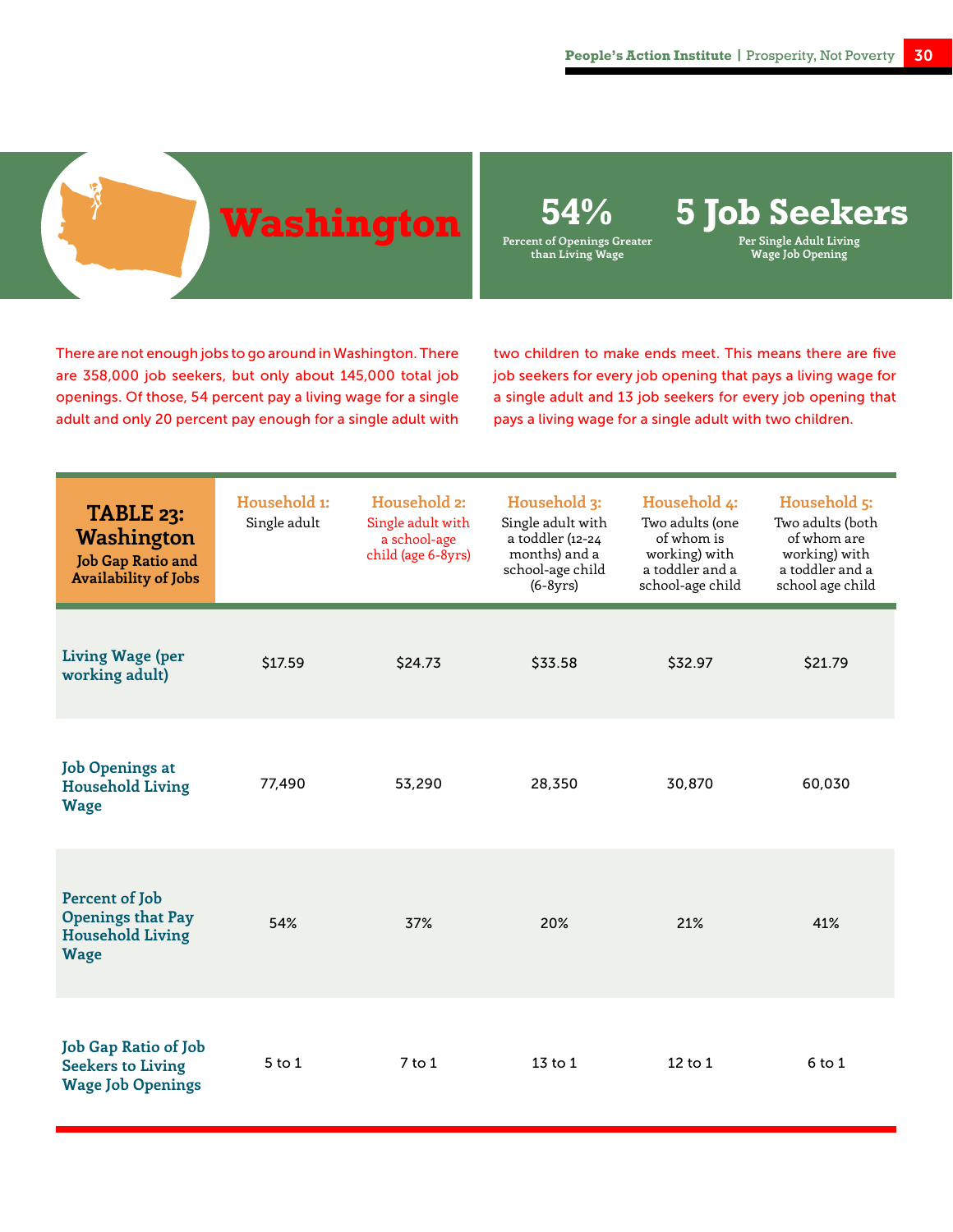## **Wisconsin**

**50% 5 Job Seekers**

**Percent of Openings Greater than Living Wage**

**Per Single Adult Living Wage Job Opening**

There are not enough jobs to go around in Wisconsin. There are 249,000 job seekers, but only about 95,000 total job openings. Of those, 50 percent pay a living wage for a single adult and only 14 percent pay enough for a single adult with

two children to make ends meet. This means there are five job seekers for every job opening that pays a living wage for a single adult and 19 job seekers for every job opening that pays a living wage for a single adult with two children.

| TABLE 24:<br><b>Wisconsin</b><br>Job Gap Ratio and<br><b>Availability of Jobs</b>    | Household 1:<br>Single adult | Household 2:<br>Single adult with<br>a school-age<br>child (age 6-8yrs) | Household 3:<br>Single adult with<br>a toddler (12-24<br>months) and a<br>school-age child<br>$(6-8yrs)$ | Household 4:<br>Two adults (one<br>of whom is<br>working) with<br>a toddler and a<br>school-age child | Household 5:<br>Two adults (both<br>of whom are<br>working) with<br>a toddler and a<br>school age child |
|--------------------------------------------------------------------------------------|------------------------------|-------------------------------------------------------------------------|----------------------------------------------------------------------------------------------------------|-------------------------------------------------------------------------------------------------------|---------------------------------------------------------------------------------------------------------|
| Living Wage (per<br>working adult)                                                   | \$15.69                      | \$22.61                                                                 | \$31.02                                                                                                  | \$30.55                                                                                               | \$20.74                                                                                                 |
| <b>Job Openings at</b><br><b>Household Living</b><br><b>Wage</b>                     | 47,440                       | 28,930                                                                  | 12,990                                                                                                   | 13,220                                                                                                | 31,920                                                                                                  |
| Percent of Job<br><b>Openings that Pay</b><br><b>Household Living</b><br><b>Wage</b> | 50%                          | 30%                                                                     | 14%                                                                                                      | 14%                                                                                                   | 34%                                                                                                     |
| Job Gap Ratio of Job<br><b>Seekers to Living</b><br><b>Wage Job Openings</b>         | $5$ to $1$                   | $9$ to $1$                                                              | $19$ to $1$                                                                                              | $19$ to $1$                                                                                           | 8 to 1                                                                                                  |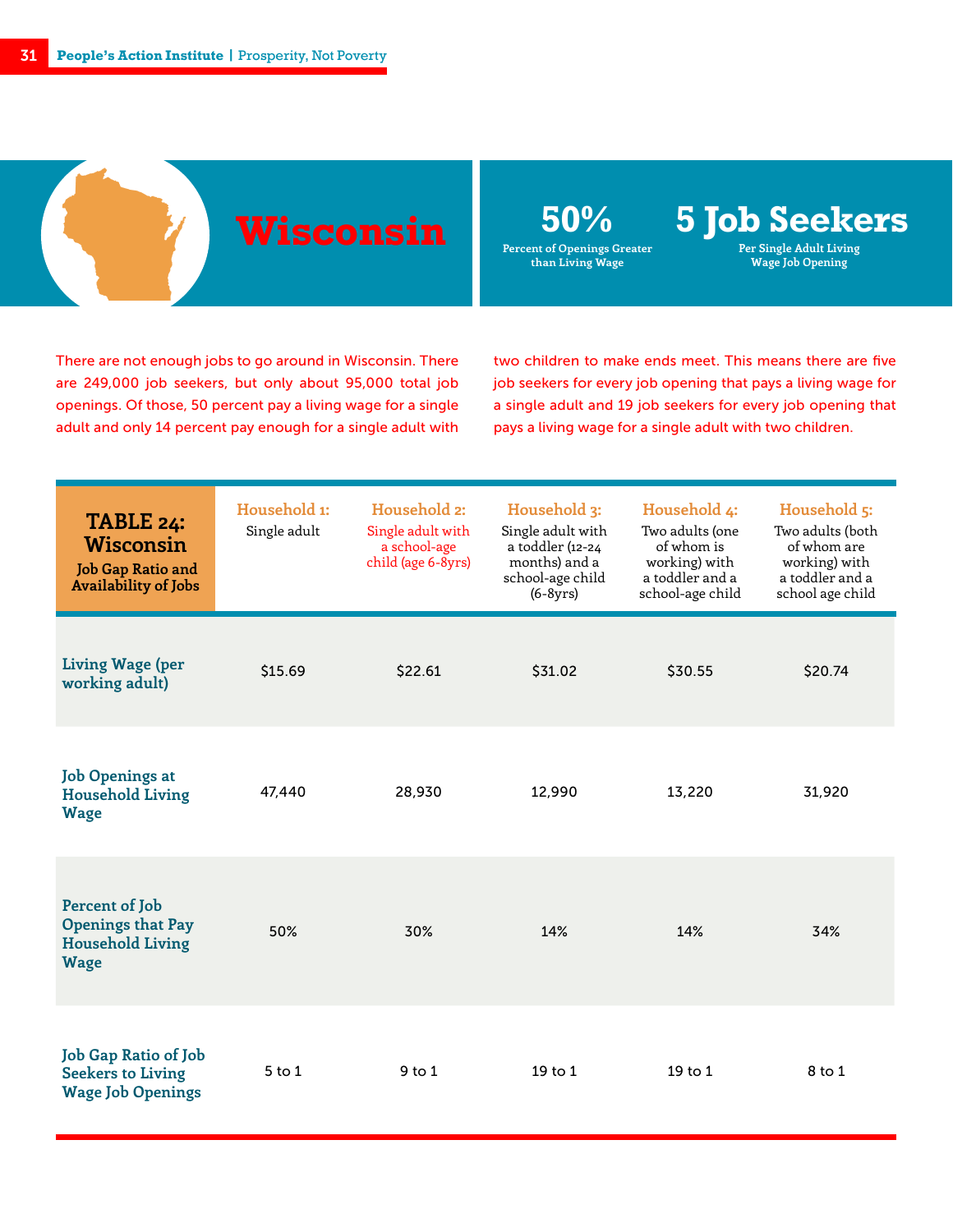#### **How Public Infrastructure Can Help**

A strong public infrastructure plan can help create millions of jobs while addressing the country's crumbling infrastructure. However, to ensure that the jobs created are good paying jobs and that the jobs go to those who need them most – including people of color, women, and members of the LGBTQI community – the plan must be carefully crafted. It should not perpetuate structural inequities and it must not lead to the privatization of public goods. It should move us away from dependence on the fossil fuels that are worsening climate change. Finally, how we choose to pay for infrastructure matters as much as the plan itself.

Many people think of infrastructure as "shovel ready" projects like roads and bridges. However, an infrastructure plan can also include such projects as water systems, as well as the full range of public assets, from schools to parks. Investing in publically-owned local services, like water, can create long-term benefits for communities as well as a significant number of jobs; privatizing those systems, though, could be disastrous for communities.

Public water services, for example, are by and large more affordable and have more measures of accountability than do private systems. "When local governments operate water and sewer systems, elected officials make the major policy decisions that determine the cost, availability and quality of these services.<sup>"53</sup> Private systems, on the other hand, "are accountable first and foremost to their owners" and "have no responsibility to promote public health and wellbeing."<sup>54</sup> This has been directly seen in places like Flint, Mich., where "industry giant Veolia failed to warn of possible lead contamination in Flint, despite documenting inadequate corrosion control measures."<sup>55</sup> Additionally, public services tend to be more equitable because they are directly accountable to their residents and provide customers with clear protections from discrimination.

To keep water services and other public goods public, an infrastructure plan must focus on public investments rather than on tax write-offs for private companies. Not only are private services often more expensive, as seen with water companies, but even business and labor executives have noted at a House transportation committee hearing that, "private investment won't provide nearly enough to address America's infrastructure woes."<sup>56</sup>

Privatization of public goods is also implicitly, if not explicitly, designed to lower wage costs. This defeats the goal of using infrastructure investments to create good-paying jobs. A 2013 Government Accountability Office report on privatization in the public transit sector<sup>57</sup> highlights one example: A study of 12 transit agencies found that the cost savings touted by the private contractors came primarily from private transit labor consistently earning lower wages and fewer benefits compared to similar public sector employees.

When Washington D.C.'s transit authority contracted with First Transit for the operation of its Circulator downtown bus service, starting salaries were initially 15 percent lower than they were for regular transit drivers, and benefits were less generous. It took protests by drivers, plus a record of erratic service and safety problems, to get the transit authority and First Transit to agree to wage parity between the Circulator and regular bus services.<sup>58</sup> But that is a rare worker victory.

Instead of relying on privatization, a truly public infrastructure plan could create millions of jobs, address critical infrastructure needs – such as ensuring that people in lowincome communities have access to public transportation that can get them to where the jobs are – and ensure that high paying jobs and projects benefit those who need them most. "Infrastructure occupations not only employ thousands of workers with a high school diploma or less, but they also frequently offer higher wages compared to many other jobs."<sup>59</sup> In fact, a public plan could produce over 15 million new jobs.<sup>60</sup>

A public infrastructure plan should also move the nation more rapidly toward a green economy, which would open up even more opportunities that range from manufacturing solar panels to retrofitting public buildings to make them more energy-efficient. In "Greening the Global Economy,"<sup>61</sup> economist Robert Pollin finds that every \$1 million spent in clean energy in the United States creates more than twice the number of jobs created by \$1 million spent on fossil fuels – nearly nine jobs per \$1 million versus fewer than four jobs per \$1 million.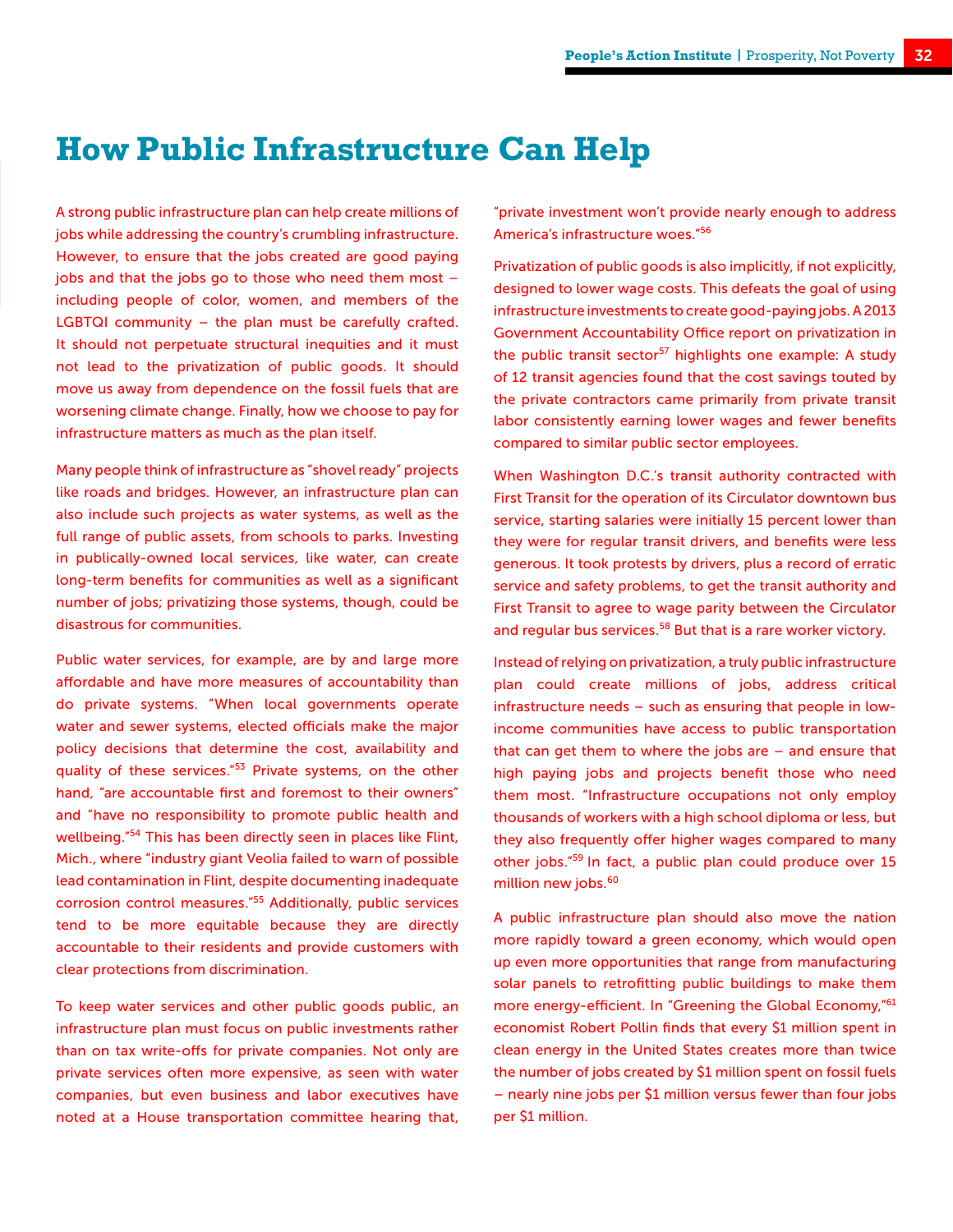If the United States increased its spending on clean energy to roughly double current consumption from renewable sources, Pollin estimates that the economy would gain a net 650,000 jobs even after accounting for job losses in the fossil fuel industry. This infrastructure plan should include training

and require that hires for a bulk of those jobs come from local communities most in need. When done responsibly, this can be one piece of addressing the wealth gap for people of color, women, and the LGBTQI community while simultaneously improving quality of life, education, and health outcomes.

#### **Recommendations**

There are not enough living wage jobs to go around. Nationally, there are seven job seekers for every job opening that pays at least the national single adult living wage of \$17.28 per hour.

While this lack of high-wage employment is damaging for all workers, it especially impacts women, people of color, and the

LGBTQI community. Living wage job openings are more likely to be in white- and male-dominated occupations, keeping wages and associated wealth-building benefits low for everyone else. This not only keeps women, people of color, and the LGBTQI community trapped in low-wage work, but reinforces existing wealth gaps.

A strong public infrastructure investment would help create high wage jobs and meet critical needs in communities across the country. Targeting hiring and training to local communities – including women, people of color, and the LGBTQI community – and focusing on public solutions rather than privatization can help address inequities and ensure long-term public goods for years to come.

Other tools to address the lack of high wage jobs and the existing wealth gap for women, people of color, and the LGBTQI community include activities like the following:

Increase the federal minimum wage to a single adult living wage and tie it to inflation. Wages from a full-time job should be enough for at least a single adult to make ends meet. The federal minimum wage (and state minimum wages) should reflect the cost of living, including providing enough for workers to put aside money for emergencies and to save for retirement, and should be adjusted based on inflation each year to ensure it doesn't lose value. While families with children will still need additional supports like child care subsidies, a high wage floor will help workers across the country make ends meet.

Eliminate the tipped subminimum wage. Ensuring that all workers are guaranteed one fair wage, rather than having a lower base wage for tipped workers, will help millions of tipped workers out of poverty and put the responsibility on business owners to pay fair wages rather than relying on

customers to provide enough in tips. This will especially help women and people of color are who are more likely to work in tipped occupations.

Invest in state and federal safety net programs. Even if the minimum wage is increased to a living wage for a single adult, many people including caregivers, parents, those with high medical bills, and others may find that the minimum wage falls short of covering all of their expenses, and will continue to face tough choices. Federal programs like Supplemental Nutrition Assistance Program (SNAP) and the Children's Health Insurance Program (CHIP) should be fully funded and strengthened. State programs like Earned Income Tax Credits (EITC) and child care subsidies should be bolstered.

Establish work supports like paid sick days and paid family leave, and expand eligibility for the Family Medical Leave Act to more businesses and employees. Paid sick leave is crucial to the well-being of all workers; it provides recovery time from illness rather than forcing employees to come in sick or risk losing their job. For parents with children, the risk of losing that job to take care of a sick child is a heartbreaking dilemma.

Additionally, women without maternity leave are at risk of losing their jobs. For women paid less than a living wage, this can threaten their housing, health, and chance for them and their children to stay out of poverty.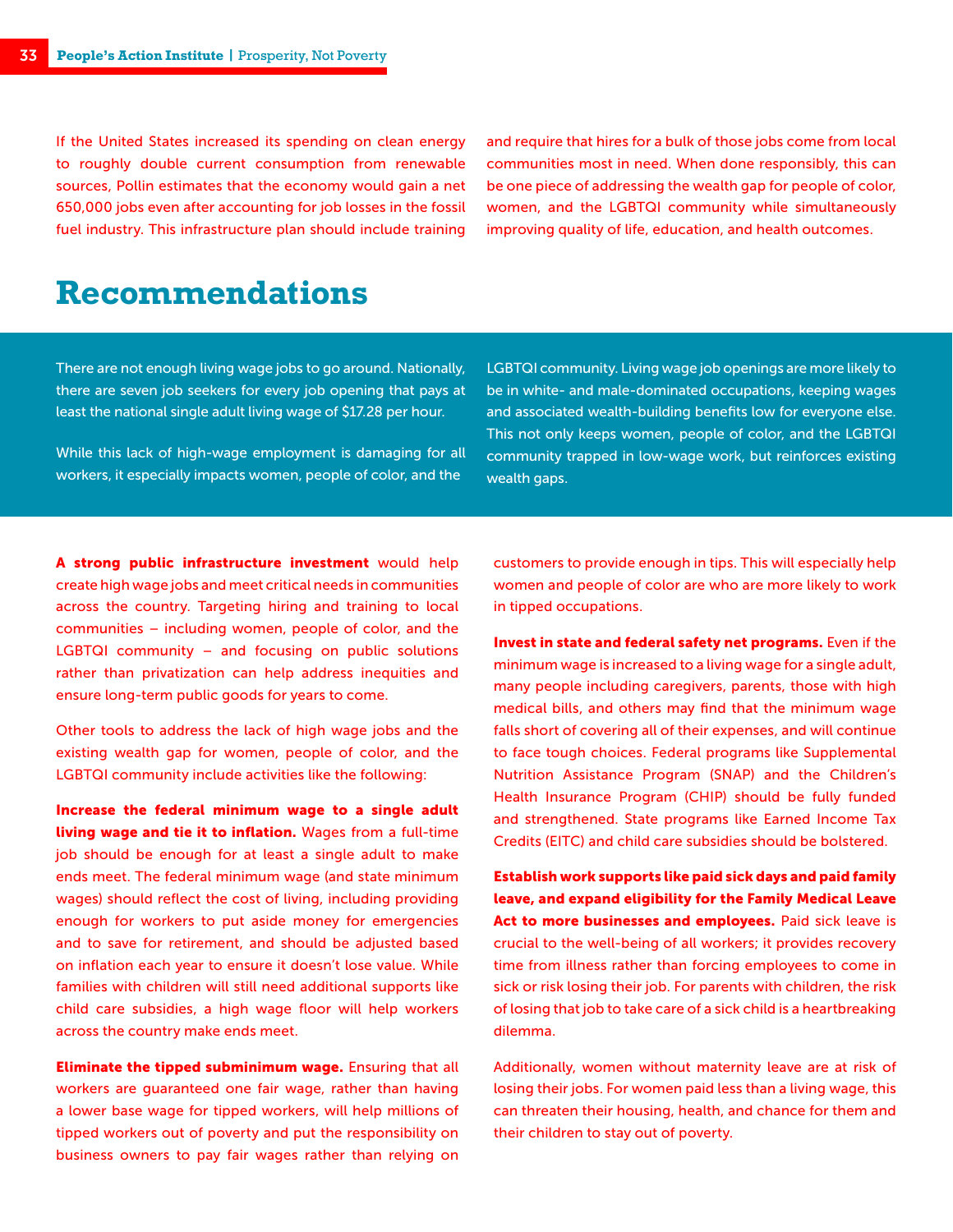Increase access to retirement plans. For workers without employer-sponsored retirement plans, retirement savings programs outside the workplace can give some of the same benefits. For example, In 2016 Connecticut passed legislation creating the Connecticut Retirement Security Exchange, which will require "covered employers to automatically enroll their employees into a Roth-IRA arrangement."<sup>62</sup> Numerous other states have passed or considered similar legislation.

Increase access to affordable health coverage. Lowerwage workers are less likely to have access to employersponsored health care than higher-wage workers. This both impacts their cost of living (with affordable care cutting that health care component down) and, in turn, affects workers' ability to build wealth.

The Affordable Care Act has played an important role in mitigating against low-wage work, particularly for working families who qualify for expanded Medicaid and those with incomes below 250 percent of the poverty level, where the ACA exchanges offers affordable premiums, with limits on out of pocket costs. Repeal of the ACA would result in 32 million people – largely working families with low-to-moderate incomes – losing coverage, causing them enormous financial strain and deeply exacerbating the impact of the trend toward low-wage work. Rather than repeal the ACA, the law should be strengthened to further increase subsidies for working families and to lower out-of-pocket costs.

Strengthen and enforce equal opportunity statutes, and expand to apply to the LGBTQI community. Systemic barriers and hiring discrimination continue to mean that women, people of color, and the LGBTQI community are more likely to be paid low wages. Equal opportunity statutes like the Civil Rights Act and affirmative action were designed to help ensure that women and people of color are not discriminated against in the workplace and in other venues, helping give them a fair shot at being paid a higher wage as well as preventing other discrimination. Expanding this to the LGBTQI community is a necessity given the barriers and discrimination they face.

However, enforcement of these policies isn't consistent, leaving the statutes weak and ineffective. Strengthening and enforcing such statutes can help ensure that they actually benefit those experiencing both overt discrimination, as well as institutional discrimination.

Strengthen Social Security. Women and people of color are more likely to depend on Social Security for a significant portion of retirement income. And, because women typically live longer than men, their retirement savings (including Social Security) must last longer. Strengthening Social Security can ensure that all workers have the means to retire with dignity.

#### **Technical Notes**

#### **Job Openings**

Job openings include the following:

- Job openings due to growth the result of new jobs being created by new or existing firms.
- Job openings due to replacement the result of people retiring, entering school or the military, moving across state boundaries, changing occupations, or otherwise leaving the occupation in which they currently work.

The analysis does not include job openings that result from people changing employers but remaining in the same occupation, since these are largely invisible to the average job seeker. Also not included, for similar reasons, are job openings for unpaid family workers and self-employment.

Job openings data comes from Occupational Employment Projections, estimated at the state and national level, using 2014-2024 data to ensure uniformity across states and nationally. This data was collected from Projectionscentral. com, as suggested by the Bureau of Labor Statistics.

In determining which job openings paid a living wage for each state, the state median wage for an occupation was used where available. For the national job gap ratio, the national median wage for each occupation was used. This means that half the people in the occupation earn less and half earn more than that amount. Not everyone will start at the median wage, but many should progress to that wage over time. For occupations where median wage numbers were shown as a range, mean wages were used instead.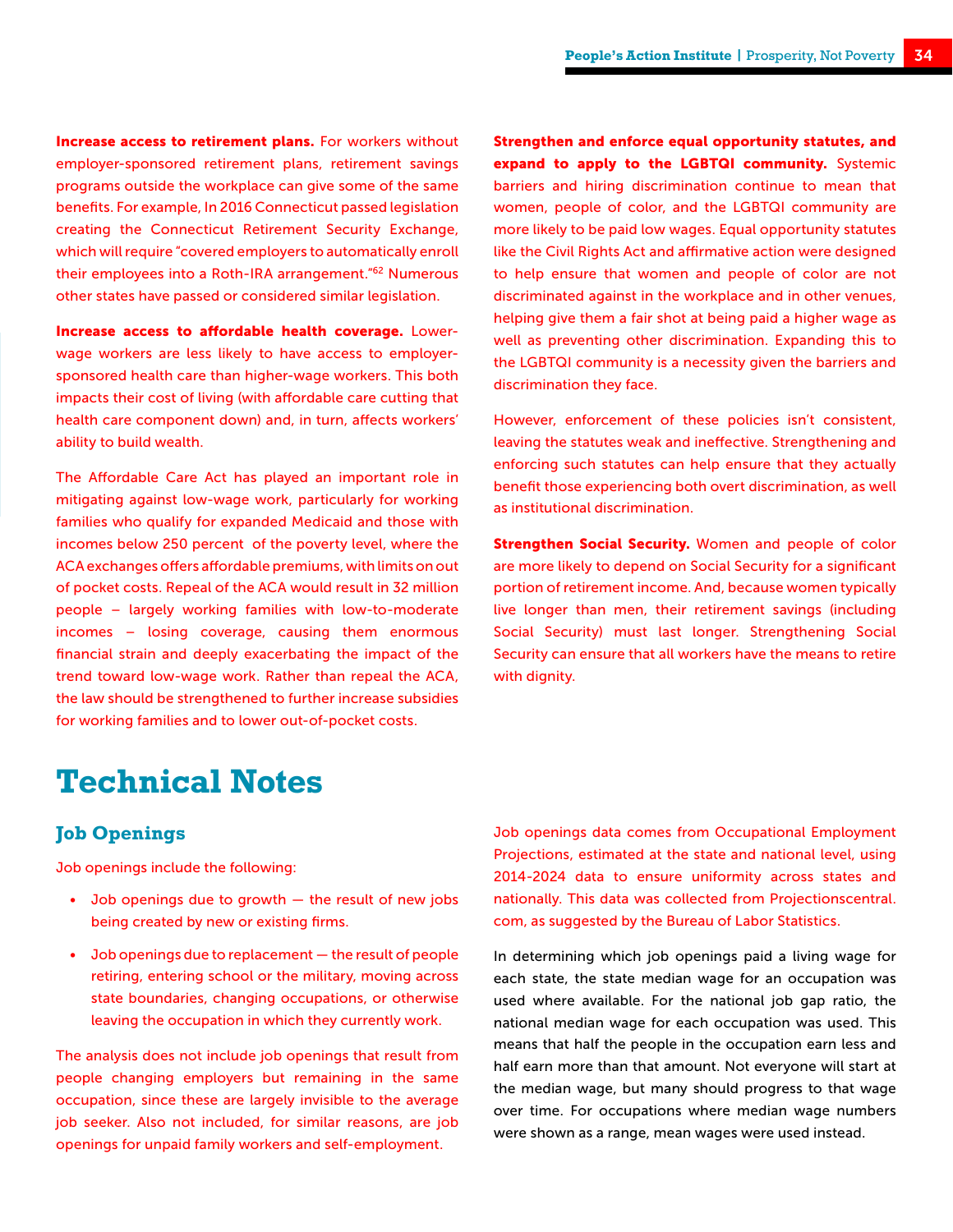#### **Analysis of Job Openings by Race & Gender**

Data from the Bureau of Labor Statistics detailing the percentage of given occupations who are women and/ or people of color<sup>63</sup> was analyzed against the same job openings and wage data used for the job gap ratio analysis. 220 occupations had data for women or people of color and had wage and job openings data. To highlight the occupations most disproportionately-female and most disproportionately-people of color, the top quarter of all occupations with data were used. For example, majorityfemale occupations include those with 70 percent or more women, equal to approximately one-quarter of the 220 occupations. Conversely, majority-male occupations include those with 15 percent or less women, again equal to approximately one-quarter of all occupations analyzed.

To find the top occupations within each category, all occupations within the category were sorted by the number of openings, and the five occupations with the most openings were identified.

#### **Defining Job Seekers**

Job-seekers include:

- The unemployed people who are not employed but are looking for work. Included are those who have been laid off, quit their jobs, are entering the workforce for the first time, or are re-entering it. Not included are those who are unemployed due to temporary layoff or those looking only for part-time work.
- Involuntary part-time workers people who work less than full-time, but want to work full-time.
- Marginally attached and discouraged workers people who are not employed and are not seeking work due to personal or financial reasons. This includes discouraged workers, who are not employed and not currently looking for work, but have looked for work within the past year. In the case of discouraged workers, they are not seeking work because they believe there are no jobs available or there are none for which they qualify.

It is important to note that the unemployment rate reflects only the unemployed and, therefore, misses many jobseekers — including discouraged and marginally attached workers. This suggests that there are many more job-seekers for each living wage job opening than conventionally assumed.

The job-seeker figures used are likely an underestimate of the actual number of job-seekers. Ideally, the count of jobseekers would capture everyone, working or not, who needs a living wage job. The figures used here do not count those who are working full-time at less than a living wage but would prefer a living wage job, because data on this group do not exist. They overstate the number in that all the unemployed are counted, even though some may not be looking for a living wage job. Also, people who left the labor market and then re-entered the same occupation are counted among the job-seekers, whereas those who moved directly from one job to another in the same occupation are not. However, assuming even a fraction of the people working at less than a living wage job for a single adult want a living wage job, the count is, on balance, an underestimate.

#### **Living Wage Budgets**

A living wage is a wage that provides a household with financial stability, allowing it to meet its basic needs (including a small amount of savings) without government subsidy, with a little left over for to plan for emergencies. For this study, a modified market basket approach was used. Household budgets, upon which living wages are based, include:

- Food;
- Housing and utilities;
- Transportation;
- Health care;
- Child care;
- Household, clothing, and personal items;
- Savings; and
- State and federal taxes

#### **Household Assumptions for Family Job Gap Analysis**

Household types are selected to reflect the range of budget requirements for four household types:

- Single adult
- Single adult with one child between the ages of 6 and 8
- Single adult with two children, one between the ages of 6 and 8 and the other between the ages of 1 and 2
- Two adults including one wage earner, with two children, one between the ages of 6 and 8 and the other between the ages of 1 and 2

2015 Living wage findings and methodology were reported on "Waiting for the Payoff," available at www.thejobgap.org.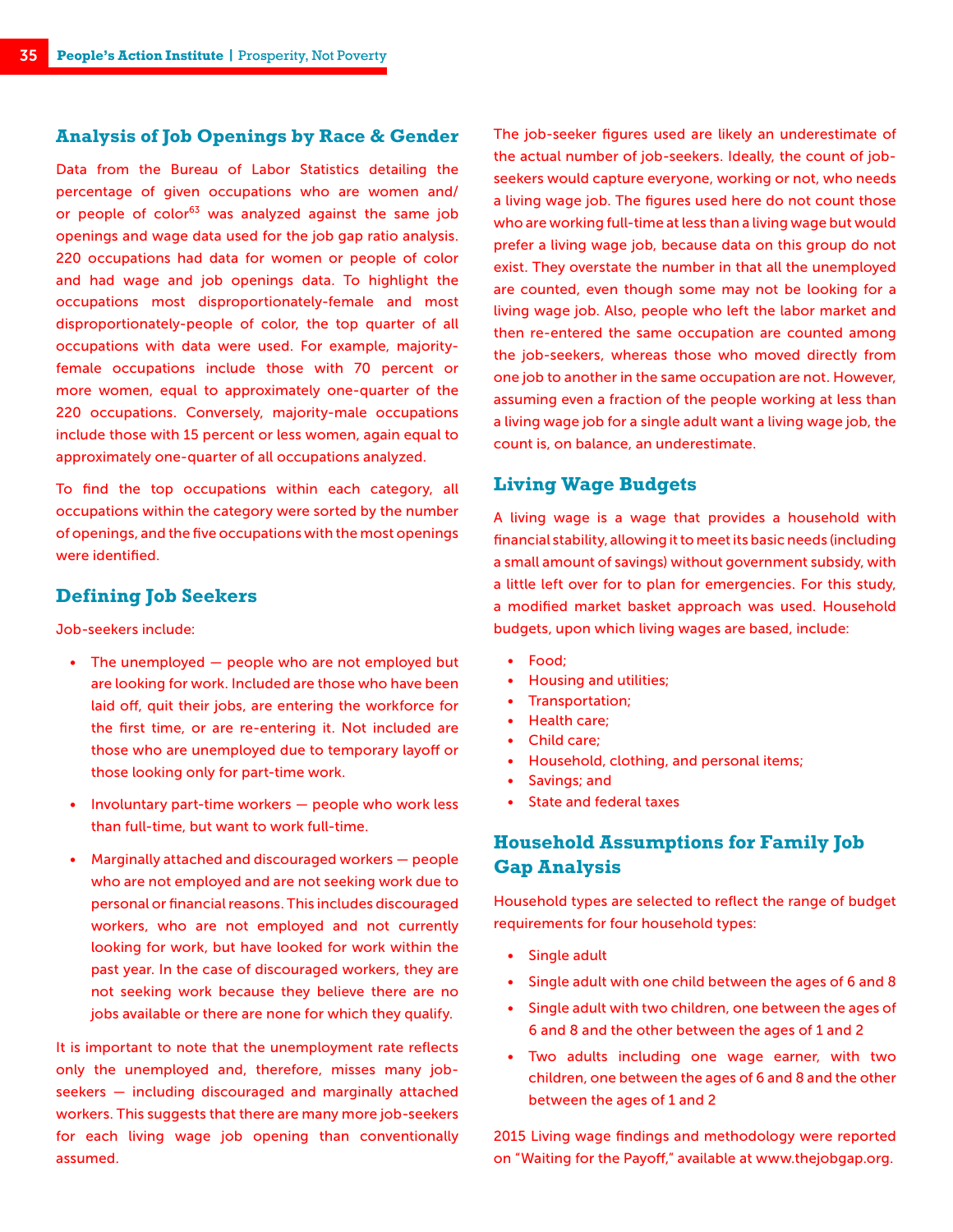## **References**

- Henry, B. & A. Fredericksen (2015). "Low wage nation." Alliance for a Just Society. https://jobgap2013.files. wordpress.com/2015/01/lowwagenation2015.pdf
- 2 Fredericksen, A. (2015). "Patchwork of paychecks: A shortage of full-time living wage jobs leaves workers scrambling to make ends meet." Alliance for a Just Society. https://jobgap2013.files.wordpress. com/2015/12/patchwork\_of\_paychecks.pdf
- 3 Salmon, M. "The legal status of women, 1776-1830." The Gilder Lehrman Institute of American History. https://www.gilderlehrman.org/history-by-era/ womens-history/essays/legal-status-women-1776%E2%80%931830
- 4 Library of Congress. "Removing Native Americans from their land." https://www.loc.gov/teachers/ classroommaterials/presentationsandactivities/ presentations/immigration/Native\_american2.html
- 5 History. "Slavery in America." http://www.history.com/ topics/black-history/slavery
- 6 Author's analysis of Sullivan, L., Meschede, T., Dietrich, L., Shapiro, T., Traub, A., Ruetschlin, C., & T. Draut (2015). "The racial wealth gap: Why policy matters." Demos and Institute for Assets & Social Policy at Brandeis University. http://www.demos.org/sites/ default/files/publications/RacialWealthGap\_1.pdf
- 7 Chang, M. (2015). "Women and wealth: Insights for grantmakers." Asset Funders Network. http://www. mariko-chang.com/AFN\_Women\_and\_Wealth\_ Brief\_2015.pdf
- 8 Ibid.
- 9 Author's analysis of Asante-Muhammad, D., Collins, C., Hoxie, J., & E. Nieves (2016). "The ever-growing gap: Without change, African-American and Latino families won't match white wealth for centuries." Institute for Policy Studies and CFED. http://www.ips-dc.org/wpcontent/uploads/2016/08/The-Ever-Growing-Gap-CFED\_IPS-Final-2.pdf
- 10 Sullivan, L., Meschede, T., Dietrich, L., Shapiro, T., Traub, A., Ruetschlin, C., & T. Draut (2015). "The racial wealth gap: Why policy matters." Demos and Institute for Assets & Social Policy at Brandeis University. http:// www.demos.org/sites/default/files/publications/ RacialWealthGap\_1.pdf
- 11 Asante-Muhammad, D., Collins, C., Hoxie, J., & E. Nieves (2016). "The ever-growing gap: Without change, African-American and Latino families won't match white wealth for centuries." Institute for Policy Studies and CFED. http://www.ips-dc.org/wp-content/ uploads/2016/08/The-Ever-Growing-Gap-CFED\_IPS-Final-2.pdf
- 12 Ibid.
- 13 U.S. Census Bureau (2015). "American Indian and Alaskan Native heritage month: November 2015." http:// www.census.gov/content/dam/Census/newsroom/ facts-for-features/2015/cb15-ff22\_AIAN\_month.pdf
- 14 Chang, M. (2015). "Women and wealth: Insights for grantmakers." Asset Funders Network. http://www. mariko-chang.com/AFN\_Women\_and\_Wealth\_ Brief\_2015.pdf
- 15 U.S. Census Bureau (2011). "Families and living arrangements: Table FG10." http://www.census.gov/ hhes/families/data/cps2011.html
- 16 Parker, K. (2015). "Despite progress, women still bear heavier load than men in balancing work and family." Pew Research Center. http://www.pewresearch.org/ fact-tank/2015/03/10/women-still-bear-heavier-loadthan-men-balancing-work-family/
- 17 Grose, J. (2014). "Moms leave the workforce because they're rational actors, not maternal softies." Slate. http://www.slate.com/blogs/xx\_factor/2014/07/29/ study\_on\_why\_mothers\_leave\_the\_workforce\_ it\_s\_a\_rational\_choice\_not\_a\_maternal.html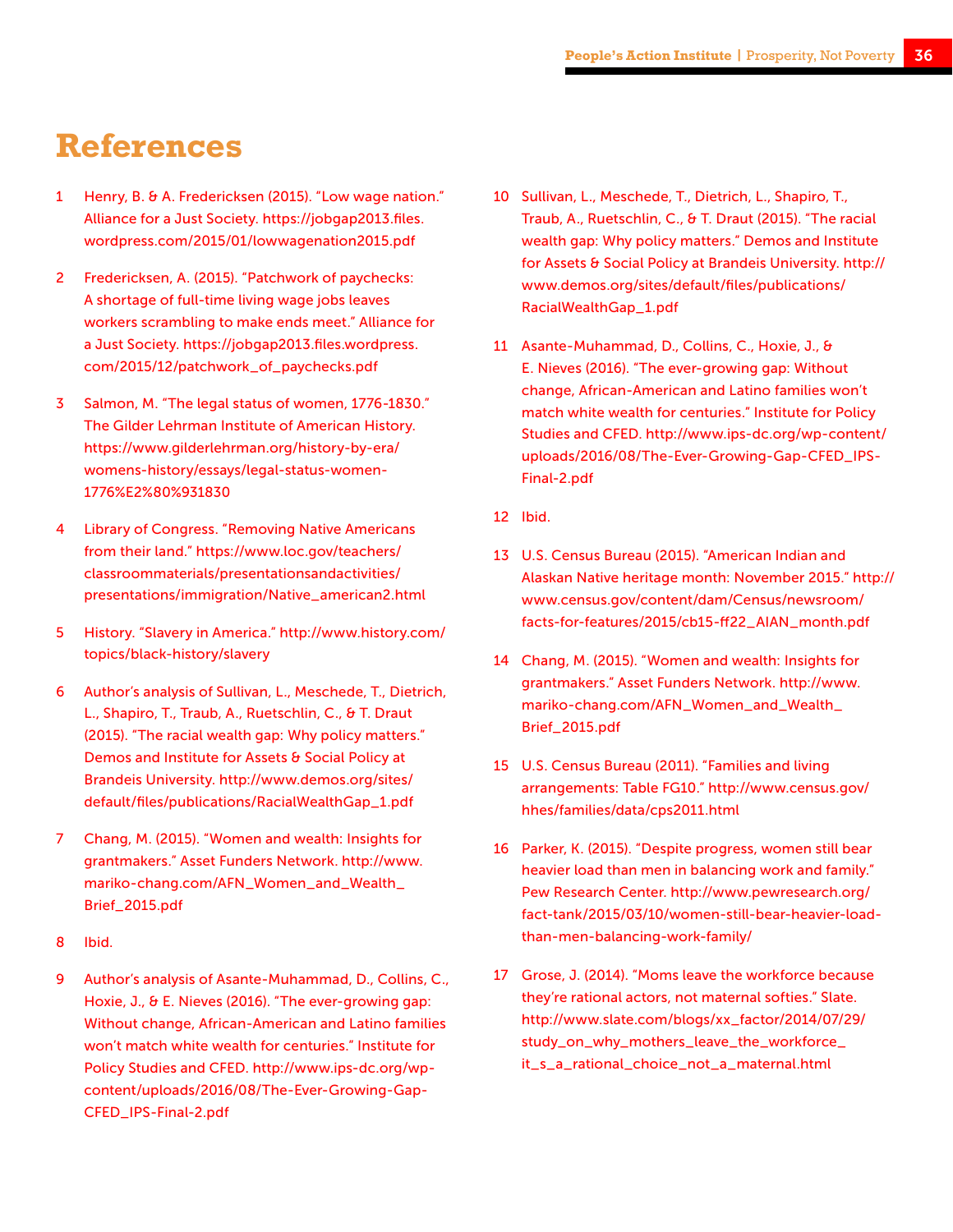- 18 Chang, M. (2015). "Women and wealth: Insights for grantmakers." Asset Funders Network. http://www. mariko-chang.com/AFN\_Women\_and\_Wealth\_ Brief\_2015.pdf
- 19 Baribou, S. (2014). "The gay wealth gap hurts same sex couples, even married ones." MainStreet.com. https:// www.mainstreet.com/article/the-gay-wealth-gaphurts-same-sex-couples-even-married-ones
- 20 Sears, B. & L. Badgett. (2012). "Beyond stereotypes: Poverty in the LGBT community." The Williams Institute at UCLA School of Law. http://williamsinstitute.law.ucla. edu/headlines/beyond-stereotypes-poverty-in-thelgbt-community/
- 21 Grant, J., Mottet, L., Tanis, J., Harrison, J., Herman, J., & M. Keisling. (2012). "Injustice at every turn: A report of the National Transgender Discrimination Survey." National Center for Transgender Equality and National Gay and Lesbian Task Force. http://www.transequality. org/sites/default/files/docs/resources/NTDS\_Report. pdf
- 22 Chang, M. (2015). "Women and wealth: Insights for grantmakers." Asset Funders Network. http://www. mariko-chang.com/AFN\_Women\_and\_Wealth\_ Brief\_2015.pdf
- 23 Burns, C. (2012). "The gay and transgender wage gap." Center for American Progress. https:// www.americanprogress.org/issues/lgbt/ news/2012/04/16/11494/the-gay-and-transgenderwage-gap/
- 24 The Pew Charitable Trusts (2015). "Americans' financial security: Perception and reality." http://www.pewtrusts. org/~/media/assets/2015/02/fsm-poll-results-issuebrief\_artfinal\_v3.pdf
- 25 The Federal Reserve Board (2013). "2013 survey of consumer finances: Table 1 01-13." https://www. federalreserve.gov/econresdata/scf/scfindex.htm
- 26 The Federal Reserve Board (2013). "2013 survey of consumer finances: Table 1 01-13." https://www. federalreserve.gov/econresdata/scf/scfindex.htm
- 27 Chang, M. (2015). "Women and wealth: Insights for grantmakers." Asset Funders Network. http://www. mariko-chang.com/AFN\_Women\_and\_Wealth\_ Brief\_2015.pdf
- 28 Bureau of Labor Statistics (2016). "National compensation survey: Table 1" http://www.bls.gov/ news.release/ebs2.t01.htm
- 29 Bureau of Labor Statistics (2016). "National compensation survey: Table 2." http://www.bls.gov/ news.release/ebs2.t02.htm
- 30 Mishel, L. (2012). "Unions, inequality, and faltering middle-class wages." Economic Policy Institute. http:// www.epi.org/publication/ib342-unions-inequalityfaltering-middle-class/
- 31 Fredericksen, A. (2015). "Patchwork of paychecks: A shortage of full-time living wage jobs leaves workers scrambling to make ends meet." Alliance for a Just Society. https://jobgap2013.files.wordpress. com/2015/12/patchwork\_of\_paychecks.pdf
- 32 Kerby, S. (2013). "How pay inequity hurts women of color." Center for American Progress. https:// www.americanprogress.org/issues/economy/ reports/2013/04/09/59731/how-pay-inequity-hurtswomen-of-color/
- 33 U.S. Census Bureau. "2014 American Community Survey 1-year data file." http://www.census.gov/hhes/samesex/
- 34 American Psychological Association. "SES affects the lives of lesbian, gay, bisexual and transgender persons." http://www.apa.org/pi/ses/resources/publications/lgbt. aspx
- 35 National Center for Transgender Equality and the National Gay and Lesbian Task Force (2009). "Preliminary findings: National transgender discrimination survey." http://www.thetaskforce. org/static\_html/downloads/reports/fact\_sheets/ transsurvey\_prelim\_findings.pdf
- 36 Ibid.
- 37 Ibid.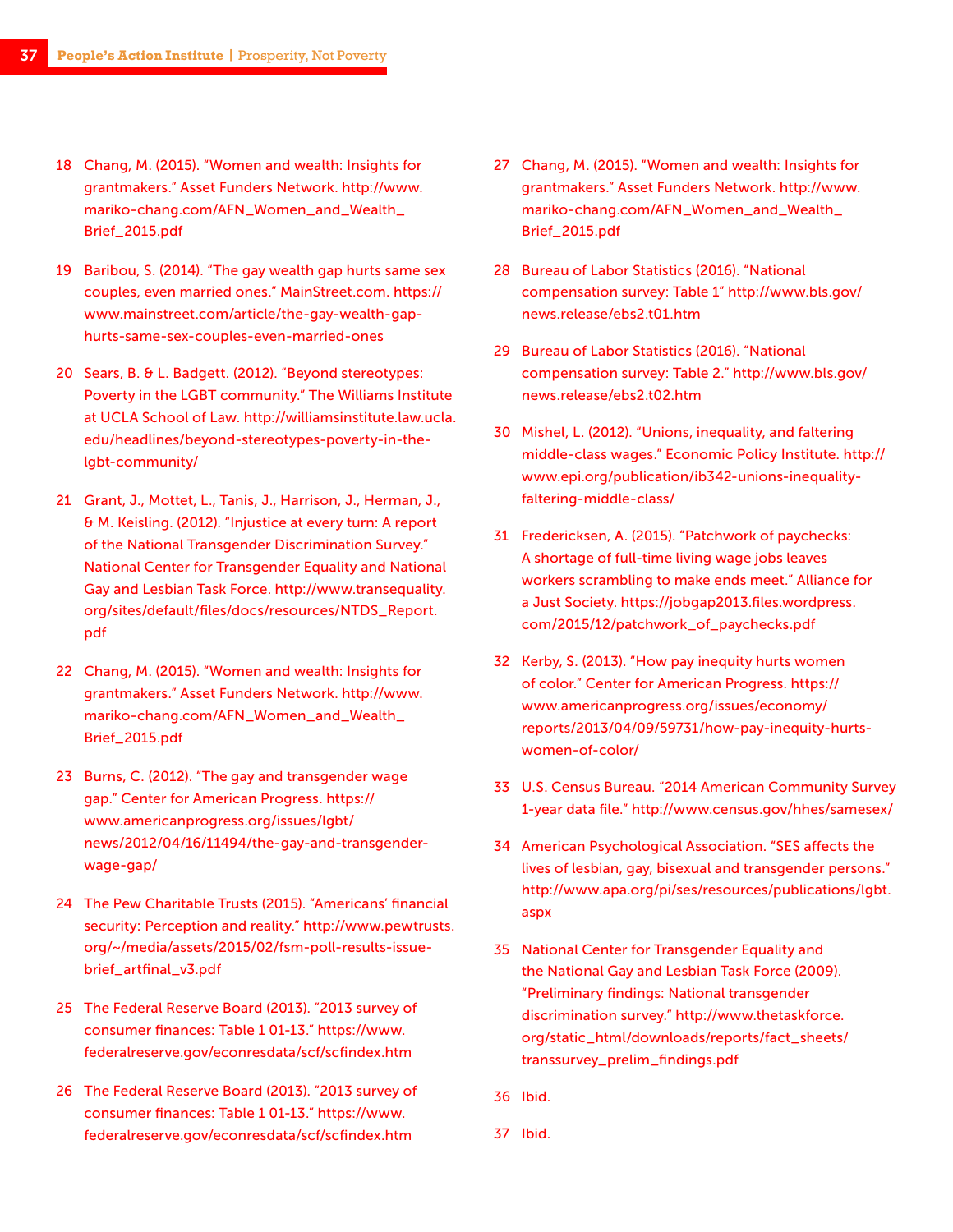- 38 Harrison-Quintana, J., Lettman, H., & J. Grant. "Injustice at every turn: a look at black respondents in the National Transgender Discrimination Survey." http://www.transequality.org/sites/default/files/docs/ resources/ntds\_black\_respondents\_2.pdf
- 39 Provided to the author by Broaddus, M. (2016). Center on Budget and Policy Priorities.
- 40 Okechukwu, C., Souza, K., Davis, K., & A. de Castro (2013). "Discrimination, harassment, abuse and bullying in the workplace: Contribution of workplace injustice to occupational health disparities." National Institute of Health – Author Manuscript. https://www.ncbi.nlm.nih. gov/pmc/articles/PMC3884002/
- 41 Covert, B. (2013). "About a third of women have experienced discrimination in the workplace." Think Progress. https://thinkprogress.org/about-a-thirdof-women-have-experienced-discrimination-in-theworkplace-cf2bb9a92eb3#.l4eliklxl
- 42 Vega, T. (2015). "Working while brown: What discrimination looks like now." CNN Money. http:// money.cnn.com/2015/11/25/news/economy/racialdiscrimination-work/
- 43 Burns, C. & J. Krehely (2011). "Gay and transgender people face high rates of workforce discrimination and harassment." Center for American Progress. https://www.americanprogress.org/issues/lgbt/ news/2011/06/02/9872/gay-and-transgender-peopleface-high-rates-of-workplace-discrimination-andharassment/
- 44 Hegewisch, A. & A. DuMonthier (2016). "The gender wage gap by occupation 2015 and by race and ethnicity." Institute for Women's Policy Research. http:// www.iwpr.org/publications/pubs/the-gender-wagegap-by-occupation-2015-and-by-race-and-ethnicity
- 45 National Women's Law Center (2015). "Stop shortchanging tipped workers: 12 reasons eliminating the tipped minimum wage is a women's issue." https:// nwlc.org/wp-content/uploads/2015/08/12\_reasons\_ tipped\_minimumwagefactsheet\_june\_2015.pdf
- 46 U.S. Department of Labor (2016). "Minimum wages for tipped employees." https://www.dol.gov/whd/state/ tipped.htm
- 47 Fredericksen, A. (2015). "Patchwork of paychecks: A shortage of full-time living wage jobs leaves workers scrambling to make ends meet." Alliance for a Just Society. https://jobgap2013.files.wordpress. com/2015/12/patchwork\_of\_paychecks.pdf
- 48 Henry, B. & A. Fredericksen (2014). "Equity in the balance: How a living wage would help women and people of color make ends meet." Alliance for a Just Society. https://jobgap2013.files.wordpress. com/2014/11/2014jobgapequity1.pdf
- 49 Bureau of Labor Statistics (2015). "Labor force characteristics by race and ethnicity, 2014." http://www. bls.gov/opub/reports/race-and-ethnicity/archive/laborforce-characteristics-by-race-and-ethnicity-2014.pdf
- 50 Sears, B., & L. Badgett. (2012). "Beyond stereotypes: Poverty in the LGBT community." The Williams Institute at UCLA School of Law. http://williamsinstitute.law.ucla. edu/headlines/beyond-stereotypes-poverty-in-thelgbt-community/
- 51 Center for American Progress and Movement Advancement Project (2015). "Paying an unfair price: The financial penalty for LGBT people of color in America." http://www.lgbtmap.org/file/paying-anunfair-price-lgbt-people-of-color.pdf
- 52 Fredericksen, A. (2016). "Waiting for the payoff: How low wages and student debt keep prosperity out of reach." People's Action Institute. https://jobgap2013. files.wordpress.com/2016/10/waiting-for-the-payoffweb.pdf
- 53 Food & Water Watch (2016). "The state of public water in the United States." file:///C:/Users/User/Downloads/ report\_state\_of\_public\_water.pdf
- 54 Ibid.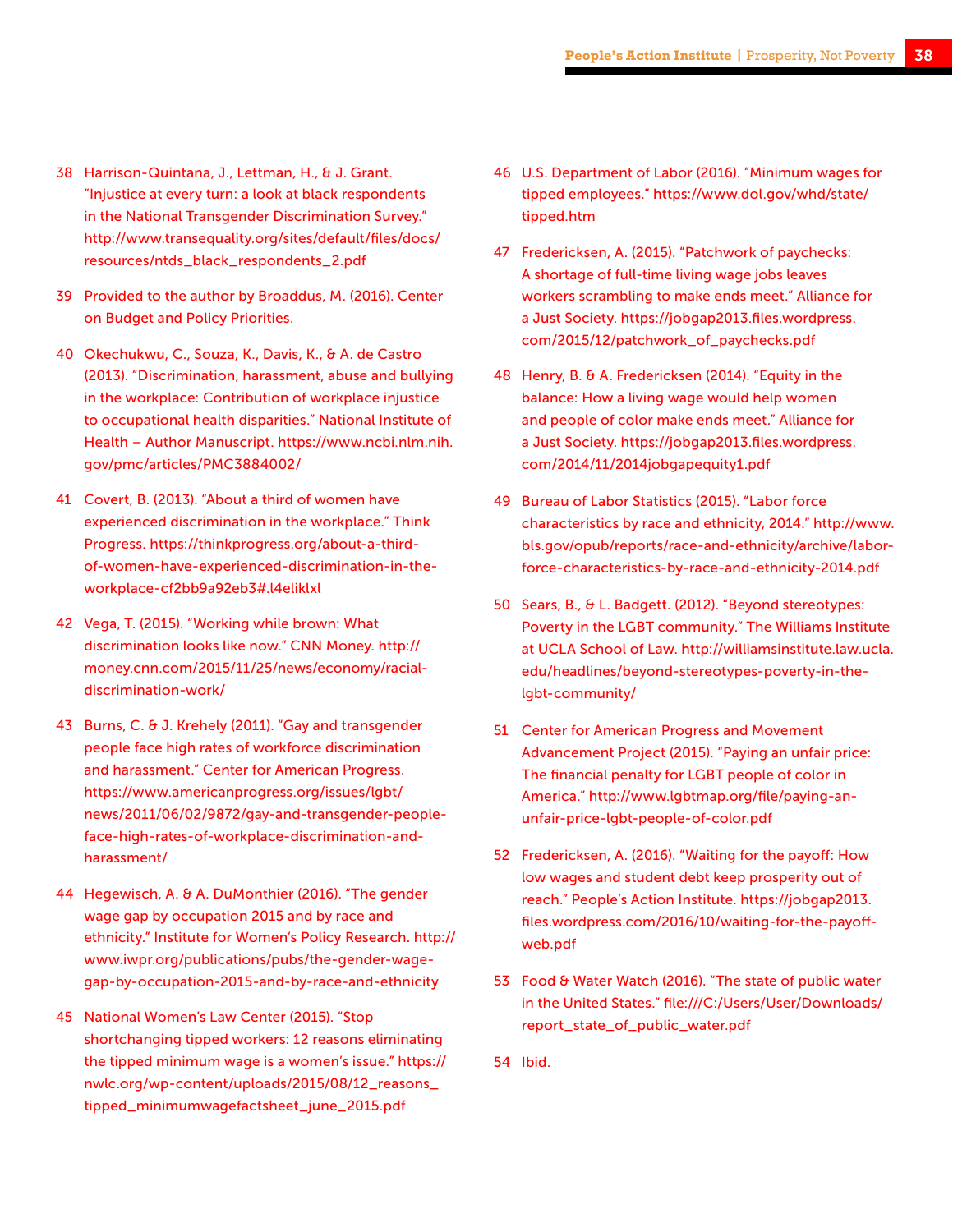- 55 Louaillier, K. (2017). "Trump's infrastructure plans will hamper access to clean water." The Hill. http://thehill. com/blogs/pundits-blog/energy-environment/312544 trumps-infrastructure-plans-will-hamper-access-toclean
- 56 CBS News (2017). "Trump team's infrastructure plan has some big gaps."
- 57 Government Accountability Office (2013). "Public transit: Transit agencies' use of contract to provide service." http://www.gao.gov/assets/660/658171.pdf
- 58 Lazo, L. (2016). "D.C. Circulator drivers reach wage parity deal." The Washington Post. https:// www.washingtonpost.com/news/dr-gridlock/ wp/2016/05/20/d-c-circulator-drivers-reach-wageparity-deal/?utm\_term=.d6859dcdece2
- 59 Kane, J. & R. Puentes (2014). "The enormous wage potential of infrastructure jobs." Brookings. https://

www.brookings.edu/blog/the-avenue/2014/06/23/theenormous-wage-potential-of-infrastructure-jobs/

- 60 Senate Democrats (2017). "A blueprint to rebuild America's infrastructure." https:// www.dpcc.senate.gov/files/documents/ ABlueprinttoRebuildAmericasInfrastructure1.24.17.pdf
- 61 Pollin, R. (2015). Greening the Global Economy. MIT Press.
- 62 Pension Rights Center. "State-based retirement plans for the private sector." http://www.pensionrights. org/issues/legislation/state-based-retirement-plansprivate-sector#Oregon
- 63 Bureau of Labor Statistics (2016). "Labor force statistics from the Current Population Survey." http://www.bls. gov/cps/cpsaat11.htm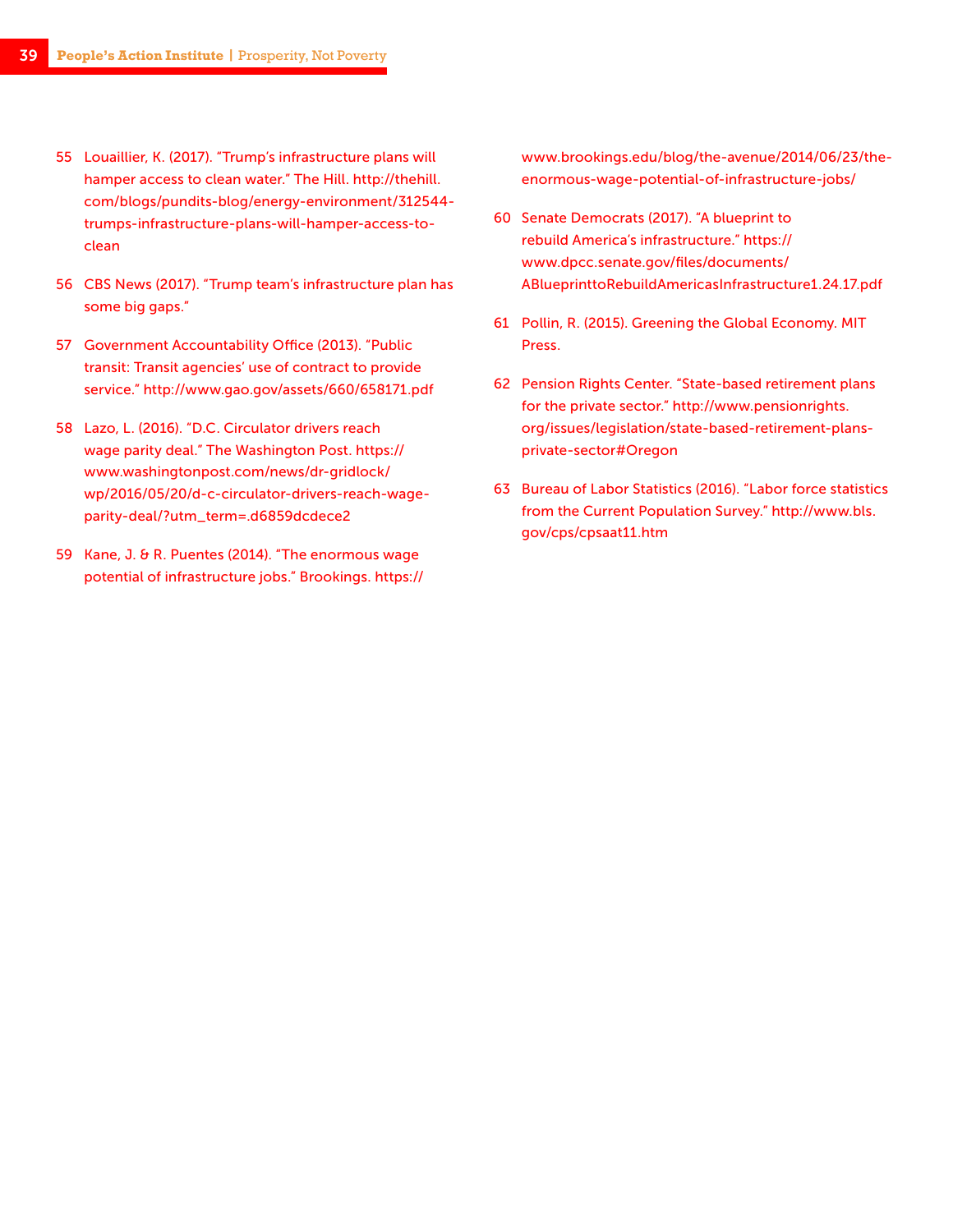#### **Acknowledgements**

Special thanks to Kathy Mulady, Julie Chinitz, Isaiah Poole, LeeAnn Hall, Sarah Warner, Billie Kirkton, and Trevor Davis of People's Action Institute; Amy Traub of Demos; and Matt Broaddus of the Center on Budget and Policy Priorities for providing feedback and contributing to the release of this report.

Additionally, the author would like to again thank Matt Broaddus of the Center on Budget and Policy Priorities for providing job seeker data for this report.

#### **About the Author**

Allyson Fredericksen is the deputy director of research at People's Action Institute. She has produced state and national reports on living wage standards, student debt, Medicaid expansion, voting rights, and the criminalization of debt. Her research has been featured in local and national media outlets including the New Yorker, Bloomberg BNA, the Huffington Post, Forbes, Seattle Times, Puget Sound Business Journal, and more. Allyson holds an M.A. in Policy Studies from the University of Washington with a focus on racial justice and the safety net.